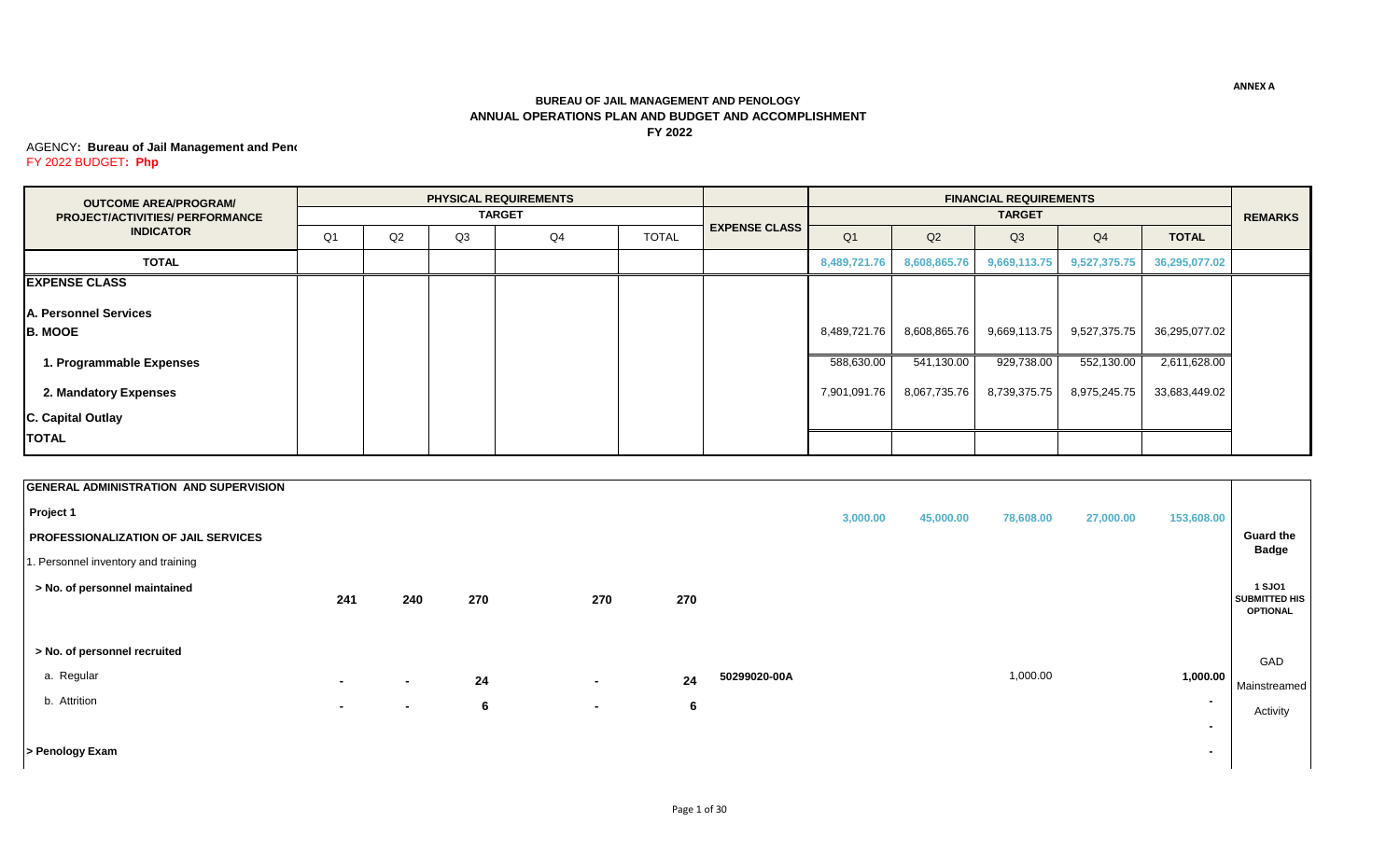| <b>OUTCOME AREA/PROGRAM/</b>                                        |                |    |                                    | PHYSICAL REQUIREMENTS |                |                |                      |          |               | <b>FINANCIAL REQUIREMENTS</b> |    |              |                    |
|---------------------------------------------------------------------|----------------|----|------------------------------------|-----------------------|----------------|----------------|----------------------|----------|---------------|-------------------------------|----|--------------|--------------------|
| PROJECT/ACTIVITIES/ PERFORMANCE                                     |                |    |                                    | <b>TARGET</b>         |                |                |                      |          |               | <b>TARGET</b>                 |    |              | <b>REMARKS</b>     |
| <b>INDICATOR</b>                                                    | Q <sub>1</sub> | Q2 | Q3                                 | Q <sub>4</sub>        |                | <b>TOTAL</b>   | <b>EXPENSE CLASS</b> | Q1       | $\mathsf{Q2}$ | Q3                            | Q4 | <b>TOTAL</b> |                    |
|                                                                     |                |    |                                    |                       |                |                |                      |          |               |                               |    |              |                    |
| > No. of personnel involved in:                                     |                |    |                                    |                       |                |                |                      |          |               |                               |    |              |                    |
| - No. of Classes for Career                                         | 3              |    | $\overline{2}$                     |                       | $\overline{2}$ | $\overline{7}$ |                      |          |               |                               |    |              | <b>PSJLC,PSSLC</b> |
| <b>Courses/Mandatory Trainings</b>                                  |                |    |                                    |                       |                |                |                      |          |               |                               |    |              | ,PSBRC,JOCC        |
| - Total no. of personnel graduated                                  |                | 6  | 35                                 | 8                     |                | 49             |                      |          |               |                               |    |              |                    |
| from Career Courses/Mandatory                                       |                |    |                                    |                       |                |                |                      |          |               |                               |    |              |                    |
|                                                                     |                |    |                                    |                       |                |                |                      |          |               |                               |    |              |                    |
| Trainings                                                           |                |    |                                    |                       |                |                |                      |          |               |                               |    |              |                    |
|                                                                     |                |    |                                    |                       |                |                |                      |          |               |                               |    |              |                    |
| > Community Relations                                               |                |    |                                    |                       |                |                |                      |          |               |                               |    |              |                    |
| - Moral Recovery Program                                            |                |    |                                    |                       | $\mathbf 1$    | $\overline{1}$ |                      |          |               |                               |    |              |                    |
| - Anti-Red Tape                                                     |                |    |                                    |                       | -1             | -1             |                      |          |               |                               |    |              |                    |
| - Brigada Eskwela Program                                           |                |    | 10                                 |                       |                | 10             |                      |          |               |                               |    |              |                    |
| > In-house training/seminars                                        |                |    |                                    |                       |                |                |                      |          |               |                               |    |              |                    |
| a. Administrative Training                                          |                |    |                                    |                       |                |                |                      |          |               |                               |    |              |                    |
| 1.) Strategic Planning and Management                               |                |    | $5\phantom{.0}$<br>$5\phantom{.0}$ |                       |                | 10             | 50202010-00          |          | 5,000.00      | 5,000.00                      |    | 10,000.00    |                    |
| 2.) Managerial Leadership                                           |                |    | 5                                  |                       |                |                |                      |          | 5,000.00      | 5,000.00                      |    | 10,000.00    |                    |
|                                                                     |                |    | $\sqrt{5}$                         |                       |                | 10             | 50202010-00          |          |               |                               |    |              |                    |
| 3.) Strategic and Critical Thinking                                 |                |    | 5<br>$\sqrt{5}$                    |                       |                | 10             | 50202010-00          |          | 5,000.00      | 5,000.00                      |    | 10,000.00    |                    |
| 4.) Human Resource (HR) Congress                                    | 20             |    |                                    |                       |                | 20             | 50202010-00          | 3,000.00 |               |                               |    | 3,000.00     |                    |
| b. ICT Training (In-house)                                          |                |    |                                    |                       |                |                |                      |          |               |                               |    |              |                    |
| 1.) Online meeting platforms (orientation)                          |                |    | 50                                 |                       |                | 50             |                      |          |               |                               |    |              | in-house           |
| 2.) Single Carpeta (updates)                                        |                |    | 50                                 |                       |                | 50             |                      |          |               |                               |    |              |                    |
| 3.) HRDMS Users Training                                            |                |    | 50                                 |                       |                | 50             |                      |          |               |                               |    |              |                    |
| 4.) Multimedia tools and application                                |                |    | 50                                 |                       |                | 50             |                      |          |               |                               |    |              |                    |
| c. Jail Operations Training                                         |                |    |                                    |                       |                |                |                      |          |               |                               |    |              |                    |
| 1.) Incident Command System Training                                |                |    | 20                                 |                       |                | 20             | 50202010-00          |          |               | 22,608.00                     |    | 22,608.00    |                    |
| 2.) Human Rights Training on Jail and<br><b>Correction Settings</b> |                |    | 30                                 |                       |                | 30             |                      |          |               | 5,000.00                      |    | 5,000.00     |                    |
| 3.) Jail Operations (Refresher Training)                            |                |    |                                    |                       |                |                | 50202010-00          |          | 5,000.00      |                               |    | 5,000.00     |                    |
|                                                                     |                | 15 |                                    |                       |                | 15             | 50202010-00          |          |               |                               |    |              |                    |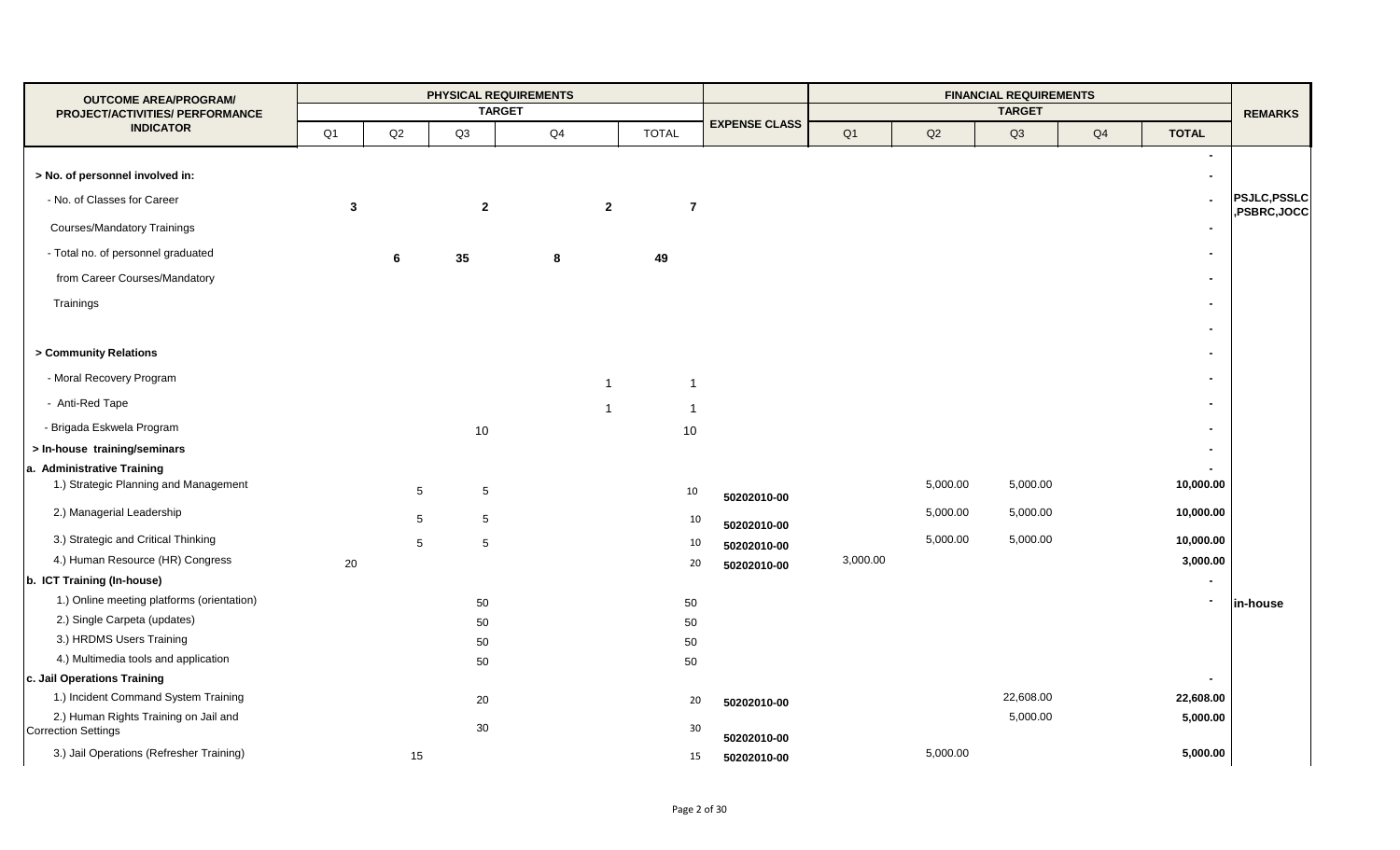| <b>OUTCOME AREA/PROGRAM/</b>                                        |    |                 | <b>PHYSICAL REQUIREMENTS</b> |    |                |                      |                |               | <b>FINANCIAL REQUIREMENTS</b> |          |                            |                |
|---------------------------------------------------------------------|----|-----------------|------------------------------|----|----------------|----------------------|----------------|---------------|-------------------------------|----------|----------------------------|----------------|
| PROJECT/ACTIVITIES/ PERFORMANCE                                     |    |                 | <b>TARGET</b>                |    |                |                      |                |               | <b>TARGET</b>                 |          |                            | <b>REMARKS</b> |
| <b>INDICATOR</b>                                                    | Q1 | $\mathsf{Q2}$   | Q3                           | Q4 | <b>TOTAL</b>   | <b>EXPENSE CLASS</b> | Q <sub>1</sub> | $\mathsf{Q2}$ | Q3                            | Q4       | <b>TOTAL</b>               |                |
| d. Welfare and Development Training                                 |    |                 |                              |    |                |                      |                |               |                               |          | $\blacksquare$             |                |
| 1.) Farm Business Training                                          |    |                 | 10                           |    | 10             | 50202010-00          |                |               | 3,000.00                      |          | 3,000.00                   |                |
| 2.) Seminar on Urban Agriculture                                    |    |                 |                              | 10 | 10             | 50202010-00          |                |               |                               | 3,000.00 | 3,000.00                   |                |
| 3.) Seminar on EPAHP and Social Technology                          |    |                 |                              | 15 | 15             | 50202010-00          |                |               |                               | 3,000.00 | 3,000.00                   |                |
| 4.) WD Congress                                                     |    |                 | 20                           |    | 20             | 50202010-00          |                |               | 3,000.00                      |          | 3,000.00                   |                |
| 5.) ALS Training on Trainers (TOT)                                  |    | 20              |                              |    | 20             |                      |                |               |                               |          | $\blacksquare$             |                |
| 6.) Skills Training                                                 |    | 20              | 20                           |    | 40             |                      |                |               |                               |          |                            |                |
| e. Personnel Enhancement Training                                   |    |                 |                              |    |                |                      |                |               |                               |          | $\blacksquare$             |                |
| 1.) Coaching and Raising Personnel<br>Performance                   |    | $5\phantom{.0}$ | 5                            |    | 10             | 50202010-00          |                | 5,000.00      | 5,000.00                      |          | 10,000.00                  |                |
| 2.) Personnel Transition and Change<br>Management                   |    | 5               | $5\phantom{.0}$              |    | 10             | 50202010-00          |                | 5,000.00      | 5,000.00                      |          | 10,000.00<br>$\sim$        |                |
| f. Legal and Investigation Training                                 |    |                 |                              |    |                |                      |                |               |                               |          | $\sim$                     |                |
| 1.) Personnel Conflict Resolution and Solving<br>Performance Issues |    | 5               | $5\phantom{.0}$              |    | 10             | 50202010-00          |                | 5,000.00      | 5,000.00                      |          | 10,000.00<br>$\sim$        |                |
| g. Logistics and Finance Training                                   |    |                 |                              |    |                |                      |                |               |                               |          | $\sim$                     |                |
| 1.) PhilGeps Training                                               |    |                 | $\overline{2}$               |    | $\overline{2}$ | 50202010-00          |                |               | 5,000.00                      |          | 5,000.00                   |                |
| h. Community Relations Training                                     |    |                 |                              |    |                |                      |                |               |                               |          | $\blacksquare$             |                |
| 1.) CRS Congress                                                    |    |                 |                              | 20 | 20             | 50202010-00          |                |               |                               | 3,000.00 | 3,000.00<br>$\blacksquare$ |                |
| i. Health Care Training                                             |    |                 |                              |    |                |                      |                |               |                               |          | $\sim$                     |                |
| 1.) Basic Life Support and Standard First Aid<br>Training           |    |                 | 20                           |    | 20             | 50202010-00          |                |               | 3,000.00                      |          | 3,000.00                   |                |
| 2.) Occupational Health and Safety Training                         |    |                 | 20                           |    | 20             | 50202010-00          |                |               | 3,000.00                      |          | 3,000.00                   |                |
| I. Mental Health Seminar Training                                   |    |                 |                              |    |                |                      |                |               |                               |          | $\sim$                     |                |
| 1.) Mental Health Awareness                                         |    |                 | 30                           |    |                |                      |                |               |                               |          |                            |                |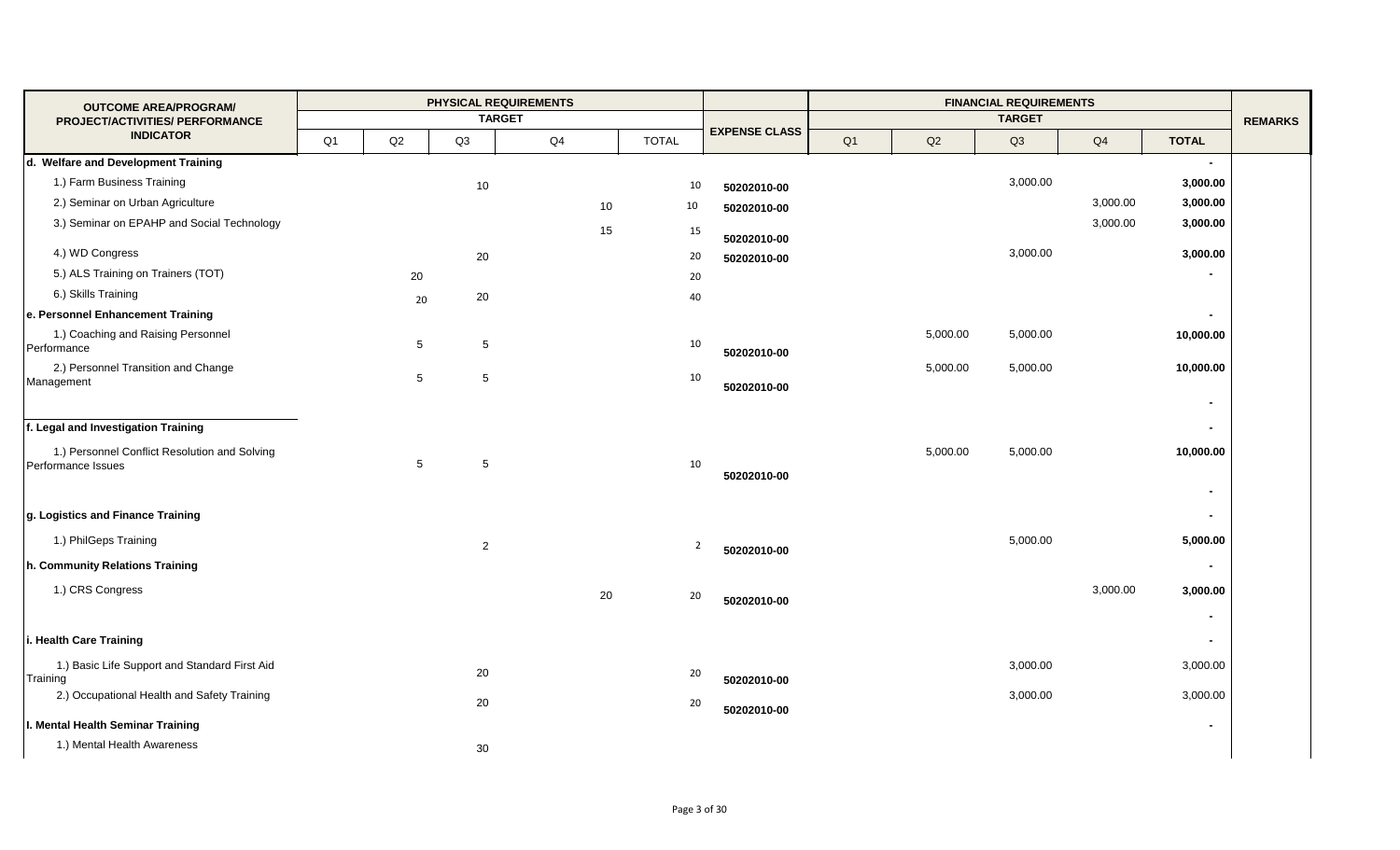| <b>OUTCOME AREA/PROGRAM/</b>                                                                                                                                           |    | PHYSICAL REQUIREMENTS<br><b>TARGET</b> |    |    |    |              |                            |    |          | <b>FINANCIAL REQUIREMENTS</b> |          |                                              |                          |
|------------------------------------------------------------------------------------------------------------------------------------------------------------------------|----|----------------------------------------|----|----|----|--------------|----------------------------|----|----------|-------------------------------|----------|----------------------------------------------|--------------------------|
| PROJECT/ACTIVITIES/ PERFORMANCE<br><b>INDICATOR</b>                                                                                                                    | Q1 | Q2                                     | Q3 | Q4 |    | <b>TOTAL</b> | <b>EXPENSE CLASS</b>       | Q1 | Q2       | <b>TARGET</b><br>Q3           | Q4       | <b>TOTAL</b>                                 | <b>REMARKS</b>           |
| J. Gender Awareness and Development Training                                                                                                                           |    |                                        |    |    |    |              |                            |    |          |                               |          | $\blacksquare$                               |                          |
| 1.) Seminar Workshop on Updated Relevant<br>GAD Policies and Issuances and their Implementation                                                                        |    |                                        |    |    | 20 | 20           |                            |    |          |                               | 3,000.00 | 3,000.00                                     |                          |
| 2.) Refresher Seminar Workshop on Republic<br>Act 9710: Magna Carta of Women (IRR) and its<br>Implementation on Jail Settings                                          |    | 20                                     |    |    |    | 20           | 50202010-00<br>50202010-00 |    | 3,000.00 |                               |          | 3,000.00                                     | Coordination<br>with BWC |
| 3.) Webinar and Online Course on Bangkok<br>Rules (The United Nations Rules for the Treatment of<br>Women Prisoners and Non-custodial Measures for<br>Women Offenders) |    |                                        | 30 |    |    | 30           | 50202010-00                |    |          | 3,000.00                      |          | 3,000.00<br>$\blacksquare$                   |                          |
| k. Intelligence Training<br>1.) International Language Training (Chinese                                                                                               |    | 10                                     |    |    |    | 10           |                            |    | 4,000.00 |                               |          | $\blacksquare$<br>4,000.00                   |                          |
| and Arabic Literacy)<br>I. E.O. No. 70 Seminar/Training<br>1.) Seminar Orientation on Localization of ELAC<br>(Bangsamoro Parlance Application)                        |    | 15                                     |    |    |    | 15           | 50202010-00<br>50202010-00 |    | 3,000.00 |                               |          | $\blacksquare$<br>$\blacksquare$<br>3,000.00 |                          |
| m. Trainors Training on countering CTGs in jails                                                                                                                       |    |                                        |    |    |    |              |                            |    |          |                               |          | $\blacksquare$<br>$\blacksquare$             |                          |
| n. Others                                                                                                                                                              |    |                                        |    |    |    |              |                            |    |          |                               |          | $\blacksquare$                               |                          |
| - Local trainings/seminars                                                                                                                                             |    |                                        |    |    | 12 | 12           |                            |    |          |                               |          | $\blacksquare$                               |                          |
| conducted/sponsored by other                                                                                                                                           |    |                                        |    |    |    |              |                            |    |          |                               |          | $\blacksquare$                               |                          |
| <b>Government Agencies and NGOs</b>                                                                                                                                    |    |                                        |    |    |    |              |                            |    |          |                               |          | $\blacksquare$                               |                          |
| - Foreign trainings/seminar and                                                                                                                                        |    |                                        |    |    | 35 | 35           |                            |    |          |                               |          | $\overline{\phantom{0}}$                     |                          |
| <b>Scholarship Grants</b>                                                                                                                                              |    |                                        |    |    |    |              |                            |    |          |                               |          | $\blacksquare$<br>$\blacksquare$             |                          |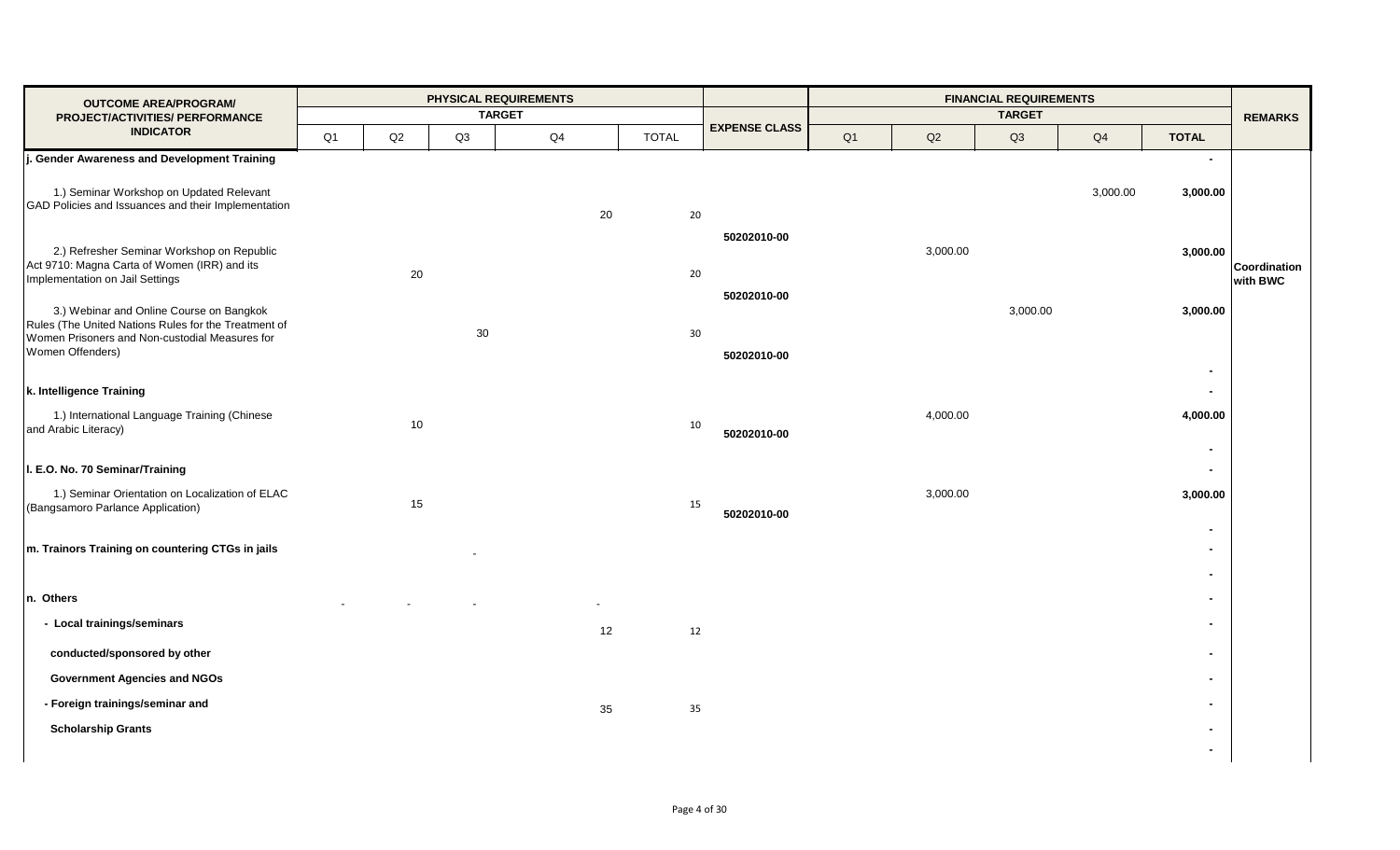|                |                |                              | PHYSICAL REQUIREMENTS |                             |                           |                |               | <b>FINANCIAL REQUIREMENTS</b> |               |                                  | <b>REMARKS</b>                                                                              |
|----------------|----------------|------------------------------|-----------------------|-----------------------------|---------------------------|----------------|---------------|-------------------------------|---------------|----------------------------------|---------------------------------------------------------------------------------------------|
| Q <sub>1</sub> | $\mathsf{Q2}$  | Q3                           | Q <sub>4</sub>        | <b>TOTAL</b>                | <b>EXPENSE CLASS</b>      | Q <sub>1</sub> | $\mathsf{Q2}$ | Q3                            | $\mathsf{Q}4$ | <b>TOTAL</b>                     |                                                                                             |
|                |                |                              |                       |                             |                           |                |               |                               |               |                                  |                                                                                             |
| $\overline{1}$ |                |                              |                       | $\mathbf{1}$                |                           |                |               |                               |               |                                  |                                                                                             |
|                |                |                              |                       |                             |                           |                |               |                               |               | $\overline{\phantom{0}}$         |                                                                                             |
|                |                |                              |                       |                             |                           |                |               |                               |               | $\blacksquare$                   |                                                                                             |
|                |                |                              |                       |                             |                           |                |               |                               |               | $\overline{\phantom{0}}$         |                                                                                             |
|                | $\overline{2}$ |                              |                       | $\sqrt{2}$                  |                           |                |               |                               |               | $\blacksquare$                   |                                                                                             |
|                |                |                              |                       |                             |                           |                |               |                               |               | $\blacksquare$                   |                                                                                             |
|                |                |                              |                       |                             |                           |                |               |                               |               | $\blacksquare$                   |                                                                                             |
|                |                |                              |                       |                             |                           |                |               |                               |               | $\blacksquare$                   |                                                                                             |
|                |                |                              |                       |                             |                           |                |               |                               |               | $\blacksquare$                   |                                                                                             |
|                |                |                              |                       |                             |                           |                |               |                               |               |                                  |                                                                                             |
|                |                |                              |                       |                             |                           |                |               |                               |               | $\blacksquare$                   |                                                                                             |
|                |                |                              |                       |                             |                           |                |               |                               |               |                                  |                                                                                             |
|                |                |                              |                       |                             |                           |                |               |                               |               | $\sim$                           |                                                                                             |
|                |                |                              |                       |                             |                           |                |               |                               |               |                                  |                                                                                             |
|                |                |                              |                       |                             |                           |                |               |                               |               |                                  | <b>Guard the</b>                                                                            |
|                |                |                              |                       |                             |                           |                |               |                               |               |                                  | Badge                                                                                       |
|                |                |                              |                       |                             |                           |                |               |                               |               |                                  |                                                                                             |
|                |                |                              |                       |                             |                           |                |               |                               |               | $\overline{\phantom{a}}$         |                                                                                             |
|                |                |                              |                       |                             |                           |                |               |                               |               |                                  |                                                                                             |
|                |                |                              |                       |                             |                           |                |               |                               |               |                                  |                                                                                             |
|                |                |                              |                       |                             |                           |                |               |                               |               |                                  |                                                                                             |
|                |                |                              |                       |                             |                           |                |               |                               |               | $\overline{\phantom{0}}$         |                                                                                             |
|                |                |                              |                       |                             |                           |                |               |                               |               |                                  |                                                                                             |
| 9              | 9              | 9                            | 9                     | 9                           |                           |                |               |                               |               | $\blacksquare$<br>$\blacksquare$ |                                                                                             |
|                | 100%<br>241    | $\overline{2}$<br>100%<br>30 | 100%<br>$\mathbf 0$   | <b>TARGET</b><br>100%<br>50 | $\sqrt{2}$<br>100%<br>321 | 50201010-00    |               |                               | <b>TARGET</b> | 15,000.00                        | $\overline{\phantom{a}}$<br>$\blacksquare$<br>$\blacksquare$<br>$\blacksquare$<br>15,000.00 |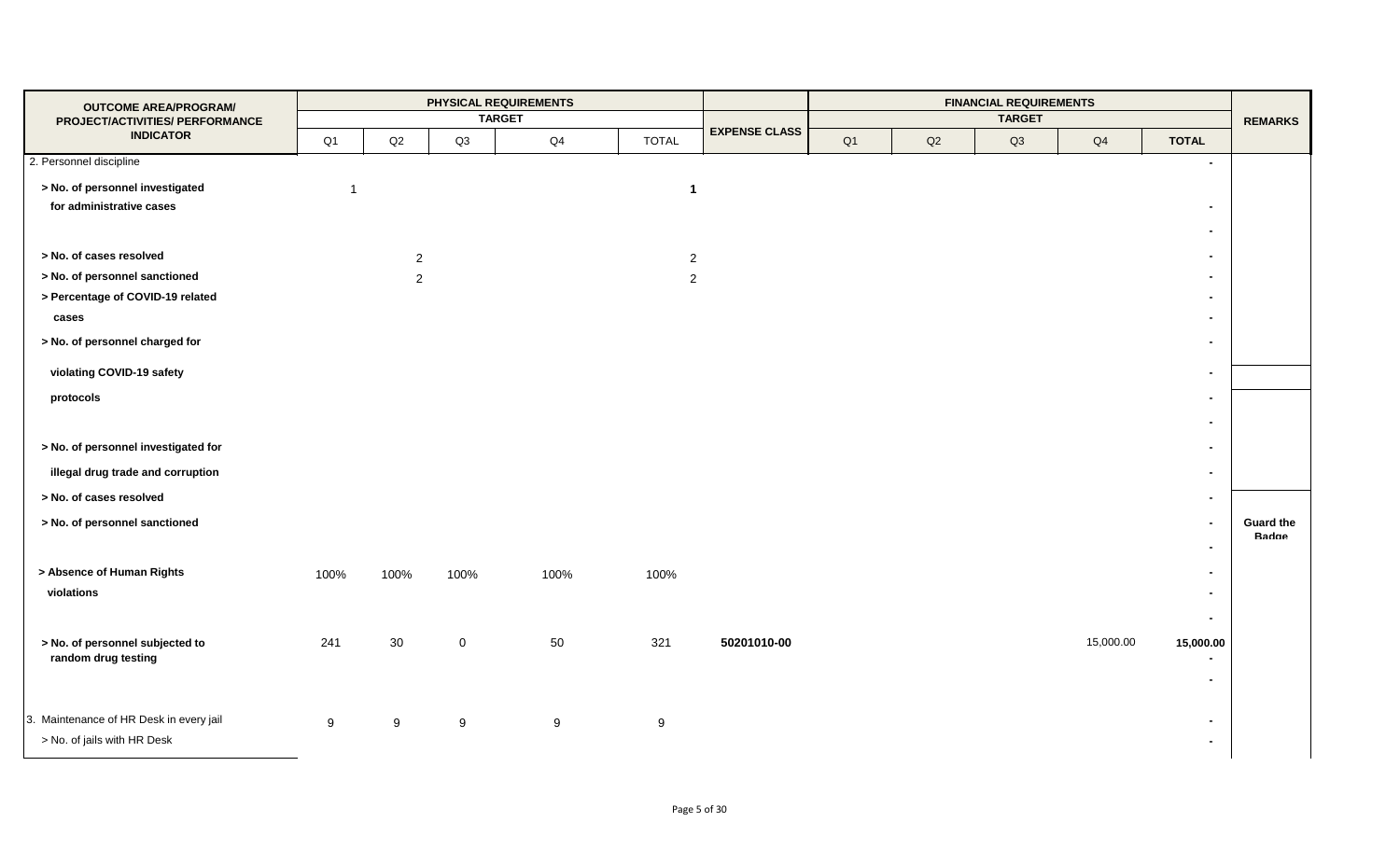| <b>OUTCOME AREA/PROGRAM/</b>        |              |                |                | PHYSICAL REQUIREMENTS |                |              |                      |                |           | <b>FINANCIAL REQUIREMENTS</b> |           |                          |                |
|-------------------------------------|--------------|----------------|----------------|-----------------------|----------------|--------------|----------------------|----------------|-----------|-------------------------------|-----------|--------------------------|----------------|
| PROJECT/ACTIVITIES/ PERFORMANCE     |              |                |                | <b>TARGET</b>         |                |              | <b>EXPENSE CLASS</b> |                |           | <b>TARGET</b>                 |           |                          | <b>REMARKS</b> |
| <b>INDICATOR</b>                    | Q1           | Q2             | Q3             | Q4                    |                | <b>TOTAL</b> |                      | Q <sub>1</sub> | Q2        | Q3                            | Q4        | <b>TOTAL</b>             |                |
| Project 2                           |              |                |                |                       |                |              |                      | 45,500.00      | 34,000.00 | 37,000.00                     | 34,000.00 | 150,500.00               |                |
| PRODUCTIVITY ENHANCEMENT            |              |                |                |                       |                |              |                      |                |           |                               |           | $\blacksquare$           |                |
| 1. Jail Management Information      |              |                |                |                       |                |              |                      |                |           |                               |           | $\blacksquare$           |                |
| System                              |              |                |                |                       |                |              |                      |                |           |                               |           | $\sim$                   |                |
| > No. of personnel 201 file updated | 241          |                |                |                       |                | 241          | 50203010-00A         | 10,000.00      |           |                               |           | 10,000.00                |                |
|                                     |              |                |                |                       |                |              |                      |                |           |                               |           |                          |                |
| > No. of PDL data base              | $\mathbf{1}$ | $\mathbf{1}$   | $\overline{1}$ |                       | $\mathbf{1}$   | $\mathbf{1}$ |                      |                |           |                               |           | $\overline{\phantom{0}}$ |                |
| maintained (CARPETA)                |              |                |                |                       |                |              |                      |                |           |                               |           | $\sim$                   |                |
|                                     |              |                |                |                       |                |              |                      |                |           |                               |           | $\sim$                   |                |
| > No. of PDL Data encoded into the  | 815          | 872            | 950            |                       | 1,013          | 1,013        | 50203010-00 Opn      | 10,000.00      | 10,000.00 | 10,000.00                     | 10,000.00 | 40,000.00                |                |
| Single Carpeta System               |              |                |                |                       |                |              |                      |                |           |                               |           | $\overline{\phantom{a}}$ |                |
| > No. of websites maintained        | $\mathbf{1}$ | $\overline{1}$ | $\overline{1}$ |                       | $\overline{1}$ | $\mathbf{1}$ |                      |                |           |                               |           |                          |                |
|                                     |              |                |                |                       |                |              |                      |                |           |                               |           | $\blacksquare$           |                |
| > No. of complaints received and    |              |                |                |                       |                |              |                      |                |           |                               |           |                          |                |
| acted upon thru "BJMP Hotline"      |              |                |                |                       |                |              |                      |                |           |                               |           | $\blacksquare$           |                |
|                                     |              |                |                |                       |                |              |                      |                |           |                               |           | $\overline{\phantom{a}}$ |                |
| 2. Payment of claims                |              |                |                |                       |                |              |                      |                |           |                               |           | $\blacksquare$           |                |
| > No. of claims paid:               |              |                |                |                       |                |              |                      |                |           |                               |           | $\blacksquare$           |                |
| - Personal Services                 | 3            | $\mathbf{3}$   | 18             |                       | 11             | 35           |                      |                |           |                               |           | $\blacksquare$           |                |
| $-MOOE$                             |              |                |                |                       |                |              |                      |                |           |                               |           | $\blacksquare$           |                |
| - Retirement & pension benefits     |              | $\overline{1}$ |                |                       |                | $\mathbf{1}$ |                      |                |           |                               |           | $\blacksquare$           |                |
| - Other                             |              |                |                |                       |                |              |                      |                |           |                               |           |                          |                |
|                                     |              |                |                |                       |                |              |                      |                |           |                               |           | $\overline{\phantom{0}}$ |                |
|                                     |              |                |                |                       |                |              |                      |                |           |                               |           |                          |                |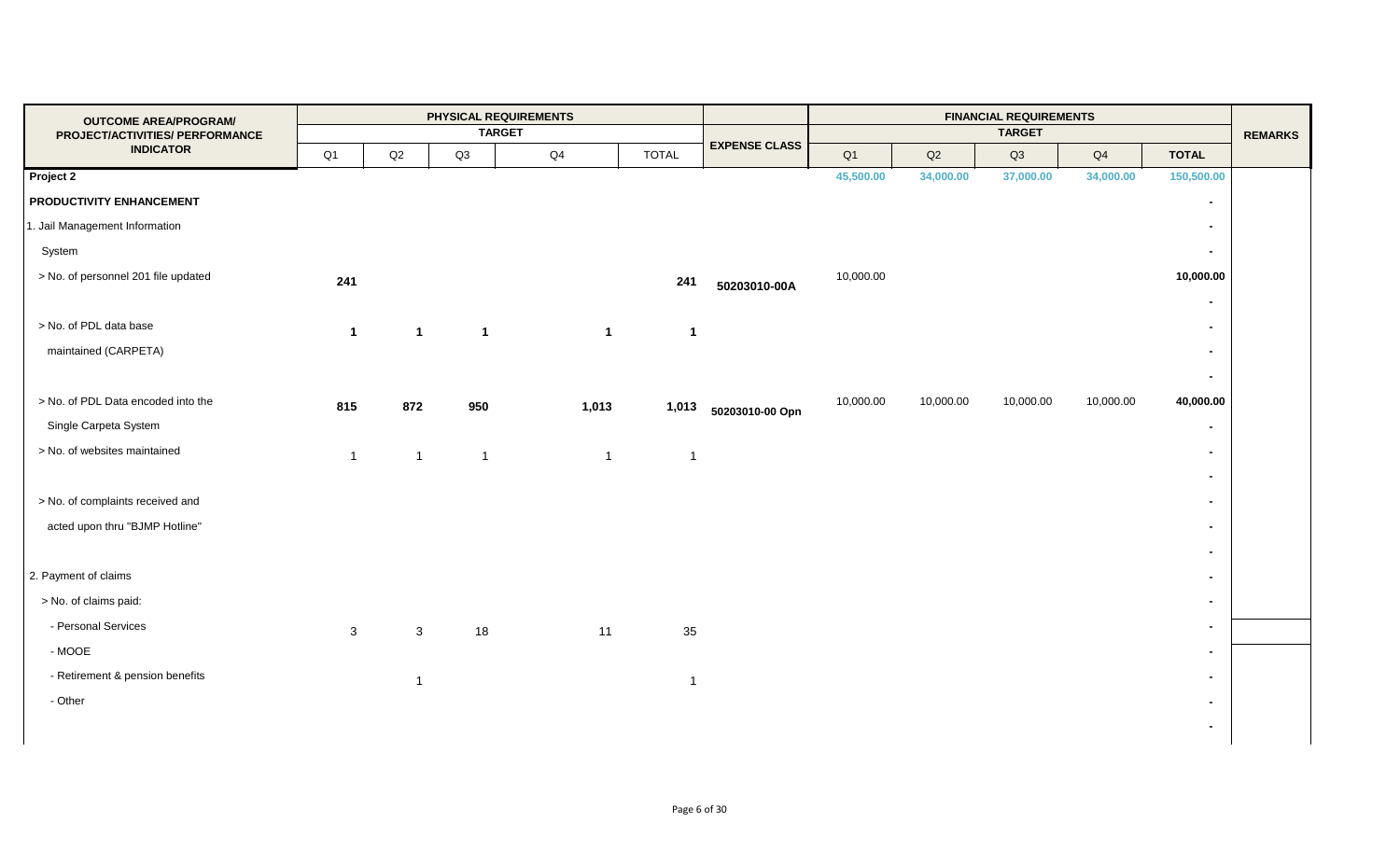| <b>OUTCOME AREA/PROGRAM/</b><br>PROJECT/ACTIVITIES/ PERFORMANCE |                |                 |                | PHYSICAL REQUIREMENTS<br><b>TARGET</b> |                |                      |            |            | <b>FINANCIAL REQUIREMENTS</b><br><b>TARGET</b> |            |                          | <b>REMARKS</b>                   |
|-----------------------------------------------------------------|----------------|-----------------|----------------|----------------------------------------|----------------|----------------------|------------|------------|------------------------------------------------|------------|--------------------------|----------------------------------|
| <b>INDICATOR</b>                                                | Q <sub>1</sub> | Q2              | Q3             | Q4                                     | <b>TOTAL</b>   | <b>EXPENSE CLASS</b> | Q1         | Q2         | Q3                                             | Q4         | <b>TOTAL</b>             |                                  |
| 3. Management Audit                                             |                |                 |                |                                        |                |                      |            |            |                                                |            | $\overline{a}$           |                                  |
| > No. of management audit                                       | $\overline{1}$ | $\mathbf 1$     | $\overline{1}$ | $\overline{1}$                         | 4              | 5021020-00           | 21,000.00  | 21,000.00  | 21,000.00                                      | 21,000.00  | 84,000.00                |                                  |
| conducted                                                       |                |                 |                |                                        |                |                      |            |            |                                                |            |                          | <b>COA REPORTS</b>               |
|                                                                 |                |                 |                |                                        |                |                      |            |            |                                                |            | $\blacksquare$           |                                  |
| > No. of deficiencies noted                                     |                |                 |                |                                        |                |                      |            |            |                                                |            | $\blacksquare$           |                                  |
| > No. of deficiencies corrected                                 |                |                 |                |                                        |                |                      |            |            |                                                |            | $\blacksquare$           |                                  |
|                                                                 |                |                 |                |                                        |                |                      |            |            |                                                |            |                          |                                  |
| 4. Financial Audit Conducted                                    |                |                 |                |                                        |                |                      |            |            |                                                |            | $\blacksquare$           |                                  |
| > No. of deficiniecies noted                                    |                |                 |                |                                        |                |                      |            |            |                                                |            |                          |                                  |
|                                                                 |                |                 |                |                                        |                |                      |            |            |                                                |            |                          |                                  |
| > No. of deficiencis corrected                                  |                |                 |                |                                        |                |                      |            |            |                                                |            | $\blacksquare$           |                                  |
|                                                                 |                |                 |                |                                        |                |                      | 4,500.00   |            | 6,000.00                                       |            |                          |                                  |
| 5. Fidelity Bond of DO and other                                | 3              | $\overline{2}$  | $\overline{4}$ | $\overline{2}$                         | 11             | 50215020-00          |            | 3,000.00   |                                                | 3,000.00   | 16,500.00                |                                  |
| Accountable officers                                            |                |                 |                |                                        |                |                      |            |            |                                                |            | $\blacksquare$           |                                  |
|                                                                 |                |                 |                |                                        |                |                      |            |            |                                                |            | $\blacksquare$           |                                  |
|                                                                 |                |                 |                |                                        |                |                      |            |            |                                                |            | $\blacksquare$           |                                  |
|                                                                 |                |                 |                |                                        |                |                      |            |            |                                                |            | $\blacksquare$           |                                  |
| Project 3                                                       |                |                 |                |                                        |                |                      | 220,517.00 | 220,517.00 | 220,517.00                                     | 220,517.00 | 882,068.00               |                                  |
| MANAGERIAL CAPABILITY BUILD-UP                                  |                |                 |                |                                        |                |                      |            |            |                                                |            | $\blacksquare$           |                                  |
| 1. Management Conferences                                       |                |                 |                |                                        |                |                      |            |            |                                                |            | $\overline{\phantom{0}}$ |                                  |
| > No. of management conferences                                 | $\overline{1}$ | $\overline{1}$  | $\mathbf{1}$   | $\overline{1}$                         | $\overline{4}$ | 50203090-00          | 60,000.00  | 60,000.00  | 60,000.00                                      | 60,000.00  | 240,000.00               | <b>Guard the</b><br><b>Badge</b> |
| conducted                                                       |                |                 |                |                                        |                | 50201010-00          | 30,000.00  | 30,000.00  | 30,000.00                                      | 30,000.00  | 120,000.00               |                                  |
|                                                                 |                |                 |                |                                        |                |                      |            |            |                                                |            | $\blacksquare$           |                                  |
| > No. of policies disseminated                                  | 5              | $5\phantom{.0}$ | 5              | 5                                      | 20             | 50203010-00A         | 10,000.00  | 10,000.00  | 10,000.00                                      | 10,000.00  | 40,000.00                |                                  |
| > No. of directives disseminated                                | 15             | 15              | 15             | 15                                     | 60             | 50203010-00A         | 20,000.00  | 20,000.00  | 20,000.00                                      | 20,000.00  | 80,000.00                |                                  |
| > No. of issues/concerns resolved                               |                |                 |                |                                        |                |                      |            |            |                                                |            |                          |                                  |
|                                                                 |                |                 |                |                                        |                |                      |            |            |                                                |            |                          |                                  |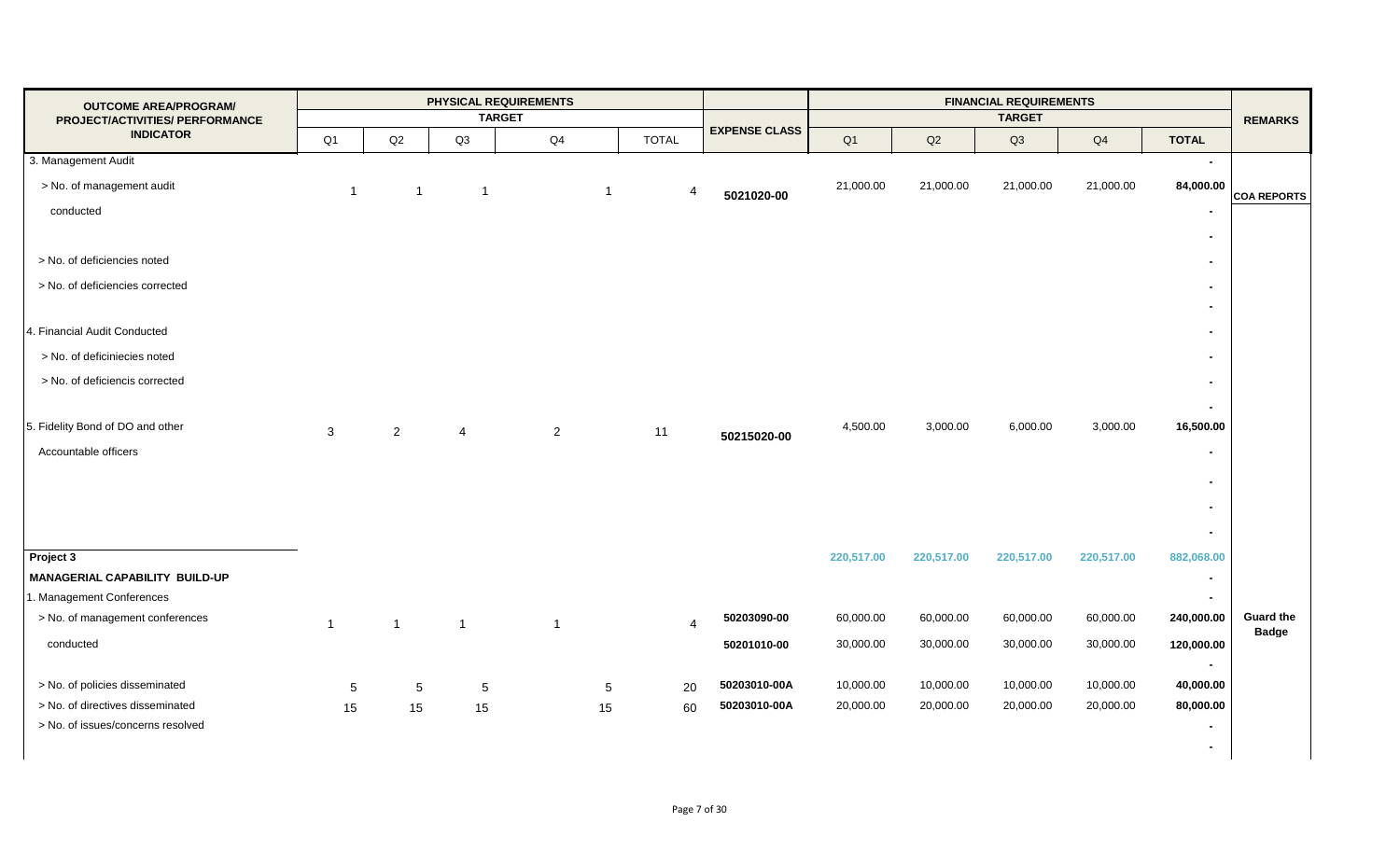| <b>OUTCOME AREA/PROGRAM/</b>                        |                      |                | PHYSICAL REQUIREMENTS |                |              |                      |           |           | <b>FINANCIAL REQUIREMENTS</b> |                |                                    |                |
|-----------------------------------------------------|----------------------|----------------|-----------------------|----------------|--------------|----------------------|-----------|-----------|-------------------------------|----------------|------------------------------------|----------------|
| PROJECT/ACTIVITIES/ PERFORMANCE<br><b>INDICATOR</b> |                      |                | <b>TARGET</b>         |                |              | <b>EXPENSE CLASS</b> |           |           | <b>TARGET</b>                 |                |                                    | <b>REMARKS</b> |
|                                                     | Q <sub>1</sub>       | $\mathsf{Q2}$  | Q3                    | Q4             | <b>TOTAL</b> |                      | Q1        | Q2        | Q3                            | Q <sub>4</sub> | <b>TOTAL</b>                       |                |
| 2. Staff Inspections                                |                      |                |                       |                |              |                      |           |           |                               |                | $\sim$                             |                |
| > No. of staff inspections conducted                | 14                   | 14             | 14                    | 14             | 56           | 50201010-00A         | 15,000.00 | 15,000.00 | 15,000.00                     | 15,000.00      | 60,000.00                          |                |
| > No. of administrative deficiencies identified     |                      |                |                       |                |              | 50203090-00          | 15,000.00 | 15,000.00 | 15,000.00                     | 15,000.00      | 60,000.00                          |                |
| > No. of administrative deficiencies corrected      |                      |                |                       |                |              |                      |           |           |                               |                | $\blacksquare$<br>$\sim$<br>$\sim$ |                |
| 3. Information & Education                          |                      |                |                       |                |              |                      |           |           |                               |                | $\blacksquare$                     |                |
| > No. of Jail Inspection & Education                | 80                   | 80             | 80                    | 80             | 320          |                      |           |           |                               |                | $\sim$                             |                |
| activities conducted                                |                      |                |                       |                |              |                      |           |           |                               |                | $\sim$                             |                |
| > No. of issues/concerns taken up                   | 8                    | $\,8\,$        | 8                     | $\bf8$         | 32           |                      |           |           |                               |                | $\sim$                             |                |
| 4. Community Relations Service                      |                      |                |                       |                |              |                      |           |           |                               |                | $\sim$                             |                |
| > No. of media coverage                             |                      |                |                       |                |              |                      |           |           |                               |                | $\sim$                             |                |
| - press releases                                    |                      |                |                       |                |              |                      |           |           |                               |                | $\overline{a}$                     |                |
| - radio                                             |                      |                |                       |                |              |                      |           |           |                               |                | $\blacksquare$                     |                |
| - television                                        |                      |                |                       |                |              |                      |           |           |                               |                | $\sim$                             |                |
| - Newsletter/Regional Publication                   | $\mathbf{1}$         | $\overline{1}$ | $\overline{1}$        | $\overline{1}$ | 4            | 50299020-00A         | 10,000.00 | 10,000.00 | 10,000.00                     | 10,000.00      | 40,000.00                          |                |
| - Printing and Tarpaulins                           | 12                   | 10             | 12                    | 10             | 44           | 50299020-00A         | 3,655.00  | 3,655.00  | 3,655.00                      | 3,655.00       | 14,620.00                          |                |
| > Social media platforms                            |                      |                |                       |                |              |                      |           |           |                               |                | $\blacksquare$                     |                |
| - Facebook                                          | 14                   | 14             | 14                    | 14             | 56           |                      |           |           |                               |                | $\sim$                             |                |
| - Youtube                                           | $\blacktriangleleft$ | $\overline{1}$ | $\mathbf{1}$          | $\overline{1}$ | 4            |                      |           |           |                               |                | $\sim$                             |                |
| - Others                                            |                      |                |                       |                |              |                      |           |           |                               |                | $\sim$                             |                |
| > No. of Information & Education                    | 10                   | 10             | 10                    | $10\,$         | 40           | 50203010-00 Opn      | 5,000.00  | 5,000.00  | 5,000.00                      | 5,000.00       | 20,000.00                          |                |
| Campaign (IEC) Materials printed/                   |                      |                |                       |                |              |                      |           |           |                               |                | $\blacksquare$                     |                |
| distributed related to the                          |                      |                |                       |                |              |                      |           |           |                               |                | $\blacksquare$                     |                |
| Localization of E.O. No. 70                         |                      |                |                       |                |              |                      |           |           |                               |                | $\sim$                             |                |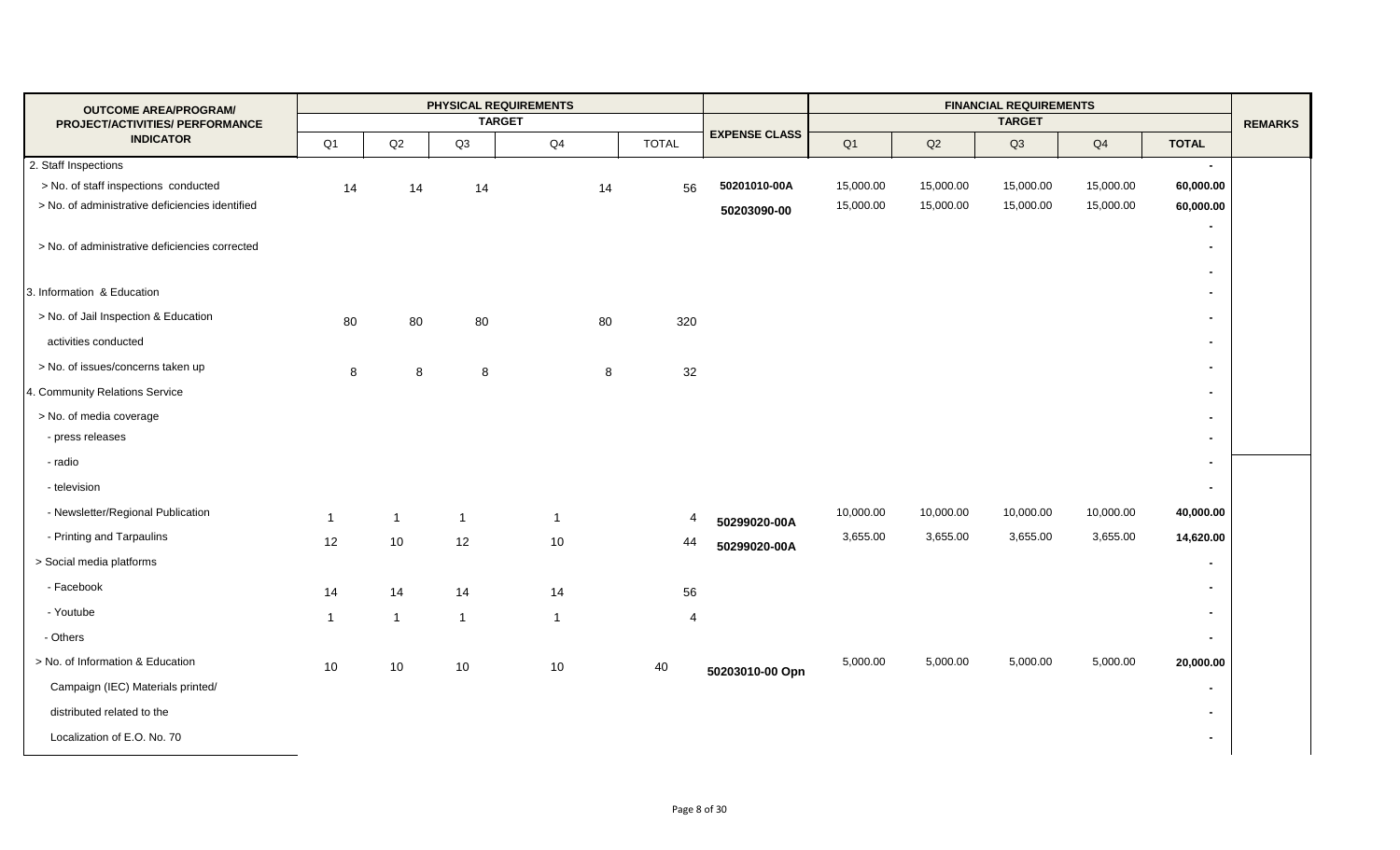| <b>OUTCOME AREA/PROGRAM/</b>                |                          |                 |                | PHYSICAL REQUIREMENTS |                         |                      |           |           | <b>FINANCIAL REQUIREMENTS</b> |           |                          |                                  |
|---------------------------------------------|--------------------------|-----------------|----------------|-----------------------|-------------------------|----------------------|-----------|-----------|-------------------------------|-----------|--------------------------|----------------------------------|
| PROJECT/ACTIVITIES/ PERFORMANCE             |                          |                 |                | <b>TARGET</b>         |                         | <b>EXPENSE CLASS</b> |           |           | <b>TARGET</b>                 |           |                          | <b>REMARKS</b>                   |
| <b>INDICATOR</b>                            | Q1                       | Q2              | Q3             | $\mathsf{Q}4$         | <b>TOTAL</b>            |                      | Q1        | Q2        | Q3                            | Q4        | <b>TOTAL</b>             |                                  |
| > No. of information dissemination          |                          |                 |                |                       |                         |                      |           |           |                               |           | $\blacksquare$           |                                  |
| of "Isumbong mo kay RD"                     |                          |                 |                |                       |                         |                      |           |           |                               |           | $\blacksquare$           |                                  |
|                                             |                          |                 |                |                       |                         |                      |           |           |                               |           | $\blacksquare$           |                                  |
| 5. Agency participation in National         |                          |                 |                |                       |                         |                      |           |           |                               |           | $\blacksquare$           |                                  |
| and Local Affairs                           |                          |                 |                |                       |                         |                      |           |           |                               |           | $\overline{\phantom{0}}$ |                                  |
| > No. of affairs attended                   |                          |                 |                |                       |                         |                      |           |           |                               |           |                          |                                  |
| - National                                  |                          |                 |                |                       |                         |                      | 24,000.00 | 24,000.00 | 24,000.00                     | 24,000.00 | 96,000.00                |                                  |
| - Local                                     | $5\overline{)}$          | $5\phantom{.0}$ | 5              | $5\phantom{.0}$       | 20                      | 50201010-00A         |           |           |                               |           | $\blacksquare$           |                                  |
|                                             | 20                       | 20              | 20             | 20                    | 80                      |                      |           |           |                               |           |                          |                                  |
|                                             |                          |                 |                |                       |                         |                      |           |           |                               |           | $\blacksquare$           |                                  |
| > No. of linkages maintained                | 11                       | 11              | 11             | 11                    | 11                      |                      |           |           |                               |           | $\sim$                   |                                  |
|                                             |                          |                 |                |                       |                         |                      |           |           |                               |           | $\blacksquare$           |                                  |
| 6. Documentation of                         |                          |                 |                |                       |                         |                      |           |           |                               |           | $\blacksquare$           |                                  |
| Accomplishments & Events                    |                          |                 |                |                       |                         |                      |           |           |                               |           | $\blacksquare$           | <b>Guard the</b><br><b>Badge</b> |
| > No. of accomplishment reports             | 11                       | 11              | 11             | 11                    | 44                      | 50203010-00 Op       | 20,000.00 | 20,000.00 | 20,000.00                     | 20,000.00 | 80,000.00                |                                  |
| submitted                                   |                          |                 |                |                       |                         |                      | 5,000.00  | 5,000.00  | 5,000.00                      | 5,000.00  | 20,000.00                |                                  |
| >Photocopying, Book binding and publication |                          |                 |                |                       |                         | 50205010-00          |           |           |                               |           | 11,448.00                |                                  |
|                                             | $\overline{1}$           | $\overline{1}$  | $\overline{1}$ | $\mathbf{1}$          | $\overline{\mathbf{4}}$ |                      | 2,862     | 2,862     | 2,862                         | 2,862     |                          |                                  |
| Project 4:                                  |                          |                 |                |                       |                         |                      | 54,010.00 | 54,010.00 | 345,010.00                    | 54,010.00 | 507,040.00               |                                  |
| <b>MORALE &amp; WELFARE OF PERSONNEL</b>    |                          |                 |                |                       |                         |                      |           |           |                               |           | $\blacksquare$           |                                  |
| 1. Promotion of personnel                   |                          |                 |                |                       |                         |                      |           |           |                               |           | $\blacksquare$           |                                  |
| > No. of personnel promoted                 | $\overline{\phantom{a}}$ | $\sim$          | 36             |                       | 36                      |                      |           |           |                               |           | $\blacksquare$           |                                  |
|                                             |                          |                 |                |                       |                         |                      |           |           |                               |           | $\sim$                   |                                  |
| 2. Grant of awards,                         |                          |                 |                |                       |                         |                      |           |           |                               |           | $\blacksquare$           |                                  |
| incentives & fringe benefits                |                          |                 |                |                       |                         |                      |           |           |                               |           | $\blacksquare$           |                                  |
|                                             |                          |                 |                |                       |                         |                      |           |           |                               |           | $\blacksquare$           |                                  |
|                                             |                          |                 |                |                       |                         |                      |           |           |                               |           |                          |                                  |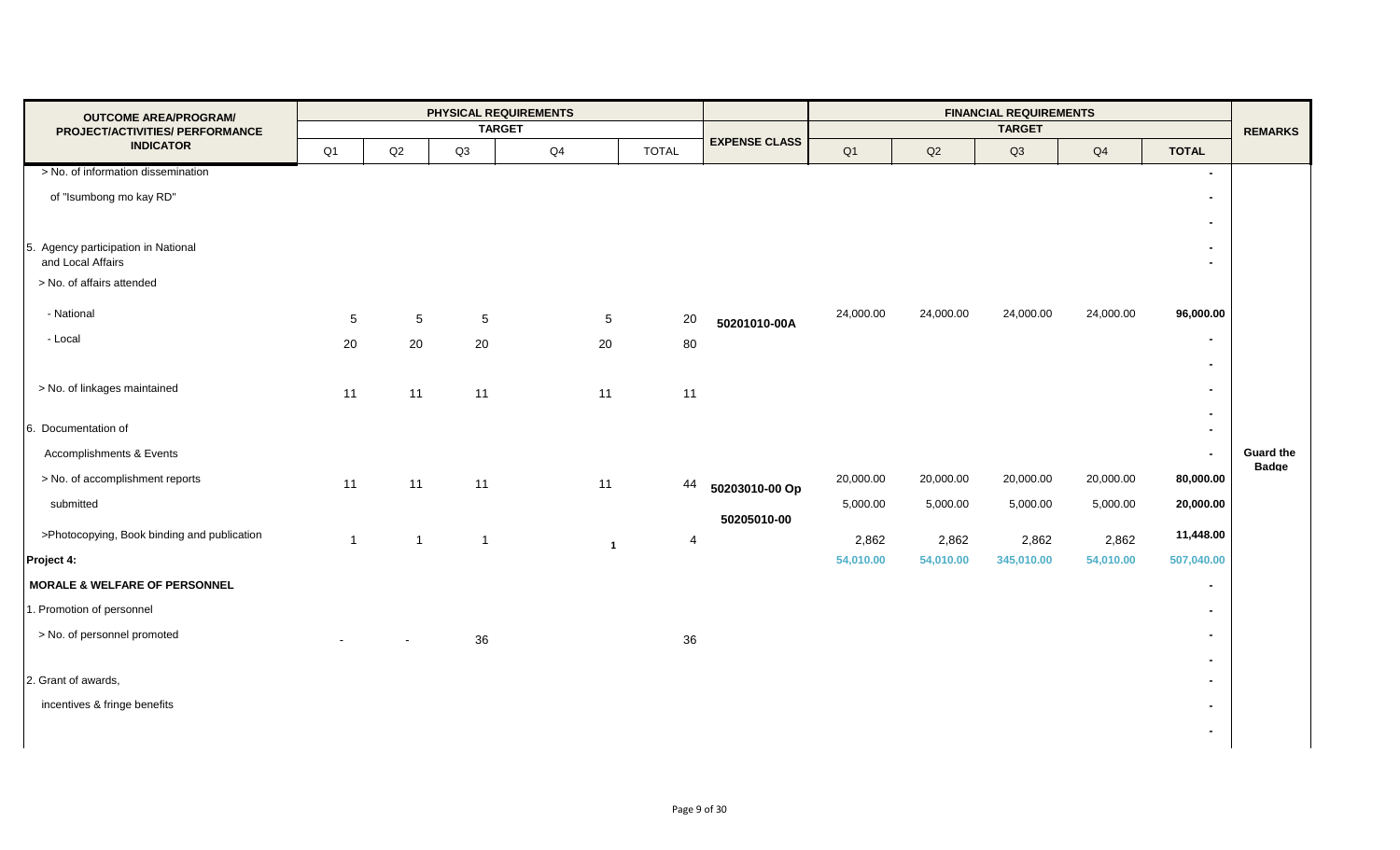| <b>OUTCOME AREA/PROGRAM/</b>          |              |                |                | PHYSICAL REQUIREMENTS |                |                      |           |           | <b>FINANCIAL REQUIREMENTS</b> |           |                                  |                |
|---------------------------------------|--------------|----------------|----------------|-----------------------|----------------|----------------------|-----------|-----------|-------------------------------|-----------|----------------------------------|----------------|
| PROJECT/ACTIVITIES/ PERFORMANCE       |              |                |                | <b>TARGET</b>         |                | <b>EXPENSE CLASS</b> |           |           | <b>TARGET</b>                 |           |                                  | <b>REMARKS</b> |
| <b>INDICATOR</b>                      | Q1           | $\mathsf{Q2}$  | Q3             | $\mathsf{Q}4$         | <b>TOTAL</b>   |                      | Q1        | Q2        | Q3                            | Q4        | <b>TOTAL</b>                     |                |
| > No. of personnel benefited          |              |                |                |                       |                |                      |           |           |                               |           | $\sim$                           |                |
| - awards                              |              |                |                |                       |                |                      |           |           |                               |           | $\blacksquare$                   |                |
| - Gawad Penolohiya                    |              |                |                |                       |                |                      |           |           |                               |           | $\blacksquare$                   |                |
| > National                            |              |                |                |                       |                |                      |           |           |                               |           | $\blacksquare$                   |                |
| > Regional<br>- BJMP's BEST           | 10           | 10             | 10             | 10                    | 40             |                      |           |           |                               |           | $\blacksquare$<br>$\blacksquare$ |                |
| > National                            |              |                |                |                       |                |                      |           |           |                               |           | $\blacksquare$                   |                |
| > Regional                            | 12           | 12             | 12             | 12                    | 48             |                      |           |           |                               |           | $\blacksquare$<br>$\blacksquare$ |                |
| - Commendations                       | 200          | 200            | 200            | 200                   | 800            | 50203010-00A         | 15,000.00 | 15,000.00 | 15,000.00                     | 15,000.00 | 60,000.00                        |                |
| - Medals                              | 20           | 20             | 20             | 20                    | 80             |                      |           |           |                               |           | $\sim$                           |                |
| - Certidicates                        |              |                |                |                       |                |                      |           |           |                               |           | $\blacksquare$                   |                |
| - others                              |              |                |                |                       |                |                      |           |           |                               |           | $\blacksquare$                   |                |
|                                       |              |                |                |                       |                |                      |           |           |                               |           | $\sim$                           |                |
| 3. Health Care Services for Personnel |              |                |                |                       |                |                      |           |           |                               |           | $\sim$                           |                |
| a. Procurement of Medicines/          | $\mathbf{3}$ | $\mathbf{3}$   | $\mathbf{3}$   | 3                     | 12             | 50203070-00A         | 34,000.00 | 34,000.00 | 34,000.00                     | 34,000.00 | 136,000.00                       |                |
| Vitamins/Vaccines                     |              |                |                |                       |                |                      |           |           |                               |           | $\sim$                           |                |
| b. Procurement of Medical/            | $\mathbf{3}$ | $\mathbf{3}$   | $\mathbf{3}$   | $\mathbf{3}$          | 12             | 50203080-00A         | 5,010.00  | 5,010.00  | 5,010.00                      | 5,010.00  | 20,040.00                        |                |
| <b>Dental Supplies</b>                |              |                |                |                       |                |                      |           |           |                               |           | $\blacksquare$                   |                |
|                                       |              |                |                |                       |                |                      |           |           |                               |           | $\blacksquare$                   |                |
| > GAD Related Activites               |              |                |                |                       |                |                      |           |           |                               |           | $\blacksquare$                   |                |
| > Management of COVID-19 cases        |              |                |                |                       |                |                      |           |           |                               |           | $\blacksquare$                   |                |
| a. No. of active cases                |              |                |                |                       |                |                      |           |           |                               |           | $\blacksquare$                   |                |
| b. No. of recovered cases             | $\mathbf{1}$ | $\overline{1}$ | $\overline{1}$ | $\overline{1}$        | $\overline{4}$ |                      |           |           |                               |           | $\blacksquare$                   |                |
| c. No. of personnel provided with:    |              |                |                |                       |                |                      |           |           |                               |           | $\blacksquare$                   |                |
| > Vaccines                            |              |                |                |                       |                |                      |           |           |                               |           | $\sim$                           |                |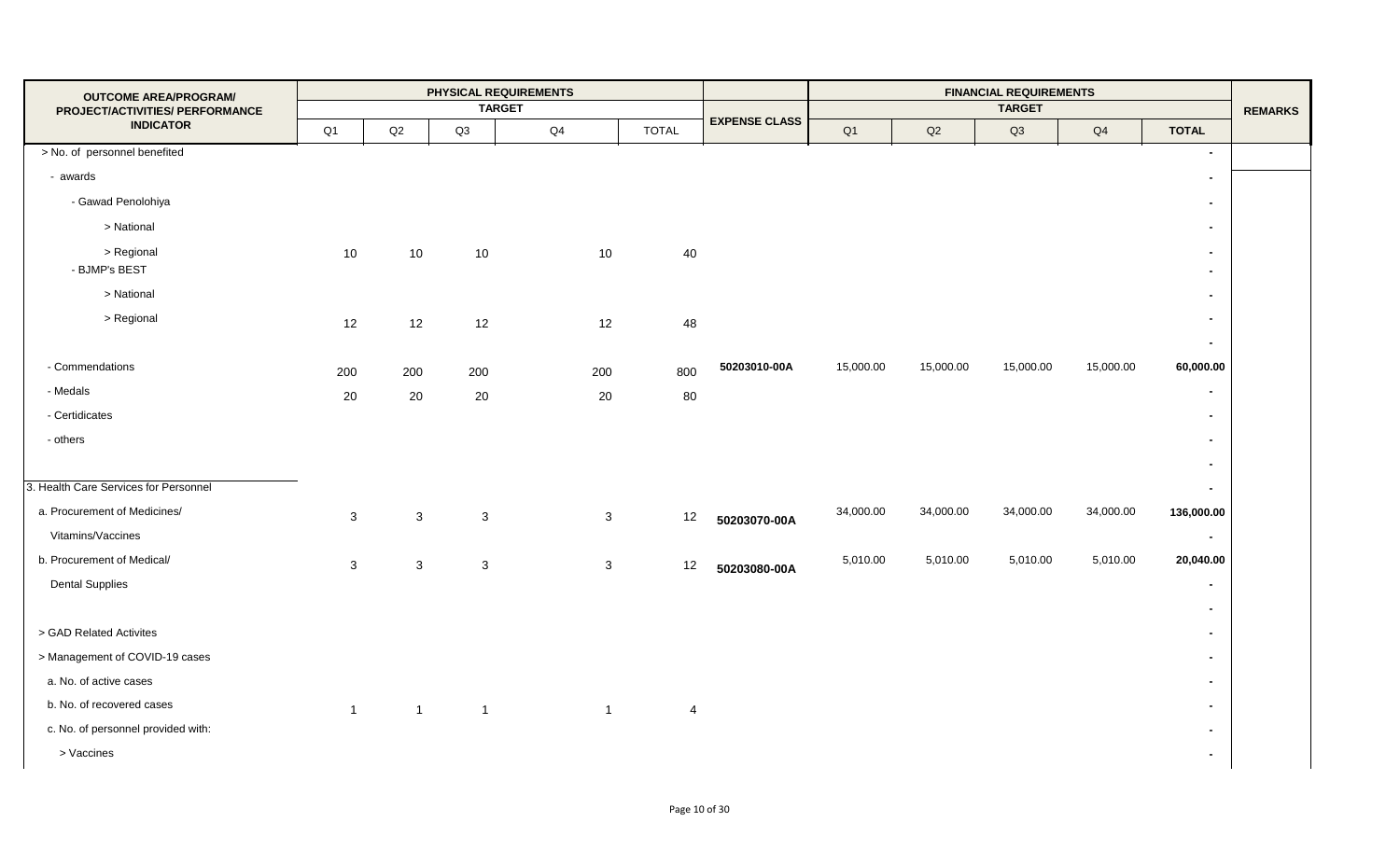| <b>OUTCOME AREA/PROGRAM/</b>                                                   |                 |                 |                | PHYSICAL REQUIREMENTS |                 |                |                      |                |          | <b>FINANCIAL REQUIREMENTS</b> |                |                                            |                  |
|--------------------------------------------------------------------------------|-----------------|-----------------|----------------|-----------------------|-----------------|----------------|----------------------|----------------|----------|-------------------------------|----------------|--------------------------------------------|------------------|
| PROJECT/ACTIVITIES/ PERFORMANCE                                                |                 |                 |                | <b>TARGET</b>         |                 |                | <b>EXPENSE CLASS</b> |                |          | <b>TARGET</b>                 |                |                                            | <b>REMARKS</b>   |
| <b>INDICATOR</b>                                                               | Q1              | Q2              | Q3             | Q4                    |                 | <b>TOTAL</b>   |                      | Q <sub>1</sub> | Q2       | Q3                            | Q <sub>4</sub> | <b>TOTAL</b>                               |                  |
| - Flu                                                                          | 50              | 50              | 50             |                       | 50              | 200            |                      |                |          |                               |                | $\blacksquare$                             |                  |
| - Pneumococcal                                                                 | 50              | 50              | 50             |                       | 50              | 200            |                      |                |          |                               |                | $\blacksquare$                             |                  |
| - Others (COVID-19 Vaccine)<br>> Medicines                                     | $\overline{7}$  |                 |                |                       |                 | $\overline{7}$ |                      |                |          |                               |                | $\blacksquare$<br>$\overline{\phantom{0}}$ |                  |
| > Vitamins                                                                     |                 |                 |                |                       |                 |                |                      |                |          |                               |                | $\blacksquare$                             |                  |
| 4. Mental Health Program                                                       |                 |                 |                |                       |                 |                |                      |                |          |                               |                | $\blacksquare$                             |                  |
| > No. of personnel benefitted                                                  | $\overline{1}$  |                 | $\overline{1}$ |                       |                 | $\overline{2}$ |                      |                |          |                               |                | $\blacksquare$                             |                  |
| from Psychological Intervention                                                |                 |                 |                |                       |                 |                |                      |                |          |                               |                | $\blacksquare$                             |                  |
| 5. Cultural and Sports Supply                                                  |                 |                 |                |                       |                 |                |                      |                |          |                               |                | $\blacksquare$                             |                  |
| - No. of personnel benefitted                                                  |                 |                 | 240            |                       |                 | 240            | 50203990-00A         |                |          | 291,000.00                    |                | 291,000.00                                 |                  |
|                                                                                |                 |                 |                |                       |                 |                |                      |                |          |                               |                | $\overline{\phantom{a}}$                   | <b>Guard the</b> |
| Project 5:<br>PLANS & PROGRAMS DEVELOPMENT                                     |                 |                 |                |                       |                 |                |                      | 4,103.00       | 4,103.00 | 4,103.00                      | 4,103.00       | 16,412.00<br>$\blacksquare$                | Gate             |
| 1. Conduct of research studies                                                 |                 |                 |                |                       |                 |                |                      |                |          |                               |                | $\blacksquare$                             |                  |
| > No. of research studies completed                                            |                 |                 |                |                       |                 |                |                      |                |          |                               |                | $\blacksquare$                             |                  |
| > No. of data gathering/survey                                                 |                 |                 |                |                       |                 |                |                      |                |          |                               |                | $\blacksquare$                             |                  |
| conducted                                                                      |                 |                 |                |                       |                 |                |                      |                |          |                               |                | $\blacksquare$                             |                  |
|                                                                                |                 |                 |                |                       |                 |                |                      |                |          |                               |                | $\blacksquare$                             |                  |
| 2. Formulation of Plans/Policies                                               |                 |                 |                |                       |                 |                |                      |                |          |                               |                | $\blacksquare$                             |                  |
| > No. of consultative meetings<br>conducted                                    |                 |                 |                |                       |                 |                |                      |                |          |                               |                | $\blacksquare$<br>$\blacksquare$           |                  |
| > No. of plans/policies developed (NHQ only)<br>> No. of policies disseminated | $5\phantom{.0}$ | $5\phantom{.0}$ | $\,$ 5 $\,$    |                       | $5\phantom{.0}$ | 20             | 50203010-00A         | 4,103.00       | 4,103.00 | 4,103.00                      | 4,103.00       | $\blacksquare$<br>16,412.00                |                  |
| > No. of policies monitored                                                    |                 |                 |                |                       |                 |                |                      |                |          |                               |                | $\blacksquare$                             |                  |
| > No. of policies revisited and revised                                        |                 |                 |                |                       |                 |                |                      |                |          |                               |                | $\blacksquare$                             |                  |
| > No. of projects proposed                                                     |                 |                 |                |                       |                 |                |                      |                |          |                               |                | $\blacksquare$                             |                  |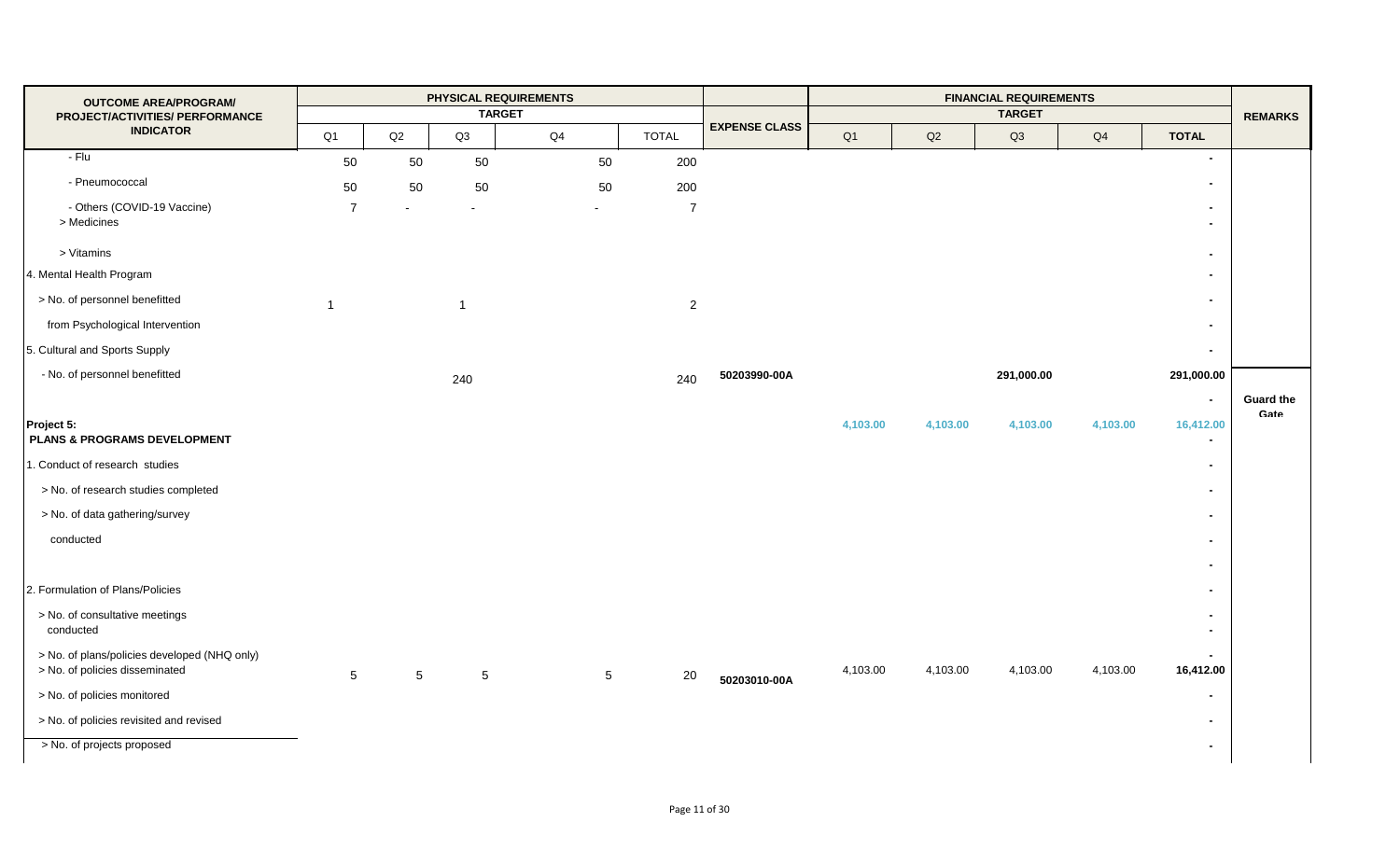| <b>OUTCOME AREA/PROGRAM/</b>                        |                 |                 |                 | PHYSICAL REQUIREMENTS |                |                      |    |    | <b>FINANCIAL REQUIREMENTS</b> |    |                                  |                |
|-----------------------------------------------------|-----------------|-----------------|-----------------|-----------------------|----------------|----------------------|----|----|-------------------------------|----|----------------------------------|----------------|
| PROJECT/ACTIVITIES/ PERFORMANCE<br><b>INDICATOR</b> |                 |                 |                 | <b>TARGET</b>         |                | <b>EXPENSE CLASS</b> |    |    | <b>TARGET</b>                 |    |                                  | <b>REMARKS</b> |
|                                                     | Q1              | Q2              | Q3              | Q4                    | <b>TOTAL</b>   |                      | Q1 | Q2 | Q3                            | Q4 | <b>TOTAL</b>                     |                |
| -ISO 9001:2015                                      |                 |                 |                 |                       |                |                      |    |    |                               |    | $\sim$                           |                |
|                                                     |                 |                 |                 |                       |                |                      |    |    |                               |    | $\blacksquare$                   |                |
| 3. Conduct of policies                              |                 |                 |                 |                       |                |                      |    |    |                               |    | $\blacksquare$                   |                |
| evaluation and monitoring                           |                 |                 |                 |                       |                |                      |    |    |                               |    | $\sim$                           |                |
| > No. of evaluation and monitoring                  |                 |                 |                 |                       |                |                      |    |    |                               |    | $\blacksquare$                   |                |
| activities conducted thru:                          |                 |                 |                 |                       |                |                      |    |    |                               |    | $\blacksquare$                   |                |
| - After Activity Report on                          | $5\phantom{.0}$ | $5\phantom{.0}$ | $5\phantom{.0}$ | $\overline{5}$        | $20\,$         |                      |    |    |                               |    | $\blacksquare$                   |                |
| <b>Policy Dissemination</b>                         |                 |                 |                 |                       |                |                      |    |    |                               |    | $\sim$                           |                |
| - Acknowledgement Receipt                           | $5\overline{)}$ | $5\phantom{.0}$ | $5\phantom{.0}$ | $\overline{5}$        | 20             |                      |    |    |                               |    | $\blacksquare$                   |                |
|                                                     |                 |                 |                 |                       |                |                      |    |    |                               |    | $\sim$                           |                |
| . Conduct of Monitoring and Evaluation<br>of PAPs   |                 |                 |                 |                       |                |                      |    |    |                               |    | $\blacksquare$<br>$\blacksquare$ |                |
| > TB/HIV in Jails Program                           | $\mathbf{3}$    | $\mathbf{3}$    | $\mathbf{3}$    | $\mathbf{3}$          | 12             |                      |    |    |                               |    | $\blacksquare$                   |                |
| > Occupational Health and Safety                    |                 |                 |                 | $\mathbf{1}$          | $\overline{1}$ |                      |    |    |                               |    | $\blacksquare$                   |                |
| Program                                             |                 |                 |                 |                       |                |                      |    |    |                               |    | $\blacksquare$                   |                |
| > Non-communicable Diseases                         | $\mathbf{3}$    | $\mathbf{3}$    | $\mathbf{3}$    | $\mathbf{3}$          | 12             |                      |    |    |                               |    | $\blacksquare$                   |                |
| Program                                             |                 |                 |                 |                       |                |                      |    |    |                               |    | $\blacksquare$                   |                |
| > Smoke-free facilities                             |                 |                 |                 | $\boldsymbol{9}$      | $9\,$          |                      |    |    |                               |    | $\blacksquare$                   |                |
| (awarded by DOH)                                    |                 |                 |                 |                       |                |                      |    |    |                               |    | $\blacksquare$                   |                |
| > PDL Health Records                                |                 |                 |                 |                       |                |                      |    |    |                               |    | $\overline{\phantom{a}}$         |                |
|                                                     |                 | 300             | 450             |                       | 750            |                      |    |    |                               |    |                                  |                |
| > No. of Programs, Activities and                   | 5               | $5\phantom{.0}$ | $5\phantom{.0}$ | $\sqrt{5}$            | $20\,$         |                      |    |    |                               |    | $\blacksquare$                   |                |
| Projects Monitored and Evaluated                    |                 |                 |                 |                       |                |                      |    |    |                               |    | $\sim$                           |                |
| (Enumerate the PAPs below)                          |                 |                 |                 |                       |                |                      |    |    |                               |    | $\blacksquare$                   |                |
| - TB/HIV Program                                    | 9               |                 |                 | 9                     | 18             |                      |    |    |                               |    | $\sim$                           |                |
| - MHPSS                                             |                 |                 |                 |                       |                |                      |    |    |                               |    | $\blacksquare$                   |                |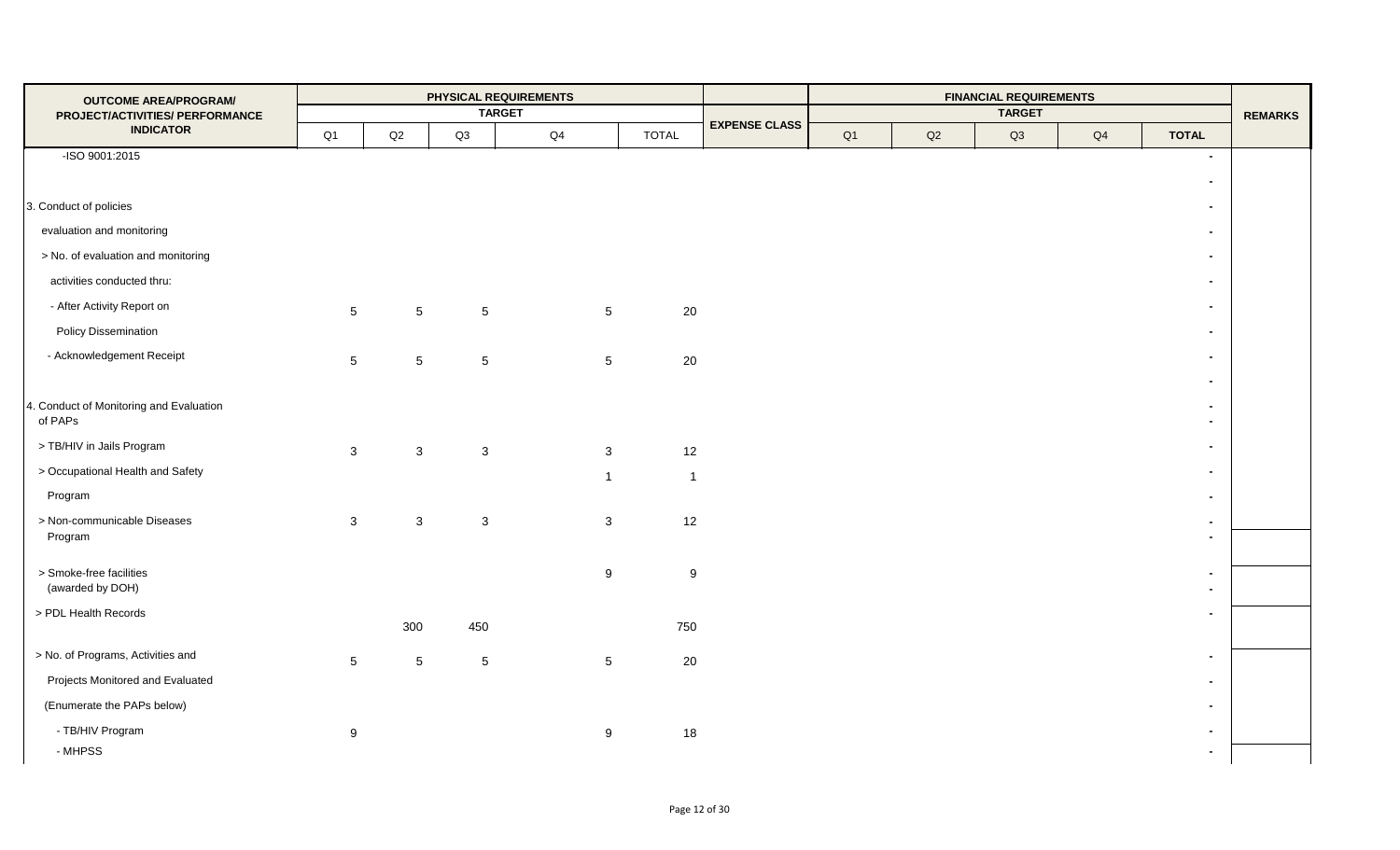| <b>OUTCOME AREA/PROGRAM/</b>                                                         |     |                  |     | PHYSICAL REQUIREMENTS<br><b>TARGET</b> |     |              |                      |            |               | <b>FINANCIAL REQUIREMENTS</b><br><b>TARGET</b> |                |                                  |                |
|--------------------------------------------------------------------------------------|-----|------------------|-----|----------------------------------------|-----|--------------|----------------------|------------|---------------|------------------------------------------------|----------------|----------------------------------|----------------|
| PROJECT/ACTIVITIES/ PERFORMANCE<br><b>INDICATOR</b>                                  | Q1  | $\mathsf{Q2}$    | Q3  | Q4                                     |     | <b>TOTAL</b> | <b>EXPENSE CLASS</b> | Q1         | $\mathsf{Q2}$ | Q3                                             | Q <sub>4</sub> | <b>TOTAL</b>                     | <b>REMARKS</b> |
| - Anti-Smoking Campaign                                                              |     | $10\,$           |     |                                        | 10  | 20           |                      |            |               |                                                |                | $\overline{\phantom{a}}$         |                |
| - Immunization Program                                                               |     | $\boldsymbol{9}$ |     |                                        | 9   | 18           |                      |            |               |                                                |                |                                  |                |
| >Others                                                                              |     |                  |     |                                        |     |              |                      |            |               |                                                |                | $\blacksquare$                   |                |
| - Postage and Delivery                                                               |     |                  |     |                                        |     |              |                      |            |               |                                                |                | $\blacksquare$                   |                |
|                                                                                      |     |                  |     |                                        |     |              |                      |            |               |                                                |                |                                  |                |
| SUPPORT TO OPERATIONS (Subsumed to OPERATIONS)                                       |     |                  |     |                                        |     |              |                      |            |               |                                                |                | $\blacksquare$                   |                |
| OO: SAFE AND HUMANE MANAGEMENT OF ALL DISTRICT, CITY AND MUNICIPAL JAIL PDL ENHANCED |     |                  |     |                                        |     |              |                      |            |               |                                                |                | $\blacksquare$                   |                |
| MFO: PDL SAFEKEEPING AND DEVELOPMENT SERVICES                                        |     |                  |     |                                        |     |              |                      |            |               |                                                |                | $\overline{\phantom{0}}$         |                |
|                                                                                      |     |                  |     |                                        |     |              |                      |            |               |                                                |                | $\blacksquare$                   |                |
| Project 1.                                                                           |     |                  |     |                                        |     |              |                      | 654,800.00 | 664,000.00    | 648,800.00                                     | 548,800.00     | 2,516,400.00                     |                |
| <b>SECURITY MANAGEMENT</b>                                                           |     |                  |     |                                        |     |              |                      |            |               |                                                |                |                                  |                |
| OF PDL<br>> Percentage of PDL secured                                                |     |                  |     |                                        |     |              |                      |            |               |                                                |                | $\blacksquare$<br>$\blacksquare$ |                |
| > Percentage reduction of escape incident                                            |     |                  |     |                                        |     |              |                      |            |               |                                                |                | $\blacksquare$                   |                |
| (baseline = 13 escape incident)                                                      |     |                  |     |                                        |     |              |                      |            |               |                                                |                | $\blacksquare$                   |                |
| 1. Custodial Services                                                                |     |                  |     |                                        |     |              |                      |            |               |                                                |                | $\blacksquare$                   |                |
| > Percentage of escapees recovered                                                   |     |                  |     |                                        |     |              |                      |            |               |                                                |                | $\blacksquare$                   |                |
|                                                                                      |     |                  |     |                                        |     |              |                      |            |               |                                                |                | $\blacksquare$                   |                |
| > Percentage reduction of jail                                                       |     |                  |     |                                        |     |              |                      |            |               |                                                |                | $\blacksquare$                   |                |
| disturbances                                                                         |     |                  |     |                                        |     |              |                      |            |               |                                                |                | $\blacksquare$                   |                |
| (baseline = 35 jail disturbances)                                                    |     |                  |     |                                        |     |              |                      |            |               |                                                |                | $\blacksquare$                   |                |
| > Percentage of visitors searched                                                    |     |                  |     |                                        |     |              |                      |            |               |                                                |                | $\blacksquare$                   |                |
| upon entry to jails                                                                  |     |                  |     |                                        |     |              |                      |            |               |                                                |                | $\overline{\phantom{0}}$         |                |
| > No. of PDL participated in online                                                  | 259 | 241              | 225 |                                        | 300 | 1,025        |                      |            |               |                                                |                | $\blacksquare$                   |                |
| visitation (E-dalaw)                                                                 |     |                  |     |                                        |     |              |                      |            |               |                                                |                | $\blacksquare$                   |                |
|                                                                                      |     |                  |     |                                        |     |              |                      |            |               |                                                |                | $\overline{\phantom{0}}$         |                |
| > No. of Custodial personnel                                                         | 140 | 140              | 156 |                                        | 156 | 156          |                      |            |               |                                                |                | $\blacksquare$                   |                |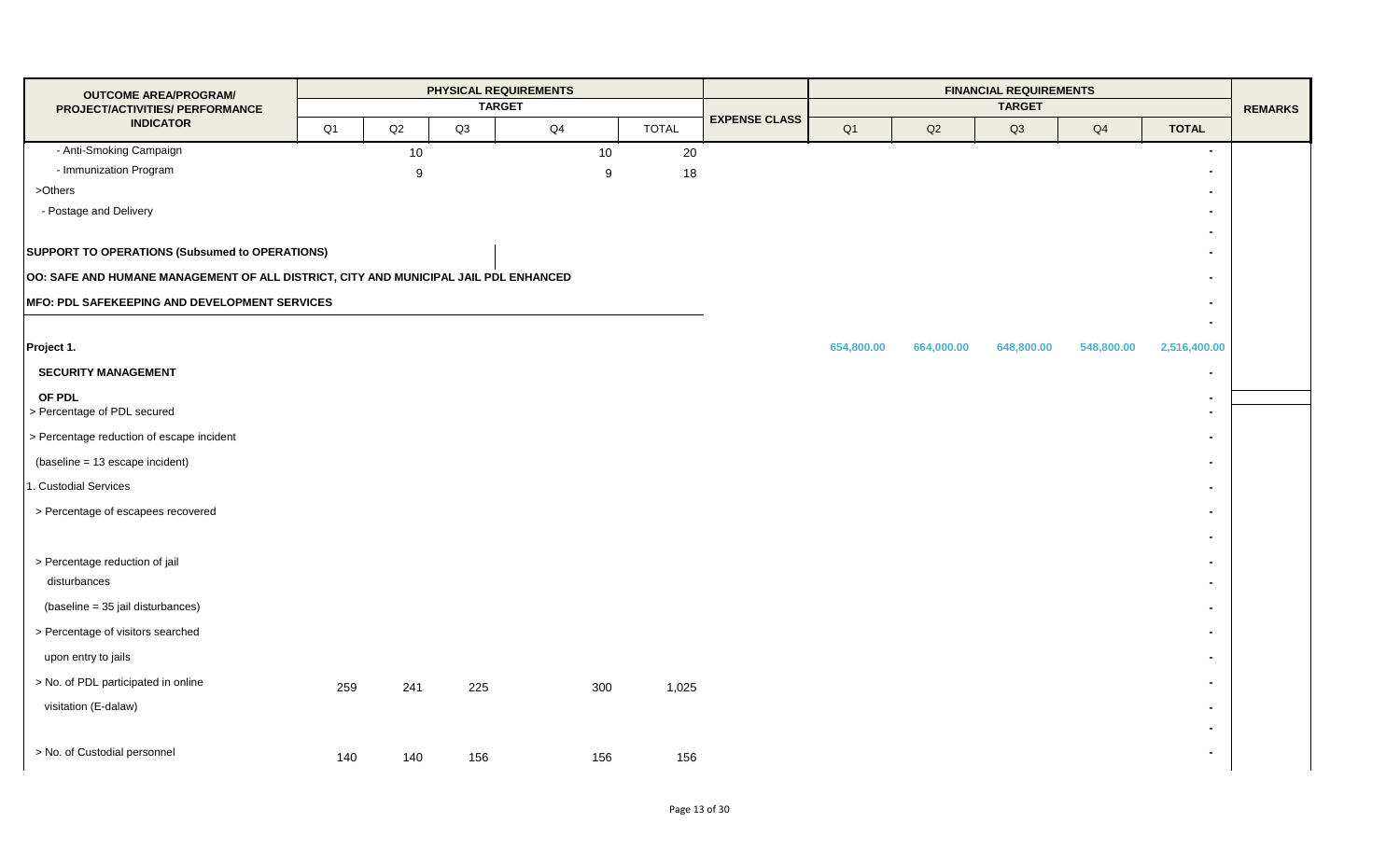| <b>OUTCOME AREA/PROGRAM/</b>        |            |            |             | PHYSICAL REQUIREMENTS |     |              |                      |            |            | <b>FINANCIAL REQUIREMENTS</b> |            |                          |                |
|-------------------------------------|------------|------------|-------------|-----------------------|-----|--------------|----------------------|------------|------------|-------------------------------|------------|--------------------------|----------------|
| PROJECT/ACTIVITIES/ PERFORMANCE     |            |            |             | <b>TARGET</b>         |     |              | <b>EXPENSE CLASS</b> |            |            | <b>TARGET</b>                 |            |                          | <b>REMARKS</b> |
| <b>INDICATOR</b>                    | Q1         | Q2         | Q3          | $\mathsf{Q}4$         |     | <b>TOTAL</b> |                      | Q1         | Q2         | Q3                            | Q4         | <b>TOTAL</b>             |                |
|                                     |            |            |             |                       |     |              |                      |            |            |                               |            | $\sim$                   |                |
| > Management of PDL with            |            |            |             |                       |     |              |                      |            |            |                               |            | $\blacksquare$           |                |
| COVID-19 cases                      |            |            |             |                       |     |              |                      |            |            |                               |            | $\sim$                   |                |
|                                     |            |            |             |                       |     |              |                      |            |            |                               |            |                          |                |
| a. No. of confirmed cases           |            |            |             |                       |     |              |                      |            |            |                               |            | $\blacksquare$           |                |
| b. No. of active cases              |            |            |             |                       |     |              |                      |            |            |                               |            | $\sim$                   |                |
| c. No. of recoveries                |            |            |             |                       |     |              |                      |            |            |                               |            | $\blacksquare$           |                |
| d. No. of fatalities                |            |            |             |                       |     |              |                      |            |            |                               |            | $\sim$                   |                |
| > No. of K-9 Unit Maintained        |            |            |             |                       |     |              |                      |            |            |                               |            | $\blacksquare$           |                |
|                                     |            |            |             |                       |     |              |                      |            |            |                               |            | $\blacksquare$           |                |
| 2. Escort Services                  |            |            |             |                       |     |              |                      |            |            |                               |            | $\blacksquare$           |                |
| > No. of PDL escorted for:          |            |            |             |                       |     |              |                      |            |            |                               |            | $\sim$                   |                |
| a. court hearing                    | 288        | 288        | 288         |                       | 288 | 1,152        | 50203090-00          | 278,000.00 | 278,000.00 | 278,000.00                    | 278,000.00 | 1,112,000.00             |                |
| b. medical treatment                | $\sqrt{5}$ | $\sqrt{5}$ | $\,$ 5 $\,$ |                       | 5   | 20           |                      | 5,000.00   | 5,000.00   | 5,000.00                      | 5,000.00   | 20,000.00                |                |
| c. other legal purposes             | 110        | 110        | 110         |                       | 110 | 440          | 50203090-00          | 100,000.00 | 100,000.00 | 100,000.00                    | 100,000.00 | 400,000.00               |                |
|                                     |            |            |             |                       |     |              | 50203090-00          |            |            |                               |            | $\blacksquare$           |                |
| > No. of PDL participated in online |            |            |             |                       |     |              |                      |            |            |                               |            | $\blacksquare$           |                |
| court hearing (Telehearing)         | 42         | 42         | 42          |                       | 42  | 168          |                      |            |            |                               |            | $\blacksquare$           |                |
| > Online Legal Consultations        | 42         | 42         |             |                       | 42  | 168          |                      |            |            |                               |            | $\blacksquare$           |                |
| $>$ others                          |            |            | 42          |                       |     |              |                      |            |            |                               |            | $\blacksquare$           |                |
|                                     |            |            |             |                       |     |              |                      |            |            |                               |            | $\sim$                   |                |
| > No. of Escort personnel           |            |            |             |                       |     |              |                      |            |            |                               |            | $\blacksquare$           |                |
|                                     | 58         | 60         | 77          | 77                    |     | 77           |                      |            |            |                               |            |                          |                |
|                                     |            |            |             |                       |     |              |                      |            |            |                               |            | $\blacksquare$           |                |
| 3. Security Inspections             |            |            |             |                       |     |              |                      |            |            |                               |            | $\overline{\phantom{0}}$ |                |
| > No. of jail facilities inspected  |            |            |             |                       |     |              |                      |            |            |                               |            | $\sim$                   |                |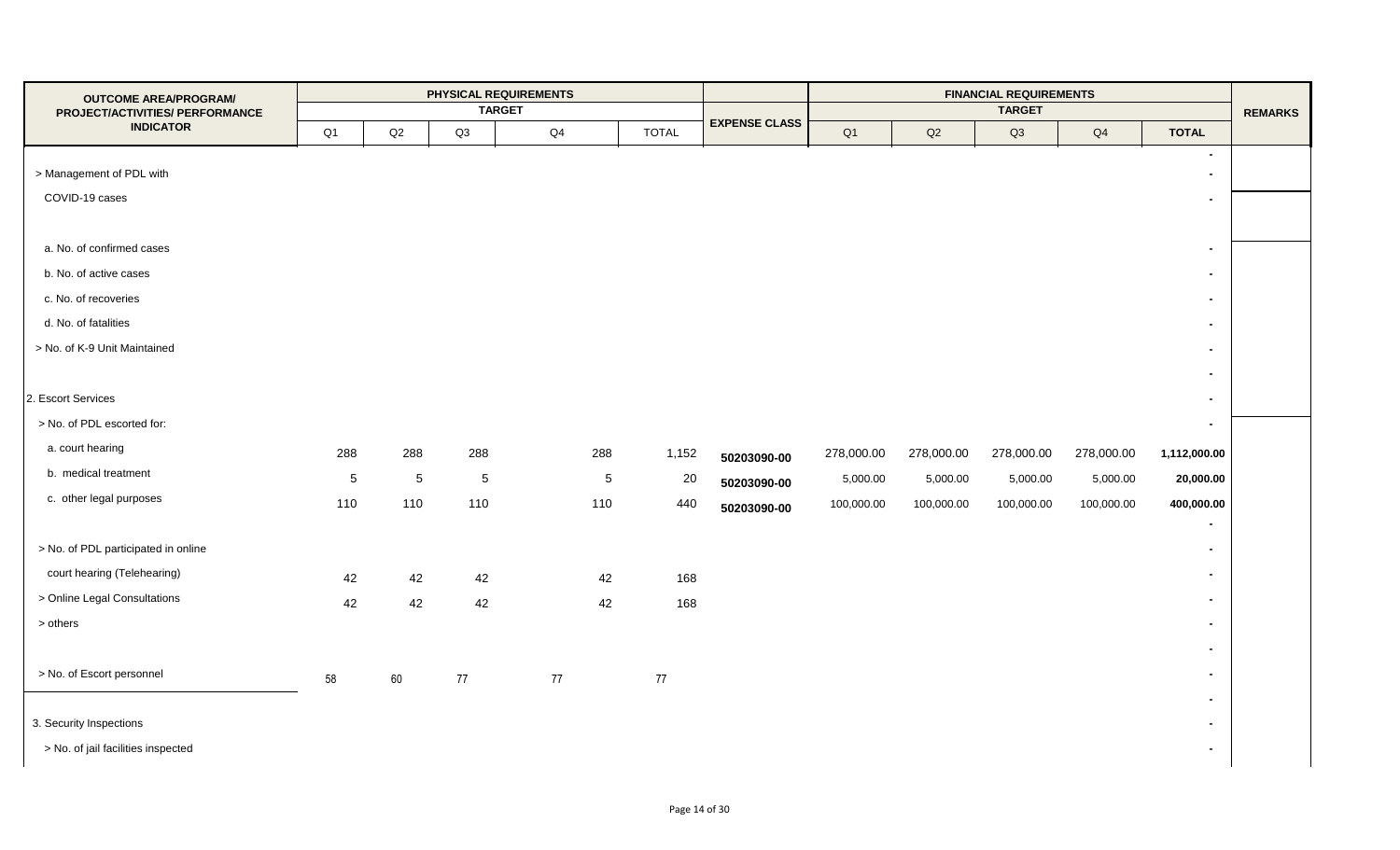| <b>OUTCOME AREA/PROGRAM/</b><br>PROJECT/ACTIVITIES/ PERFORMANCE            |     |     |      | PHYSICAL REQUIREMENTS<br><b>TARGET</b> |    |              |                      |           |           | <b>FINANCIAL REQUIREMENTS</b><br><b>TARGET</b> |           |                | <b>REMARKS</b>           |
|----------------------------------------------------------------------------|-----|-----|------|----------------------------------------|----|--------------|----------------------|-----------|-----------|------------------------------------------------|-----------|----------------|--------------------------|
| <b>INDICATOR</b>                                                           | Q1  | Q2  | Q3   | Q4                                     |    | <b>TOTAL</b> | <b>EXPENSE CLASS</b> | Q1        | Q2        | Q3                                             | Q4        | <b>TOTAL</b>   |                          |
| $-RD$                                                                      | 10  | 14  | 14   |                                        | 14 | 56           | 50201010-00 Opn      | 30,000.00 | 40,000.00 | 40,000.00                                      | 40,000.00 | 150,000.00     |                          |
| $-PA$                                                                      |     |     |      |                                        |    |              | 50203090-00          | 30,000.00 | 40,000.00 | 40,000.00                                      | 40,000.00 | 150,000.00     |                          |
| > Absence of cubicle (kubol) in jails<br>> No. of security lapses reported |     |     |      |                                        |    |              |                      |           |           |                                                |           | $\blacksquare$ |                          |
| > No. of security lapses resolved                                          |     |     |      |                                        |    |              |                      |           |           |                                                |           |                |                          |
|                                                                            |     |     |      |                                        |    |              |                      |           |           |                                                |           |                |                          |
| 4. Greyhound Operation                                                     |     |     |      |                                        |    |              |                      |           |           |                                                |           |                |                          |
| > No. of Greyhound operation                                               |     |     |      |                                        |    |              |                      |           |           |                                                |           |                |                          |
| conducted                                                                  | 780 | 870 | 1092 | 1092                                   |    | 3,834        | 50203090-00          | 25,000.00 | 25,000.00 | 25,000.00                                      | 25,000.00 | 100,000.00     |                          |
| > No. of items confiscated (qty)                                           |     |     |      |                                        |    |              | 50201010-00          | 15,000.00 | 15,000.00 | 15,000.00                                      | 15,000.00 |                | 60,000.00 Guard the Life |
| after greyhound operation                                                  |     |     |      |                                        |    |              |                      |           |           |                                                |           |                |                          |
|                                                                            |     |     |      |                                        |    |              |                      |           |           |                                                |           |                |                          |
| a. Money (amount)                                                          |     |     |      |                                        |    |              |                      |           |           |                                                |           |                |                          |
| b. Cell phones                                                             |     |     |      |                                        |    |              |                      |           |           |                                                |           |                |                          |
| c. Prohibited drugs (in grams)                                             |     |     |      |                                        |    |              |                      |           |           |                                                |           |                |                          |
| - Shabu                                                                    |     |     |      |                                        |    |              |                      |           |           |                                                |           |                |                          |
| - Marijuana                                                                |     |     |      |                                        |    |              |                      |           |           |                                                |           |                |                          |
| d. Drug use paraphernalia                                                  |     |     |      |                                        |    |              |                      |           |           |                                                |           |                |                          |
| e. Liquor (in Itrs)                                                        |     |     |      |                                        |    |              |                      |           |           |                                                |           |                |                          |
| f. Deadly/Bladed                                                           |     |     |      |                                        |    |              |                      |           |           |                                                |           |                |                          |
| improvised weapons                                                         |     |     |      |                                        |    |              |                      |           |           |                                                |           |                |                          |
| i. Others                                                                  |     |     |      |                                        |    |              |                      |           |           |                                                |           |                |                          |
|                                                                            |     |     |      |                                        |    |              |                      |           |           |                                                |           |                |                          |
| 5. Intelligence Services                                                   |     |     |      |                                        |    |              |                      |           |           |                                                |           |                |                          |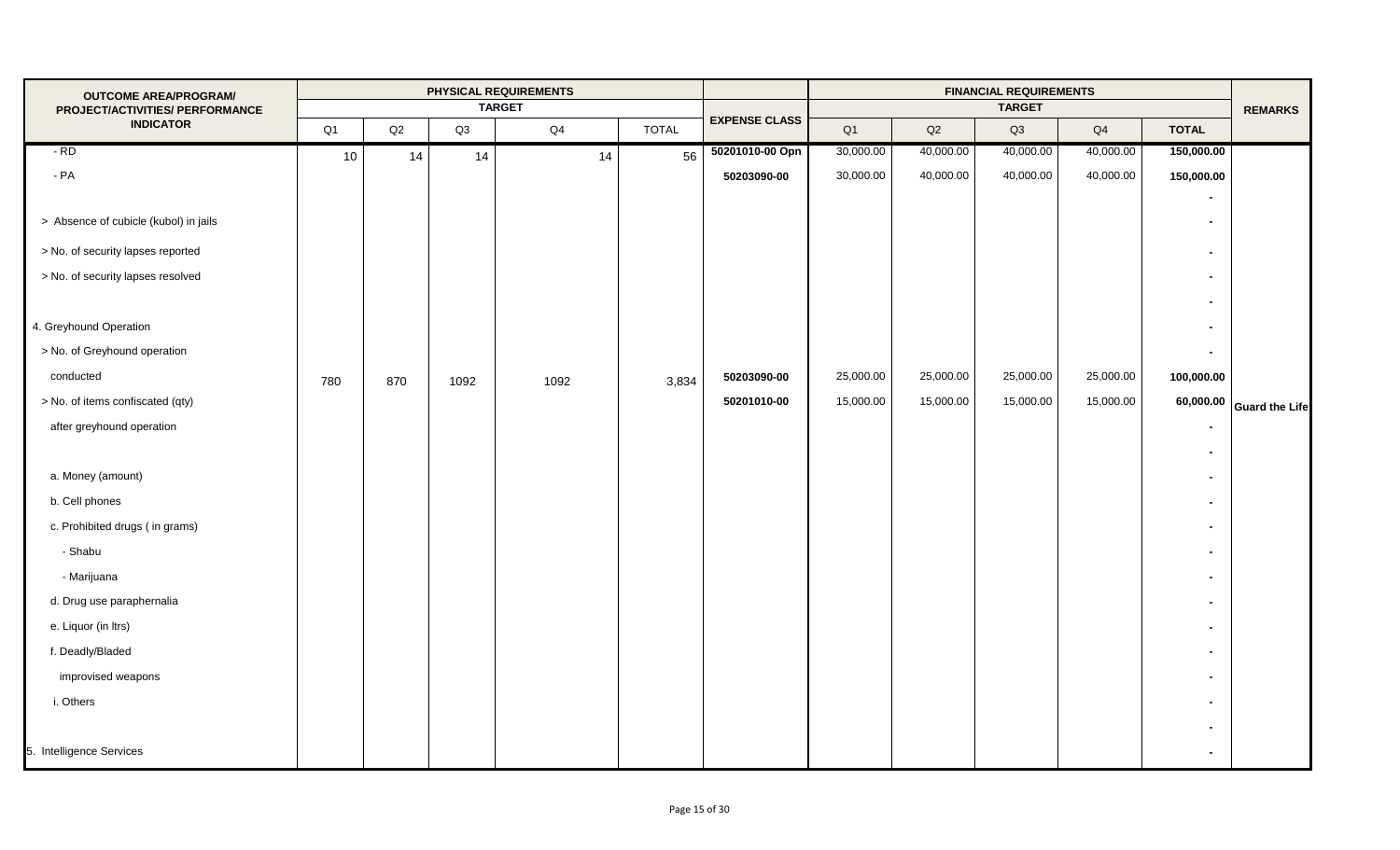| <b>OUTCOME AREA/PROGRAM/</b><br>PROJECT/ACTIVITIES/ PERFORMANCE |     |             |             | PHYSICAL REQUIREMENTS<br><b>TARGET</b> |              |                      |            |           | <b>FINANCIAL REQUIREMENTS</b><br><b>TARGET</b> |           |                | <b>REMARKS</b>               |
|-----------------------------------------------------------------|-----|-------------|-------------|----------------------------------------|--------------|----------------------|------------|-----------|------------------------------------------------|-----------|----------------|------------------------------|
| <b>INDICATOR</b>                                                | Q1  | Q2          | Q3          | Q4                                     | <b>TOTAL</b> | <b>EXPENSE CLASS</b> | Q1         | Q2        | Q3                                             | Q4        | <b>TOTAL</b>   |                              |
| > No. of intelligence operation                                 |     |             |             |                                        |              |                      |            |           |                                                |           | $\sim$         |                              |
| conducted                                                       |     |             |             |                                        |              |                      |            |           |                                                |           |                |                              |
| - Conduct of Security Survey                                    | 10  | 10          | 14          | 14                                     | 480          | 50203090-00          | 30,000.00  | 30,000.00 | 30,000.00                                      | 30,000.00 | 120,000.00     |                              |
| - Conduct of security Inspection                                | 10  | 10          | 14          | 14                                     | 420          | 50201010-00 Opn      | 15,800.00  | 15,800.00 | 15,800.00                                      | 15,800.00 | 63,200.00      |                              |
| - Conduct of BI for BJMP Applicants                             | 103 | $\mathbf 0$ | $\mathbf 0$ | $\mathsf{O}\xspace$                    | 103          | 50201010-00A         | 126,000.00 |           |                                                |           | 126,000.00     |                              |
| > No. of disturbances prevented                                 |     |             |             |                                        |              |                      |            |           |                                                |           | $\blacksquare$ |                              |
| due to intelligence report                                      |     |             |             |                                        |              |                      |            |           |                                                |           | $\blacksquare$ |                              |
|                                                                 |     |             |             |                                        |              |                      |            |           |                                                |           | $\blacksquare$ |                              |
| 6. Procurement of equipment                                     |     |             |             |                                        |              |                      |            |           |                                                |           | $\blacksquare$ |                              |
| > No. of items purchased                                        |     |             |             |                                        |              |                      |            |           |                                                |           | $\blacksquare$ |                              |
| a. Firearms                                                     |     |             |             |                                        |              |                      |            |           |                                                |           | $\blacksquare$ |                              |
| - Short                                                         |     |             |             |                                        |              |                      |            |           |                                                |           | $\blacksquare$ |                              |
| - Long                                                          |     |             |             |                                        |              |                      |            |           |                                                |           | $\blacksquare$ |                              |
| - Ammunition                                                    |     | 2,300 pcs   |             |                                        |              | 50203120 00          |            | 65,200.00 |                                                |           |                | 65,200.00 700 pcs - Long FAs |
| b. BTV                                                          |     |             |             |                                        |              |                      |            |           |                                                |           |                | <b>FAS</b>                   |
| c. Batons                                                       |     |             |             |                                        |              |                      |            |           |                                                |           | $\blacksquare$ |                              |
| d. Handcuffs                                                    |     |             |             |                                        |              |                      |            |           |                                                |           | $\blacksquare$ |                              |
| e. Handheld Radio                                               |     |             |             |                                        |              |                      |            |           |                                                |           | $\blacksquare$ |                              |
| f. CCTV Camera Set                                              |     |             |             |                                        |              |                      |            |           |                                                |           | $\blacksquare$ |                              |
| g. Body Scanner                                                 |     |             |             |                                        |              |                      |            |           |                                                |           | $\blacksquare$ |                              |
| h. Various Office Equipment                                     |     |             |             |                                        |              |                      |            |           |                                                |           | $\blacksquare$ |                              |
| i. STAR Team Equipment                                          |     |             |             |                                        |              |                      |            |           |                                                |           | $\blacksquare$ |                              |
| j. Investigative Equipment                                      |     |             |             |                                        |              |                      |            |           |                                                |           | $\blacksquare$ |                              |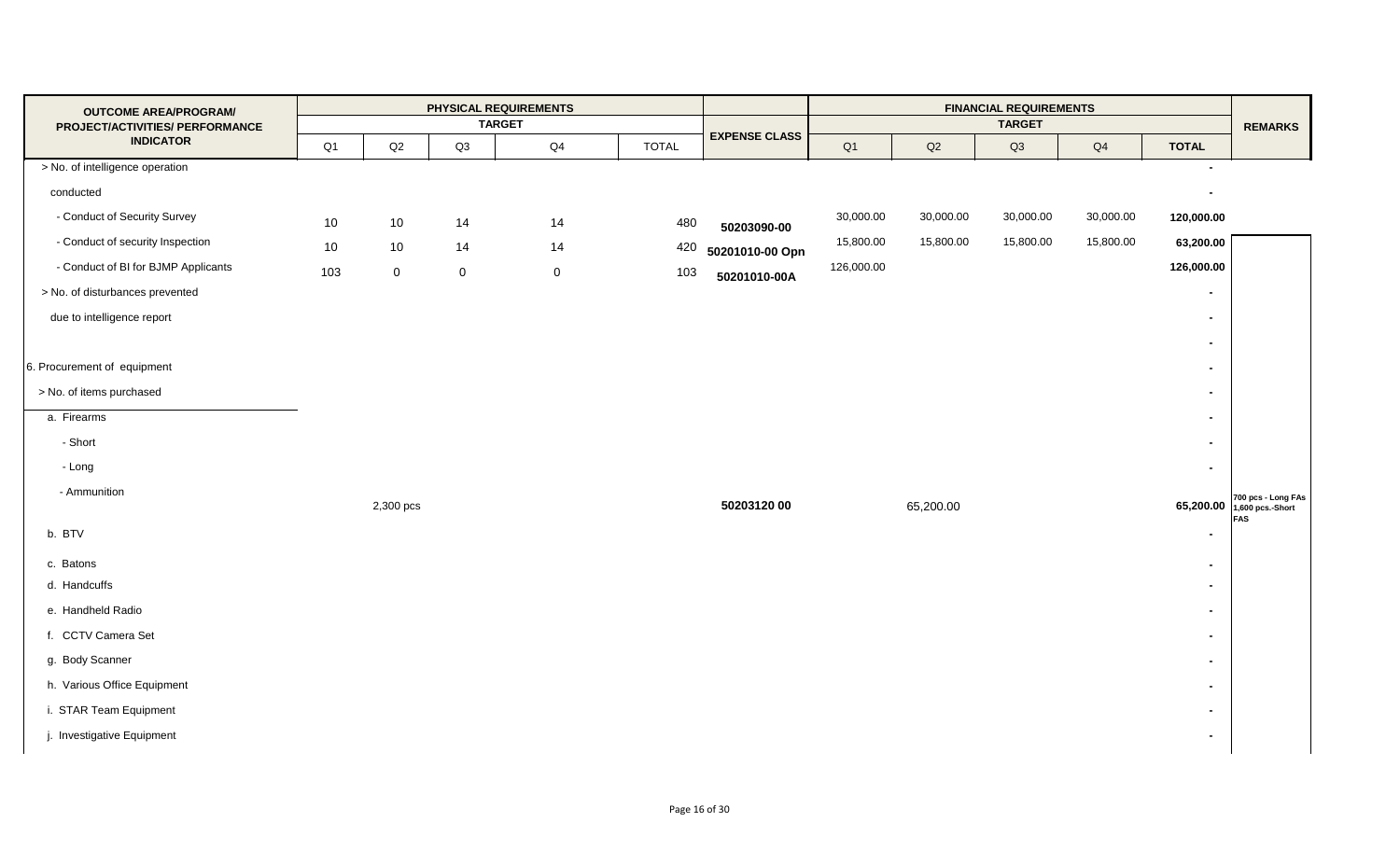| <b>OUTCOME AREA/PROGRAM/</b><br>PROJECT/ACTIVITIES/ PERFORMANCE |                |                |                  | PHYSICAL REQUIREMENTS<br><b>TARGET</b> |                                  |                      |           |               | <b>FINANCIAL REQUIREMENTS</b><br><b>TARGET</b> |           |                | <b>REMARKS</b>                                                 |
|-----------------------------------------------------------------|----------------|----------------|------------------|----------------------------------------|----------------------------------|----------------------|-----------|---------------|------------------------------------------------|-----------|----------------|----------------------------------------------------------------|
| <b>INDICATOR</b>                                                | Q <sub>1</sub> | $\mathsf{Q2}$  | Q3               | $\mathsf{Q4}$                          | <b>TOTAL</b>                     | <b>EXPENSE CLASS</b> | Q1        | $\mathsf{Q2}$ | Q3                                             | Q4        | <b>TOTAL</b>   |                                                                |
| k. Solar Light Panel                                            |                | $\overline{2}$ | $\sqrt{2}$       |                                        | 4                                |                      |           | 50,000.00     | 50,000.00                                      |           | 100,000.00     | Cotabato CJ,<br>Parang DJ,<br>Lamitan CJ,<br><b>Bonggao DJ</b> |
| I. Emergency Light                                              |                |                | 10               |                                        |                                  |                      |           |               | 50,000.00                                      |           | 50,000.00      |                                                                |
| m. others                                                       |                |                |                  |                                        |                                  |                      |           |               |                                                |           | $\blacksquare$ |                                                                |
|                                                                 |                |                |                  |                                        |                                  |                      |           |               |                                                |           | $\blacksquare$ |                                                                |
| 7. Human Rights and                                             |                |                |                  |                                        |                                  |                      |           |               |                                                |           | $\blacksquare$ |                                                                |
| Anti-Sexual Harassment                                          |                |                |                  |                                        |                                  |                      |           |               |                                                |           | $\blacksquare$ |                                                                |
| Campaign                                                        |                |                |                  |                                        |                                  |                      |           |               |                                                |           | $\blacksquare$ |                                                                |
| > No. of human rights and anti-sexual                           |                | $\overline{1}$ |                  |                                        | $\overline{2}$<br>$\overline{1}$ |                      |           |               |                                                |           | $\blacksquare$ |                                                                |
| harassment campaign conducted                                   |                |                |                  |                                        |                                  |                      |           |               |                                                |           | $\blacksquare$ |                                                                |
|                                                                 |                |                |                  |                                        |                                  |                      |           |               |                                                |           | $\blacksquare$ |                                                                |
| > No. of complaints received and                                |                |                |                  |                                        |                                  |                      |           |               |                                                |           | $\blacksquare$ |                                                                |
| investigated                                                    |                |                |                  |                                        |                                  |                      |           |               |                                                |           | $\sim$         |                                                                |
|                                                                 |                |                |                  |                                        |                                  |                      |           |               |                                                |           | $\sim$         |                                                                |
| Project 2:                                                      |                |                |                  |                                        |                                  |                      | 26,000.00 | 46,000.00     | 103,000.00                                     | 69,000.00 | 244,000.00     |                                                                |
| <b>JAIL DECONGESTION</b>                                        |                |                |                  |                                        |                                  |                      |           |               |                                                |           | $\sim$         |                                                                |
| 1. Release of qualified PDL                                     |                |                |                  |                                        |                                  |                      |           |               |                                                |           | $\blacksquare$ |                                                                |
| > No. of PDL released within the                                |                |                |                  |                                        |                                  |                      |           |               |                                                |           | $\blacksquare$ |                                                                |
| prescribed period to the                                        |                |                |                  |                                        |                                  |                      |           |               |                                                |           | $\blacksquare$ |                                                                |
| total no. of PDL due for release                                |                |                |                  |                                        |                                  |                      |           |               |                                                |           | $\blacksquare$ |                                                                |
| a. RA 6036 (ROR)                                                |                | $\sim$         | $\overline{1}$   | $\sim$                                 | $\mathbf{1}$                     |                      |           |               |                                                |           | $\blacksquare$ |                                                                |
| b. PD 968 (Parole & Probation)                                  | 38             | 34             | $\overline{4}$   | 29                                     | 105                              |                      |           |               |                                                |           | $\blacksquare$ |                                                                |
| c. RA 9344 (Juvenile Law)                                       |                |                |                  | $\sim$                                 | $\blacksquare$                   |                      |           |               |                                                |           | $\sim$         |                                                                |
| d. Release on Bail                                              | 9              | 16             | $\boldsymbol{9}$ | 15                                     | 49                               |                      |           |               |                                                |           | $\blacksquare$ |                                                                |
|                                                                 |                |                |                  |                                        |                                  |                      |           |               |                                                |           |                |                                                                |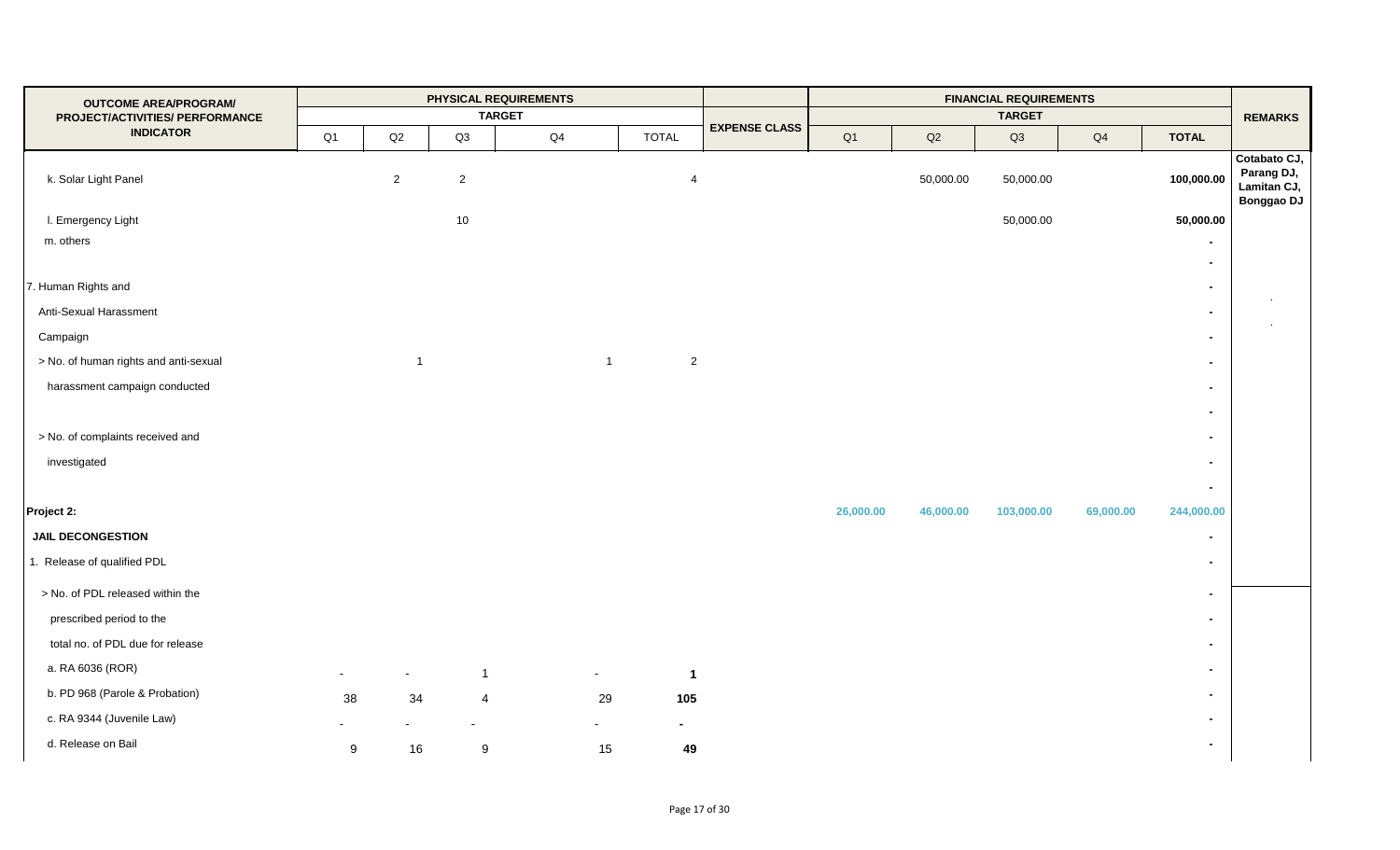| <b>OUTCOME AREA/PROGRAM/</b>                                                                         |                |                | PHYSICAL REQUIREMENTS |                |                |                      |    |           | <b>FINANCIAL REQUIREMENTS</b> |                |                          |                                  |
|------------------------------------------------------------------------------------------------------|----------------|----------------|-----------------------|----------------|----------------|----------------------|----|-----------|-------------------------------|----------------|--------------------------|----------------------------------|
| PROJECT/ACTIVITIES/ PERFORMANCE                                                                      |                |                | <b>TARGET</b>         |                |                |                      |    |           | <b>TARGET</b>                 |                |                          | <b>REMARKS</b>                   |
| <b>INDICATOR</b>                                                                                     | Q1             | Q2             | Q3                    | Q4             | <b>TOTAL</b>   | <b>EXPENSE CLASS</b> | Q1 | Q2        | Q3                            | Q <sub>4</sub> | <b>TOTAL</b>             |                                  |
| e. Served Sentence                                                                                   | 10             | $\overline{2}$ | 17                    | 36             | 65             |                      |    |           |                               |                | $\blacksquare$           |                                  |
| g. Dismissed/acquitted                                                                               | 22             | 17             | 8                     | 22             | 69             |                      |    |           |                               |                | $\blacksquare$           |                                  |
| h. Art. 29, RPC (GCTA & TASTM)                                                                       |                | $\mathbf{3}$   |                       | $\overline{a}$ | $\sqrt{5}$     |                      |    |           |                               |                | $\blacksquare$           |                                  |
| i. Plea bargaining                                                                                   | 16             | 23             | 39                    | 24             | 102            |                      |    |           |                               |                | $\blacksquare$           |                                  |
| j. ROR (RA 10389)                                                                                    | $\mathbf 0$    | $\mathbf 0$    | 0                     | $\mathbf 0$    | $\bf{0}$       |                      |    |           |                               |                |                          |                                  |
| k. ROR (RA 6039)                                                                                     | $\mathbf 0$    | $\overline{0}$ | $\mathbf 0$           | $\mathbf 0$    | $\mathbf 0$    |                      |    |           |                               |                | $\blacksquare$           |                                  |
| I. SC-AC 38-2020                                                                                     | $\mathbf 0$    | $\overline{0}$ | 0                     | 4              | 4              |                      |    |           |                               |                | $\blacksquare$           |                                  |
| m. death                                                                                             | $\overline{2}$ |                | $\mathbf 1$           | 1              |                |                      |    |           |                               |                | $\blacksquare$           |                                  |
| n. others                                                                                            | $\mathbf 0$    | $\mathbf 0$    | 0                     | $\mathbf 0$    | $\mathbf 0$    |                      |    |           |                               |                | $\blacksquare$           |                                  |
|                                                                                                      |                |                |                       |                |                |                      |    |           |                               |                | $\blacksquare$           |                                  |
| > No. of sentenced prisoners                                                                         |                |                | 4                     | -1             | 5              | 50201010-00 Opn      |    |           | 51,000.00                     | 15,000.00      | 66,000.00                |                                  |
| transferred to other penal                                                                           |                |                |                       |                |                | 50203090-00          |    |           | 20,000.00                     | 5,000.00       | 25,000.00                |                                  |
| institutions                                                                                         |                |                |                       |                |                |                      |    |           |                               |                | $\blacksquare$           |                                  |
|                                                                                                      |                |                |                       |                |                |                      |    |           |                               |                | $\overline{\phantom{0}}$ |                                  |
| > No. of PDL with COVID-19                                                                           |                |                |                       |                |                |                      |    |           |                               |                | $\overline{\phantom{0}}$ |                                  |
| infections transferred to                                                                            |                |                |                       |                |                |                      |    |           |                               |                | $\blacksquare$           |                                  |
| isolation facilities                                                                                 |                |                |                       |                |                |                      |    |           |                               |                | $\blacksquare$           |                                  |
|                                                                                                      |                |                |                       |                |                |                      |    |           |                               |                | $\blacksquare$           | <b>Guard the</b><br><b>Purse</b> |
| > No. of PDL afflicted with COVID-19                                                                 |                |                |                       |                |                |                      |    |           |                               |                | $\blacksquare$           |                                  |
| returned to jail facility                                                                            |                |                |                       |                |                |                      |    |           |                               |                | $\overline{\phantom{0}}$ |                                  |
|                                                                                                      |                |                |                       |                |                |                      |    |           |                               |                | $\overline{\phantom{0}}$ |                                  |
| > No. of drug-free/ drug-cleared jail                                                                | $\overline{4}$ | $\mathbf{2}$   |                       |                | 6              |                      |    |           |                               |                | $\overline{\phantom{0}}$ |                                  |
| certifications received from                                                                         |                |                |                       |                |                |                      |    |           |                               |                | $\blacksquare$           |                                  |
| <b>Regional Oversight Committee</b>                                                                  |                |                |                       |                |                |                      |    |           |                               |                | $\overline{\phantom{0}}$ |                                  |
| > No of certification of No Contrabands found from<br>LEA during the conduct of greyhound operations |                | $\overline{2}$ |                       |                | $\overline{a}$ | 50203090-00          |    | 12,000.00 |                               |                | 12,000.00                |                                  |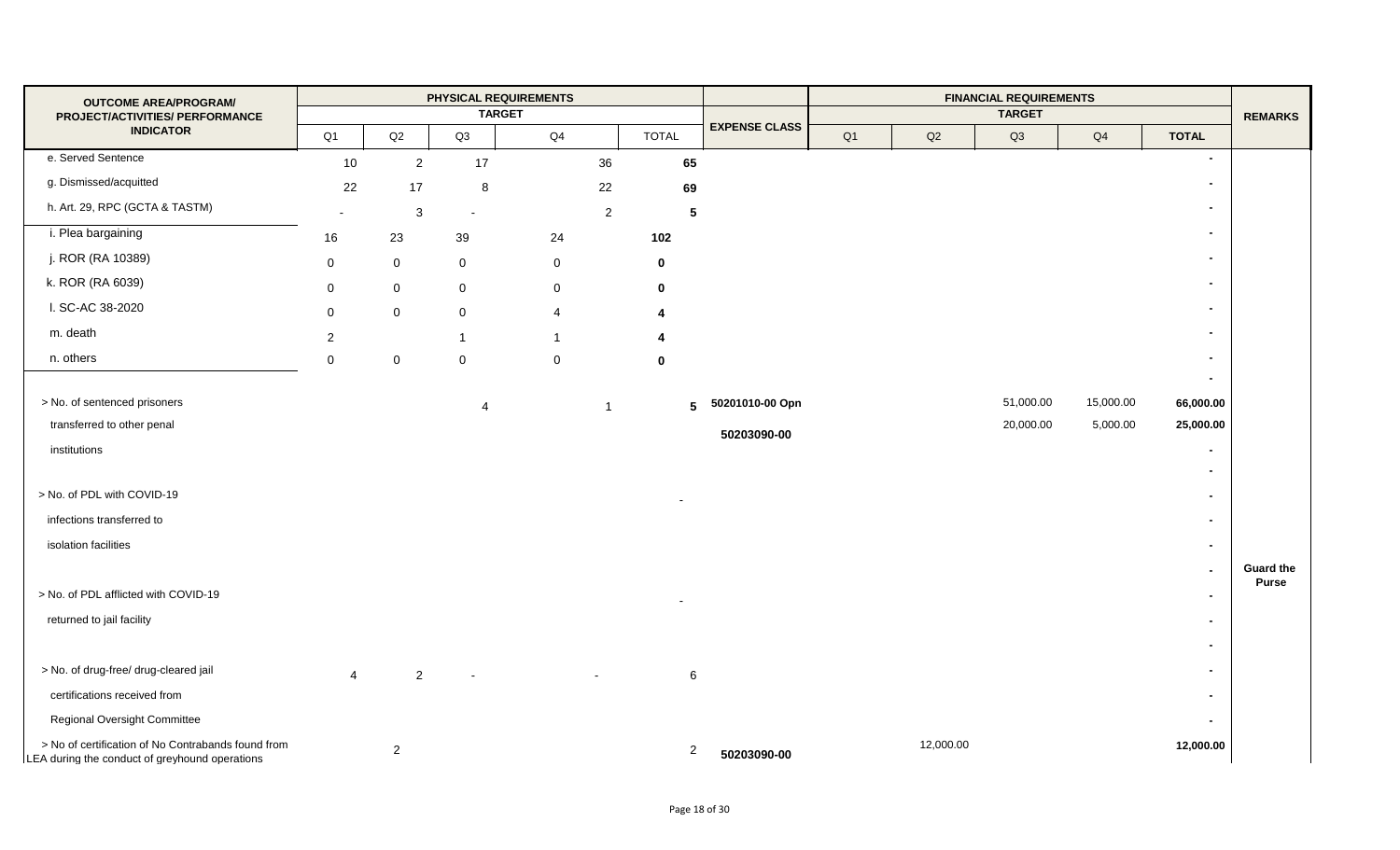| <b>OUTCOME AREA/PROGRAM/</b><br>PROJECT/ACTIVITIES/ PERFORMANCE |              |                |                | PHYSICAL REQUIREMENTS<br><b>TARGET</b> |              |                |                      |           |           | <b>FINANCIAL REQUIREMENTS</b><br><b>TARGET</b> |           |                                            | <b>REMARKS</b> |
|-----------------------------------------------------------------|--------------|----------------|----------------|----------------------------------------|--------------|----------------|----------------------|-----------|-----------|------------------------------------------------|-----------|--------------------------------------------|----------------|
| <b>INDICATOR</b>                                                | Q1           | Q2             | Q3             | Q <sub>4</sub>                         |              | <b>TOTAL</b>   | <b>EXPENSE CLASS</b> | Q1        | Q2        | Q3                                             | Q4        | <b>TOTAL</b>                               |                |
|                                                                 |              |                |                |                                        |              |                |                      |           |           |                                                |           | $\overline{\phantom{a}}$                   |                |
|                                                                 |              |                |                |                                        |              |                |                      |           |           |                                                |           | $\blacksquare$                             |                |
| > PDL subjected to random drug testing                          | 80           | 40             | 20             | 20                                     |              | 160            |                      |           |           |                                                |           | $\blacksquare$                             |                |
| 2. Construction of jail & office facilities                     |              |                |                |                                        |              |                |                      |           |           |                                                |           | $\overline{\phantom{0}}$<br>$\blacksquare$ |                |
| > No. of jail facilities constructed                            |              |                |                |                                        |              |                |                      |           |           |                                                |           | $\blacksquare$                             |                |
| - BJMP - funded                                                 |              |                |                |                                        |              |                |                      |           |           |                                                |           | $\blacksquare$                             |                |
| - LGUs/NGOS - funded                                            |              |                |                |                                        |              |                |                      |           |           |                                                |           | $\overline{\phantom{0}}$                   |                |
| > No. of jail facilities improved                               |              |                |                |                                        |              |                |                      |           |           |                                                |           | $\blacksquare$                             |                |
| - BJMP - funded                                                 |              |                |                |                                        |              |                |                      |           |           |                                                |           | $\blacksquare$                             |                |
| - LGUs/NGOs - funded                                            | $\mathbf{1}$ | $\overline{1}$ |                | $\overline{1}$                         | $\mathbf{1}$ | $\overline{4}$ |                      |           |           |                                                |           | $\blacksquare$                             |                |
|                                                                 | $\mathbf{1}$ | $\overline{1}$ | $\mathbf{1}$   |                                        | $\mathbf{1}$ | $\overline{4}$ |                      |           |           |                                                |           |                                            |                |
| > No. of perimeter fences with catwalks                         |              |                |                |                                        |              |                |                      |           |           |                                                |           |                                            | GAD            |
| constructed                                                     |              |                |                |                                        |              |                |                      |           |           |                                                |           | $\blacksquare$                             | Mainstreamed   |
| > No. of offices repaired                                       |              |                |                |                                        |              |                |                      |           |           |                                                |           | $\overline{\phantom{0}}$                   | Activity       |
| > No. of COVID-19 isolation                                     |              | $\mathbf{1}$   | $\overline{1}$ | $\mathbf{1}$                           |              | $\mathbf{3}$   |                      |           |           |                                                |           |                                            |                |
| facilities/BJMP Ligtas Covid                                    |              | $\mathbf{1}$   | $\overline{1}$ | $\overline{1}$                         |              | $\mathbf{3}$   |                      |           |           |                                                |           |                                            |                |
| Centers constructed                                             |              |                |                |                                        |              |                |                      |           |           |                                                |           | $\sim$                                     | Senior Citizen |
| - BJMP Funded                                                   |              |                |                |                                        |              |                |                      |           |           |                                                |           | $\blacksquare$                             | / PWD          |
| - LGUs/NGOs Funded                                              |              |                |                |                                        |              |                |                      |           |           |                                                |           | $\blacksquare$                             | Activity       |
|                                                                 |              | $\mathbf{1}$   | $\overline{1}$ | $\mathbf{1}$                           |              | $\mathbf{3}$   |                      |           |           |                                                |           | $\overline{\phantom{0}}$                   |                |
| 3. Paralegal Services                                           |              |                |                |                                        |              |                |                      |           |           |                                                |           |                                            |                |
| > No. of paralegal officers                                     | 12           | 12             | 12             | 12                                     |              | 12             |                      |           |           |                                                |           | $\blacksquare$                             |                |
|                                                                 |              |                |                |                                        |              |                |                      |           |           |                                                |           | $\overline{\phantom{a}}$                   |                |
| > No. of coordinations made with                                | 26           | 34             | 32             |                                        | 49           | 141            | 50203090-00          | 26,000.00 | 34,000.00 | 32,000.00                                      | 49,000.00 | 141,000.00                                 |                |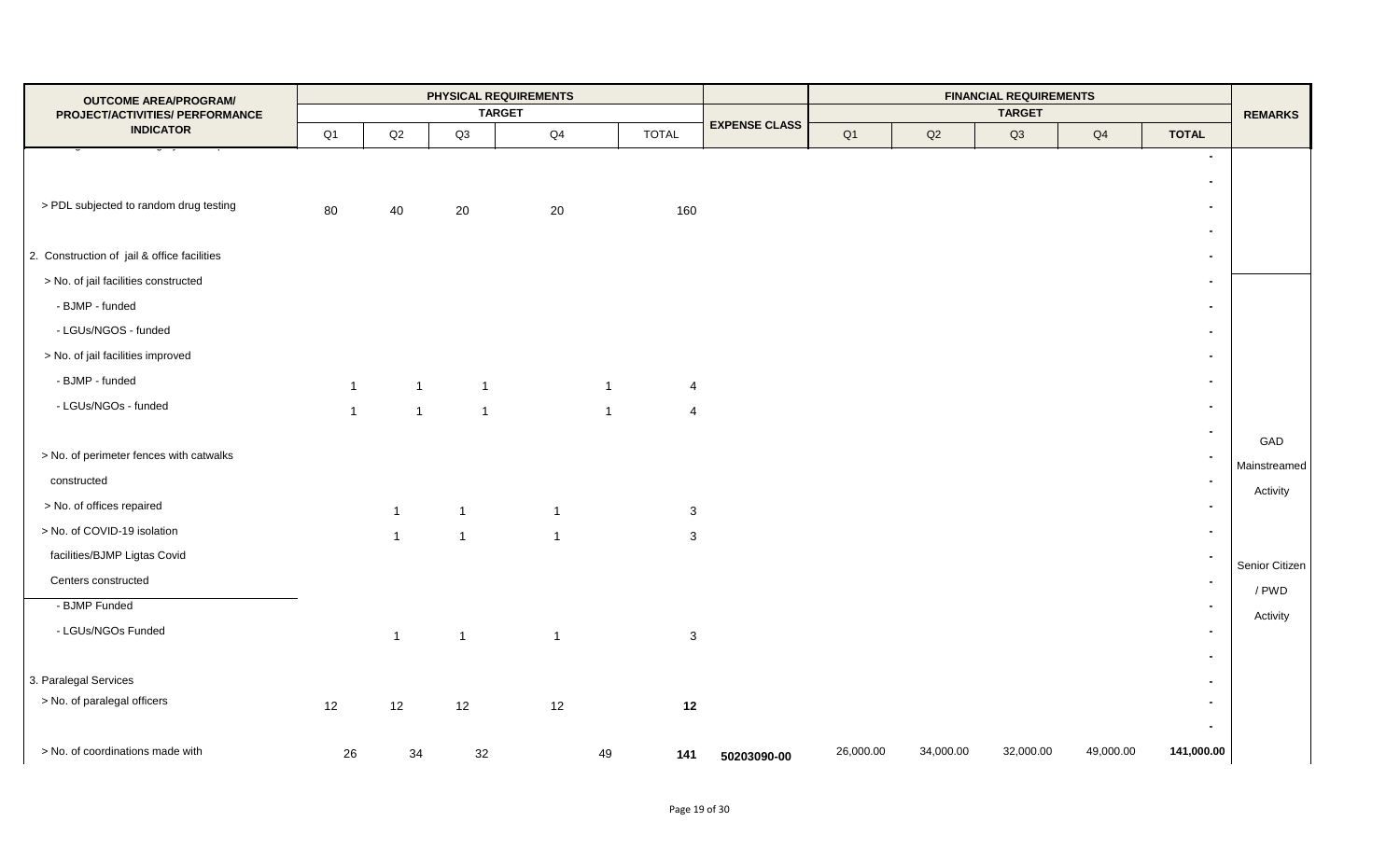| <b>OUTCOME AREA/PROGRAM/</b>                        |                |                |                | PHYSICAL REQUIREMENTS |                |                      |            |            | <b>FINANCIAL REQUIREMENTS</b> |               |                          |                |
|-----------------------------------------------------|----------------|----------------|----------------|-----------------------|----------------|----------------------|------------|------------|-------------------------------|---------------|--------------------------|----------------|
| PROJECT/ACTIVITIES/ PERFORMANCE<br><b>INDICATOR</b> |                |                |                | <b>TARGET</b>         |                | <b>EXPENSE CLASS</b> |            |            | <b>TARGET</b>                 |               |                          | <b>REMARKS</b> |
|                                                     | Q1             | Q2             | Q3             | $\mathsf{Q}4$         | <b>TOTAL</b>   |                      | Q1         | Q2         | Q3                            | $\mathsf{Q4}$ | <b>TOTAL</b>             |                |
| PAO and/or with the courts                          |                |                |                |                       |                |                      |            |            |                               |               | $\blacksquare$           |                |
|                                                     |                |                |                |                       |                |                      |            |            |                               |               | $\overline{\phantom{a}}$ |                |
| > Percentage of PDL released                        |                |                |                |                       |                |                      |            |            |                               |               | $\blacksquare$           |                |
| within the prescribed period after:                 |                |                |                |                       |                |                      |            |            |                               |               |                          |                |
| a. Reaching the maximum                             | 0%             | $0\%$          | $0\%$          | $0\%$                 | 0%             |                      |            |            |                               |               | $\overline{\phantom{a}}$ |                |
| imposable penalty                                   |                |                |                |                       |                |                      |            |            |                               |               | $\blacksquare$           |                |
| b. Serving sentence                                 | 100.0%         | 100.0%         | 100.0%         | 100.0%                | 100.0%         |                      |            |            |                               |               | $\blacksquare$           |                |
|                                                     |                |                |                |                       |                |                      |            |            |                               |               |                          |                |
| > No. of PDL benefitted with                        |                |                |                |                       |                |                      |            |            |                               |               | $\blacksquare$           |                |
| implementation of welfare laws                      |                |                |                |                       |                |                      |            |            |                               |               |                          |                |
| such as:                                            |                |                |                |                       |                |                      |            |            |                               |               | $\overline{\phantom{0}}$ |                |
| a. Solo Parent Act                                  | 18             | 18             | 18             | 18                    | 18             |                      |            |            |                               |               | $\blacksquare$           |                |
| b. Person With Disability                           | $\overline{7}$ | $\overline{7}$ | $\overline{7}$ | $\overline{7}$        | $\overline{7}$ |                      |            |            |                               |               |                          |                |
| c. Senior Citizen                                   | 15             | 15             | 15             | 15                    | 15             |                      |            |            |                               |               |                          |                |
| d. SSS (Membership)                                 |                | 200            | 200            | 300                   | 300            |                      |            |            |                               |               | $\blacksquare$           |                |
|                                                     |                |                |                |                       |                |                      |            |            |                               |               | $\blacksquare$           |                |
| Project 3                                           |                |                |                |                       |                |                      | 944,536.76 | 773,470.76 | 899,320.75                    | 827,470.75    | 3,444,799.02             |                |
| <b>IMPROVEMENT AND MAINTENANCE</b>                  |                |                |                |                       |                |                      |            |            |                               |               | $\overline{\phantom{a}}$ |                |
| OF JAIL FACILITIES & EQUIPMENT                      |                |                |                |                       |                |                      |            |            |                               |               |                          |                |
|                                                     |                |                |                |                       |                |                      |            |            |                               |               | $\blacksquare$           |                |
| 1. Maintenance of Facilities & Utilities            |                |                |                |                       |                |                      |            |            |                               |               |                          |                |
| > No. of jails maintained:                          |                |                |                |                       |                |                      |            |            |                               |               |                          |                |
| Male Dorm                                           |                |                |                |                       |                |                      |            |            |                               |               |                          |                |
| - District Jail                                     | 6              | 6              | 6              | 6                     | 6              |                      |            |            |                               |               |                          |                |
| - City Jail                                         | 3              | $\mathbf{3}$   | $\mathbf{3}$   | $\mathbf{3}$          | $\mathbf{3}$   |                      |            |            |                               |               |                          |                |
| - Municipal Jail                                    | 3              | $\mathbf{3}$   | $\mathbf{3}$   | $\mathbf{3}$          | 3              |                      |            |            |                               |               |                          |                |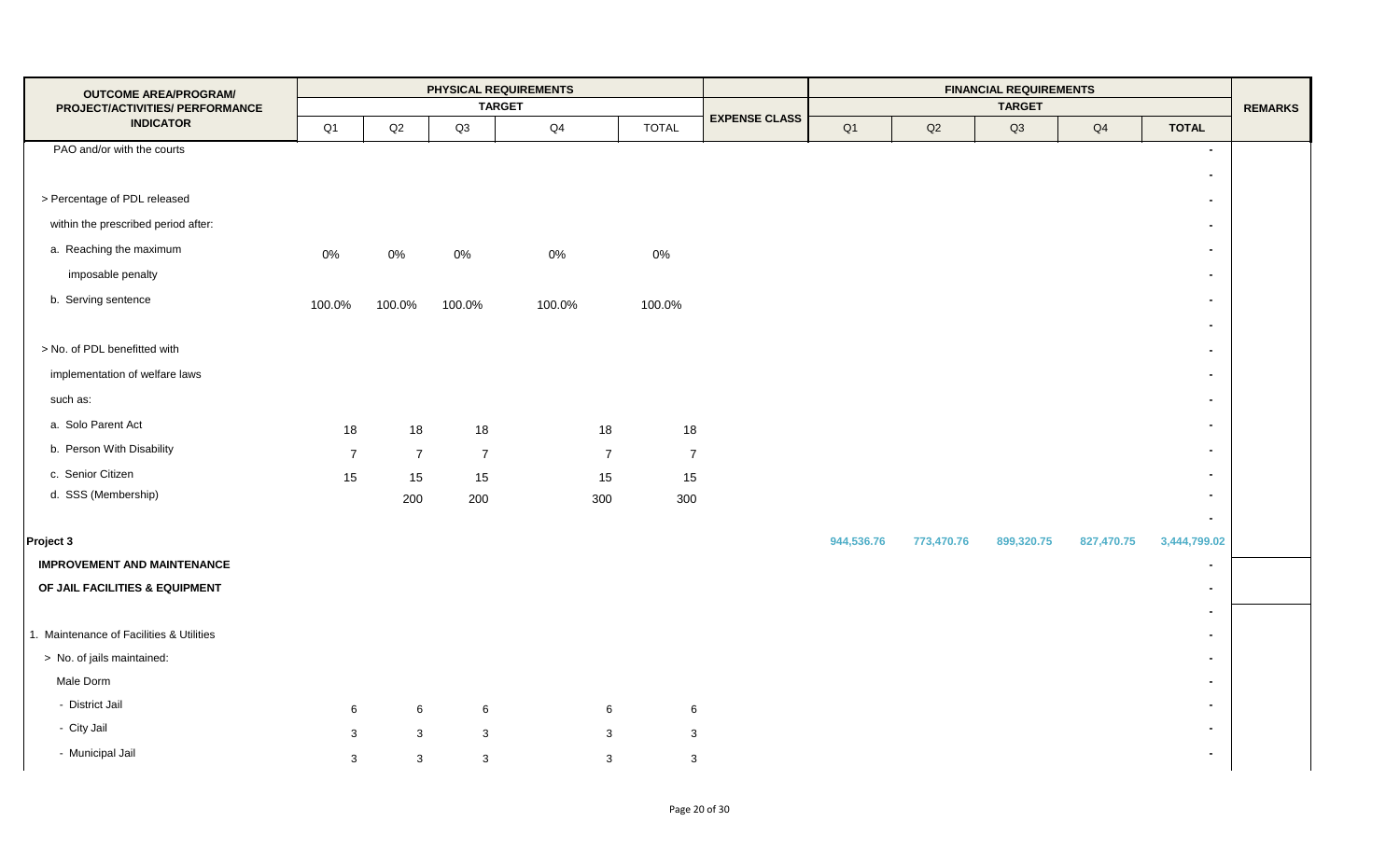| <b>OUTCOME AREA/PROGRAM/</b>                        |                 |                 |                | PHYSICAL REQUIREMENTS |                |                      |           |           | <b>FINANCIAL REQUIREMENTS</b> |           |                          |                                           |
|-----------------------------------------------------|-----------------|-----------------|----------------|-----------------------|----------------|----------------------|-----------|-----------|-------------------------------|-----------|--------------------------|-------------------------------------------|
| PROJECT/ACTIVITIES/ PERFORMANCE<br><b>INDICATOR</b> |                 |                 |                | <b>TARGET</b>         |                | <b>EXPENSE CLASS</b> |           |           | <b>TARGET</b>                 |           |                          | <b>REMARKS</b>                            |
|                                                     | Q1              | $\mathsf{Q2}$   | Q3             | Q4                    | <b>TOTAL</b>   |                      | Q1        | Q2        | Q3                            | Q4        | <b>TOTAL</b>             |                                           |
| Female Dorm                                         |                 |                 |                |                       |                |                      |           |           |                               |           | $\blacksquare$           |                                           |
| - District Jail                                     |                 |                 |                |                       |                |                      |           |           |                               |           |                          |                                           |
| - City Jail                                         | $\mathbf{1}$    | $\mathbf{1}$    | $\overline{1}$ | $\overline{1}$        | $\overline{1}$ |                      |           |           |                               |           | $\overline{\phantom{0}}$ |                                           |
| - Municipal Jail                                    |                 |                 |                |                       |                |                      |           |           |                               |           |                          |                                           |
|                                                     |                 |                 |                |                       |                |                      |           |           |                               |           |                          |                                           |
| - High Security Facilities and                      |                 |                 |                |                       |                |                      |           |           |                               |           |                          |                                           |
| <b>Special Treatment Centers</b>                    |                 |                 |                |                       |                |                      |           |           |                               |           |                          |                                           |
|                                                     |                 |                 |                |                       |                |                      |           |           |                               |           |                          |                                           |
| > Other facilities/structure and/or                 |                 |                 |                |                       |                |                      |           |           |                               |           |                          |                                           |
| COVID-19 isolation cells                            |                 |                 |                |                       |                |                      |           |           |                               |           |                          |                                           |
| > No. of district, city and municipal               |                 |                 |                |                       |                |                      |           |           |                               |           |                          |                                           |
| jails with separate cell for                        |                 |                 |                |                       |                |                      |           |           |                               |           |                          |                                           |
| female and PDL with                                 |                 |                 |                |                       |                |                      |           |           |                               |           |                          |                                           |
| special needs                                       |                 |                 |                |                       |                |                      |           |           |                               |           |                          |                                           |
| > No. of district, city and municipal jails         |                 |                 |                |                       |                |                      |           |           |                               |           |                          |                                           |
| with provisions for senior citizen PDL/             |                 |                 |                |                       |                |                      |           |           |                               |           |                          |                                           |
| person with disability like:                        |                 |                 |                |                       |                |                      |           |           |                               |           |                          | <b>Guard the Life</b>                     |
| - ramps                                             |                 |                 |                | $\overline{2}$        | $\overline{2}$ |                      |           |           |                               |           |                          |                                           |
| - railings                                          |                 |                 |                | 10                    | 10             |                      |           |           |                               |           |                          |                                           |
| > No. of facilities maintained with:                |                 |                 |                |                       |                |                      |           |           |                               |           |                          | <b>LGU Funded</b>                         |
| - water supply                                      | $5\overline{)}$ | $5\phantom{.0}$ | $\sqrt{5}$     | $5\phantom{.0}$       | 5              | 50204010-00          | 53,302.50 | 53,302.50 | 53,302.50                     | 53,302.50 | 213,210.00               | <b>Actual expenditure</b>                 |
| - electricity                                       | $\overline{7}$  | $\overline{7}$  | $\overline{7}$ | $\overline{7}$        | $\overline{7}$ | 50204020-00          | 73,557.50 | 73,557.50 | 73,557.50                     | 73,557.50 | 294,230.00               | 2021 - 1,412,870.26<br>Actual expenditure |
| - telephone/fax                                     |                 |                 |                | $\overline{1}$        |                |                      | 20,100.00 | 20,100.00 | 20,100.00                     | 20,100.00 | 80,400.00                | 2021 - 2,118,142.37                       |
| - Internet Connectivity                             |                 | $\overline{1}$  | $\mathbf{1}$   |                       | -1             | 50205020-02          | 75,000.00 | 75,000.00 | 75,000.00                     | 75,000.00 | 300,000.00               |                                           |
| > Postal Services and Deliveries                    | 10              | 10              | 10             | 10                    | 10             | 50205030-00          | 4,600.00  | 4,600.00  | 4,600.00                      | 4,600.00  | 18,400.00                |                                           |
|                                                     | $\mathbf 1$     | $\overline{1}$  | $\overline{1}$ | $\mathbf{1}$          | $\mathbf{1}$   | 50205010-00          |           |           |                               |           |                          |                                           |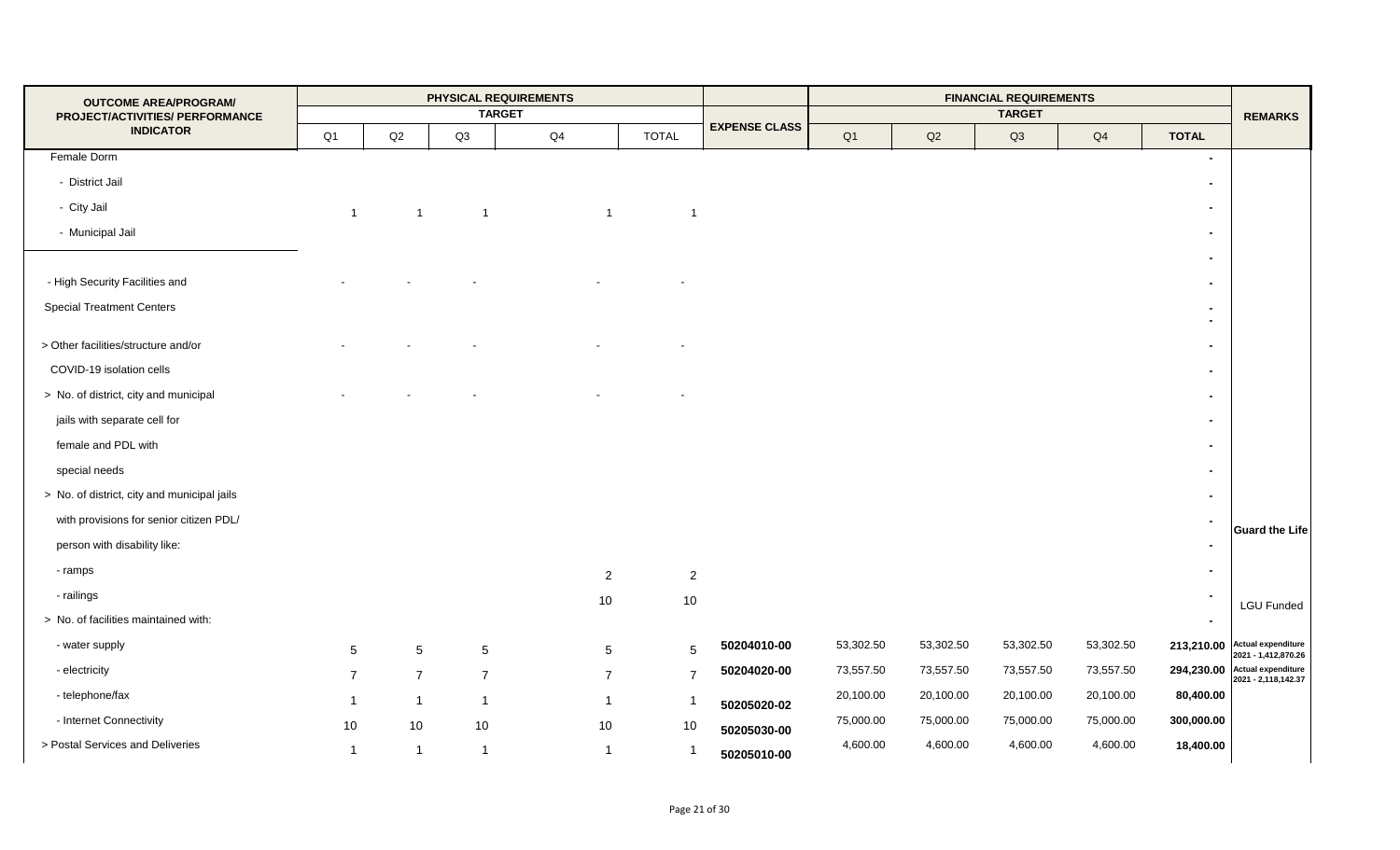| <b>OUTCOME AREA/PROGRAM/</b>                                                                                                    |                |                |                | PHYSICAL REQUIREMENTS |                |                |                      |            |            | <b>FINANCIAL REQUIREMENTS</b> |            |                              |                |
|---------------------------------------------------------------------------------------------------------------------------------|----------------|----------------|----------------|-----------------------|----------------|----------------|----------------------|------------|------------|-------------------------------|------------|------------------------------|----------------|
| PROJECT/ACTIVITIES/ PERFORMANCE                                                                                                 |                |                |                | <b>TARGET</b>         |                |                | <b>EXPENSE CLASS</b> |            |            | <b>TARGET</b>                 |            |                              | <b>REMARKS</b> |
| <b>INDICATOR</b>                                                                                                                | Q <sub>1</sub> | Q2             | Q3             | Q4                    |                | <b>TOTAL</b>   |                      | Q1         | Q2         | Q3                            | Q4         | <b>TOTAL</b>                 |                |
| > No. of offices rented                                                                                                         |                | $\overline{1}$ |                |                       | $\mathbf 1$    |                | 50299050-01          | 159,370.76 | 159,370.76 | 159,370.75                    | 159,370.75 | 637,483.02                   |                |
| > Building Insurance                                                                                                            |                | 12             |                |                       |                | 12             |                      |            |            |                               |            | $\blacksquare$               |                |
|                                                                                                                                 |                |                |                |                       |                |                |                      |            |            |                               |            | $\blacksquare$               | GAD            |
| 2. Repair & Maintenance of                                                                                                      |                |                |                |                       |                |                |                      |            |            |                               |            | $\blacksquare$               |                |
| Jail & Office Equipment                                                                                                         |                |                |                |                       |                |                |                      |            |            |                               |            | $\sim$                       | Mainstreamed   |
| 1.) Shariff Aguak DJ Repair and Improvement                                                                                     | $\overline{1}$ |                |                |                       |                | $\overline{1}$ |                      | 280,000.00 |            |                               |            | 280,000.00                   | Activity       |
| of Cells                                                                                                                        |                |                |                |                       |                |                |                      |            |            |                               |            | $\blacksquare$               |                |
| 2.) Bongao DJ and Parang DJ Repair and<br>Improvement of Septic Tank                                                            |                | $\overline{1}$ |                |                       |                | $\overline{1}$ |                      |            | 245,000.00 |                               |            | 245,000.00                   |                |
| 3.) Malabang District Jail Repair and<br>Improvement of Perimeter Fence                                                         |                |                | $\overline{1}$ |                       |                | $\overline{1}$ |                      |            |            | 370,850.00                    |            | 370,850.00<br>$\blacksquare$ |                |
| 4.) Bongao DJ, Cotabato CJ, Parang DJ, and<br>Lamitan CJ Repair and Maintenance of Ighting<br>maintenance and electric facility |                |                |                |                       | $\overline{1}$ | $\overline{1}$ |                      |            |            |                               | 299,000.00 | 299,000.00                   |                |
|                                                                                                                                 |                |                |                |                       |                |                |                      |            |            |                               |            | $\blacksquare$               |                |
|                                                                                                                                 |                |                |                |                       |                |                |                      |            |            |                               |            | $\overline{\phantom{0}}$     |                |
| 2.1 vehicles                                                                                                                    |                |                |                |                       |                |                |                      |            |            |                               |            | $\blacksquare$               |                |
| > No. of vehicles repaired                                                                                                      | $\overline{2}$ | $\overline{2}$ | $\overline{2}$ |                       | 2              | 8              | 50213060-01          | 45,000.00  | 45,000.00  | 45,000.00                     | 45,000.00  | 180,000.00                   |                |
| > No. of vehicles maintained                                                                                                    | 14             | 14             | 14             |                       | 14             | $14$           |                      |            |            |                               |            | $\blacksquare$               |                |
| > Renewal of LTO Registration                                                                                                   | 13             |                |                |                       |                | 13             |                      | 68,033.00  |            |                               |            | 68,033.00                    |                |
| > No. of vehicles insured                                                                                                       | 13             |                |                |                       |                | 13             | 50215030-00          | 68,033.00  |            |                               |            | 68,033.00                    |                |
|                                                                                                                                 |                |                |                |                       |                |                |                      |            |            |                               |            | $\blacksquare$               |                |
| 2.2 firearms                                                                                                                    |                |                |                |                       |                |                |                      |            |            |                               |            | $\blacksquare$               |                |
| > No. of firearms repaired                                                                                                      |                |                |                |                       |                |                |                      |            |            |                               |            | $\blacksquare$               |                |
| > No. of firearms maintained                                                                                                    |                |                |                |                       |                |                |                      |            |            |                               |            | $\blacksquare$               |                |
| - Short Firearm                                                                                                                 | 240            | 240            | 240            |                       | 240            | 240            |                      |            |            |                               |            | $\blacksquare$               |                |
| - Long Firearm                                                                                                                  | 53             | 53             | 53             |                       | 53             | 53             |                      |            |            |                               |            | $\blacksquare$               |                |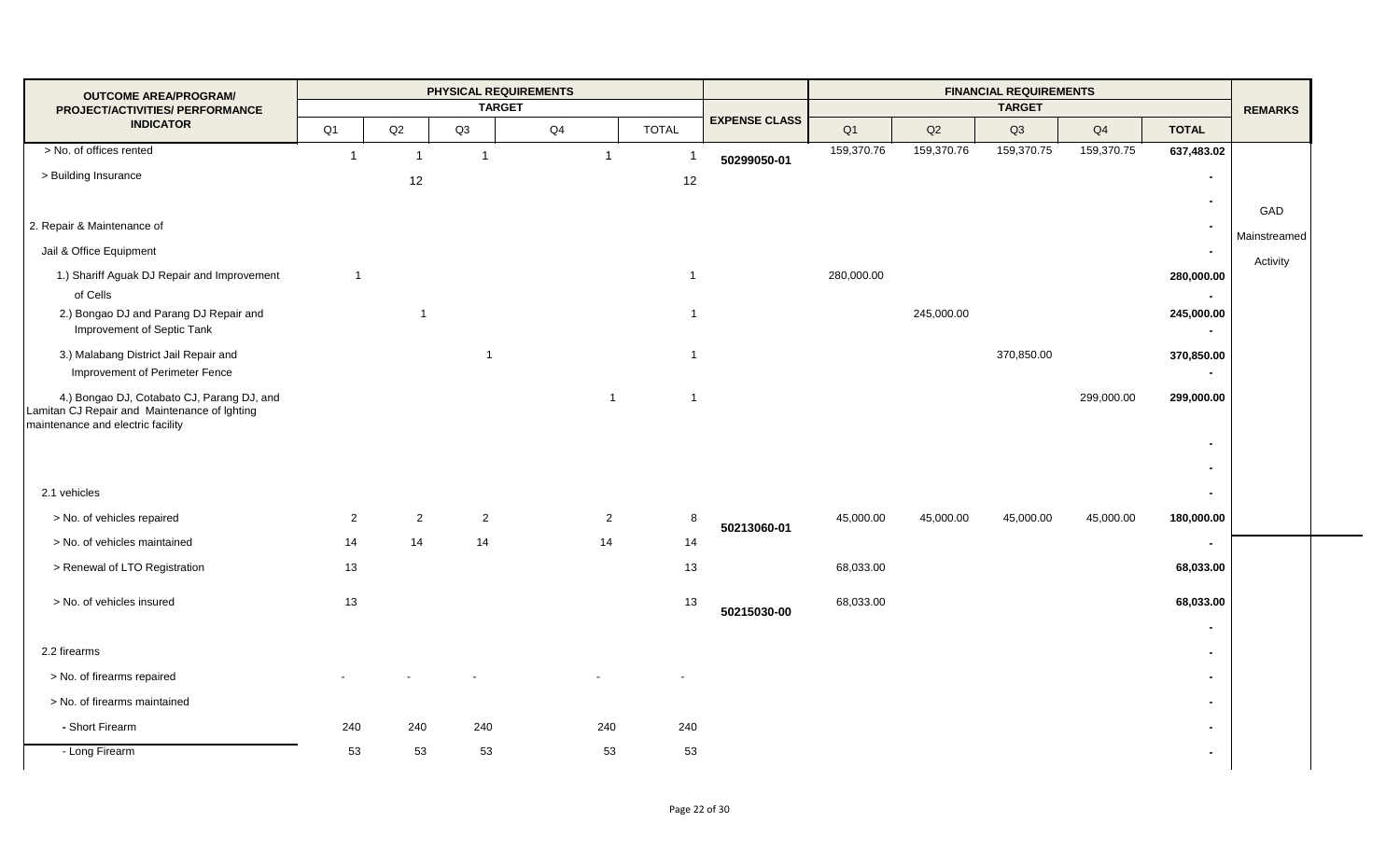| <b>OUTCOME AREA/PROGRAM/</b>            |             |                |             | PHYSICAL REQUIREMENTS |                |                          |                      |                |           | <b>FINANCIAL REQUIREMENTS</b> |           |                          |                            |
|-----------------------------------------|-------------|----------------|-------------|-----------------------|----------------|--------------------------|----------------------|----------------|-----------|-------------------------------|-----------|--------------------------|----------------------------|
| PROJECT/ACTIVITIES/ PERFORMANCE         |             |                |             | <b>TARGET</b>         |                |                          | <b>EXPENSE CLASS</b> |                |           | <b>TARGET</b>                 |           |                          | <b>REMARKS</b>             |
| <b>INDICATOR</b>                        | Q1          | Q2             | Q3          | Q4                    |                | <b>TOTAL</b>             |                      | Q <sub>1</sub> | Q2        | Q3                            | Q4        | <b>TOTAL</b>             |                            |
|                                         |             |                |             |                       |                |                          |                      |                |           |                               |           | $\blacksquare$           |                            |
| 2.3 other equipment                     |             |                |             |                       |                |                          |                      |                |           |                               |           | $\blacksquare$           |                            |
| > No. of office equipment repaired      | $\mathbf 0$ | $\mathbf 0$    | $\mathbf 0$ | $\mathbf 0$           |                | $\overline{\phantom{a}}$ |                      |                |           |                               |           | $\overline{\phantom{0}}$ |                            |
| > No. of office equipment maintained    | 149         | 149            | 149         |                       | 149            | 149                      | 50313050-02          | 22,540.00      | 22,540.00 | 22,540.00                     | 22,540.00 | 90,160.00                |                            |
|                                         |             |                |             |                       |                |                          |                      |                |           |                               |           | $\blacksquare$           |                            |
| 2.4 ICT Supplies and Equipment          |             |                |             |                       |                |                          |                      |                |           |                               |           | $\blacksquare$           |                            |
| > No. of ICT equipment repaired         |             |                |             |                       |                |                          |                      |                |           |                               |           | $\blacksquare$           |                            |
| > No. of ICT equipment maintained       | 149         | 149            | 149         |                       | 149            | 149                      |                      |                |           |                               |           | $\blacksquare$           |                            |
| (Includes: CCTV, Desktop,               |             |                |             |                       |                |                          |                      |                |           |                               |           | $\blacksquare$           |                            |
| laptop, printers, scanners,             |             |                |             |                       |                |                          |                      |                |           |                               |           | $\blacksquare$           |                            |
| biometrics devices, signature           |             |                |             |                       |                |                          |                      |                |           |                               |           | $\blacksquare$           |                            |
| pads, projectors, etc.)                 |             |                |             |                       |                |                          |                      |                |           |                               |           | $\blacksquare$           |                            |
|                                         |             |                |             |                       |                |                          |                      |                |           |                               |           |                          |                            |
|                                         |             |                |             |                       |                |                          |                      |                |           |                               |           | $\blacksquare$           |                            |
| 3. Procurement of supplies              |             |                |             |                       |                |                          |                      |                |           |                               |           | $\blacksquare$           |                            |
| and materials                           |             |                |             |                       |                |                          |                      |                |           |                               |           | $\blacksquare$           |                            |
| > No. of supplies & materials procured  |             |                |             |                       |                |                          |                      |                |           |                               |           | $\overline{\phantom{0}}$ |                            |
| 1.) Office Supplies                     | assorted    | assorted       | assorted    | assorted              |                | assorted                 | 50203010-00          | 75,000.00      | 75,000.00 | 75,000.00                     | 75,000.00 | 300,000.00               |                            |
| 1.) Emergency Light                     |             | 120            |             |                       |                |                          |                      |                |           |                               |           | $\sim$                   | <b>ISO FINDING</b>         |
| 2.) Fire Extinguisher                   |             | 20             |             |                       |                |                          |                      |                |           |                               |           |                          | <b>ISO FINDING</b>         |
| 3.) Oxygen tank                         |             | 12             |             |                       |                |                          |                      |                |           |                               |           |                          | <b>Safety Seal Finding</b> |
| 4.) Armory                              |             | $\overline{1}$ |             |                       |                |                          |                      |                |           |                               |           |                          |                            |
| > Annual physical inventory of firearms |             |                |             |                       | $\overline{1}$ | $\overline{1}$           |                      |                |           |                               |           | $\blacksquare$           | <b>ISO FINDING</b>         |
| and equipment                           |             |                |             |                       |                |                          |                      |                |           |                               |           | $\blacksquare$           |                            |
| > Number of assisstive devices for      |             |                |             |                       |                |                          |                      |                |           |                               |           | $\blacksquare$           |                            |
| PWD use per jail (wheelchair, etc.)     |             |                |             |                       |                |                          |                      |                |           |                               |           | $\blacksquare$           |                            |
|                                         |             |                |             |                       |                |                          |                      |                |           |                               |           |                          |                            |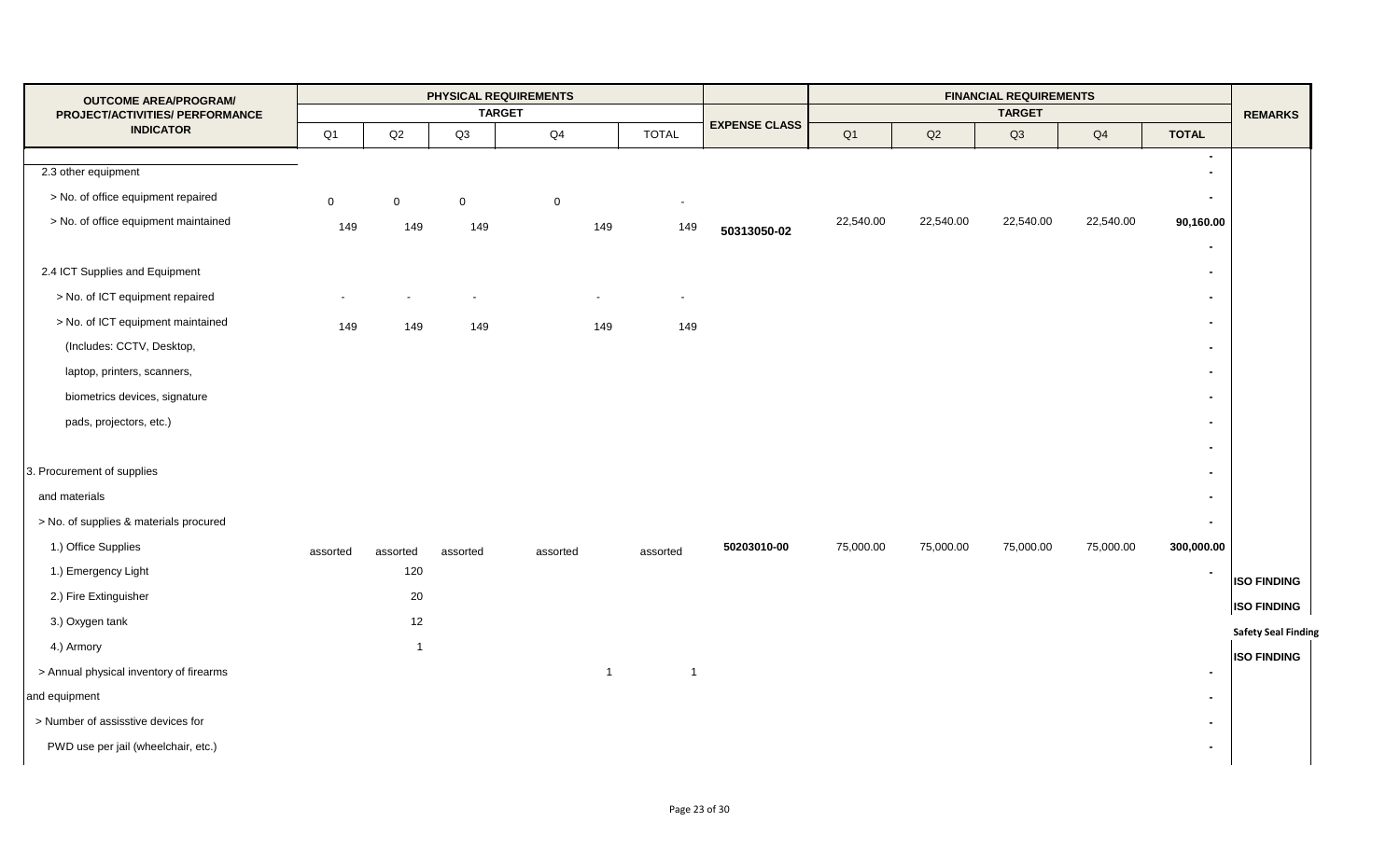| <b>OUTCOME AREA/PROGRAM/</b>         |              |                 |                | <b>PHYSICAL REQUIREMENTS</b> |              |                      | <b>FINANCIAL REQUIREMENTS</b> |              |               |              |                          |                |
|--------------------------------------|--------------|-----------------|----------------|------------------------------|--------------|----------------------|-------------------------------|--------------|---------------|--------------|--------------------------|----------------|
| PROJECT/ACTIVITIES/ PERFORMANCE      |              |                 |                | <b>TARGET</b>                |              | <b>EXPENSE CLASS</b> |                               |              | <b>TARGET</b> |              |                          | <b>REMARKS</b> |
| <b>INDICATOR</b>                     | Q1           | Q2              | Q3             | Q4                           | <b>TOTAL</b> |                      | Q1                            | Q2           | Q3            | Q4           | <b>TOTAL</b>             |                |
|                                      |              |                 |                |                              |              |                      |                               |              |               |              | $\sim$                   |                |
| Project 4                            |              |                 |                |                              |              |                      | 6,301,755.00                  | 6,630,265.00 | 7,191,255.00  | 7,598,975.00 | 27,722,250.00            |                |
| <b>PROVISION FOR BASIC NEEDS</b>     |              |                 |                |                              |              |                      |                               |              |               |              | $\blacksquare$           |                |
| 1. Food subsistence                  |              |                 |                |                              |              |                      |                               |              |               |              | $\blacksquare$           |                |
| > Number and percentage of PDL       | 100%         | 100%            | 100%           | 100%                         | 100%         |                      |                               |              |               |              | $\sim$                   |                |
| beneficiaries                        | 815          | 873             | 950            | 1,013                        | 1,013        | 50203050-00          | 5,134,500.00                  | 5,561,010.00 | 6,118,000.00  | 6,523,720.00 | 23,337,230.00            |                |
| > No. of food monitoring             | 10           | 10 <sup>1</sup> | 10             | 14                           | 44           |                      |                               |              |               |              | $\overline{\phantom{a}}$ | Senior Citizen |
| conducted by Food Service Council    |              |                 |                |                              |              |                      |                               |              |               |              | $\sim$                   | / PWD          |
|                                      |              |                 |                |                              |              |                      |                               |              |               |              | $\sim$                   | Activity       |
| 2. Additional food subsistence       |              |                 |                |                              |              |                      |                               |              |               |              | $\sim$                   |                |
| from other sources                   |              |                 |                |                              |              |                      |                               |              |               |              | $\blacksquare$           |                |
| > No. of PDL benefited               | 815          | 873             | 950            | 1,013                        | 1,013        |                      |                               |              |               |              | $\sim$                   |                |
| > No. of support groups              | $\mathbf{3}$ | 3               | $\mathfrak{3}$ | $\ensuremath{\mathsf{3}}$    | $\mathbf{3}$ |                      |                               |              |               |              | $\blacksquare$           |                |
|                                      |              |                 |                |                              |              |                      |                               |              |               |              | $\blacksquare$           |                |
| 3. Distribution of personal care     |              |                 |                |                              |              |                      |                               |              |               |              | $\sim$                   |                |
| hygienic materials                   |              |                 |                |                              |              |                      |                               |              |               |              | $\blacksquare$           |                |
| > No. of PDL benefited               |              |                 |                |                              |              |                      |                               |              |               |              | $\sim$                   |                |
| - Yellow Shirts                      | 815          | 872             | 950            | 1,013                        | 1,013        | 50203990-00          | 37,500.00                     | 37,500.00    | 37,500.00     | 37,500.00    | 150,000.00               |                |
| - Jogging pants                      | 815          | 872             | 950            | 1,013                        | 1,013        | 50203990-00          | 37,500.00                     | 37,500.00    | 37,500.00     | 37,500.00    | 150,000.00               |                |
| - Hygienic Kits                      | 815          | 872             | 950            | 1,013                        | 1,013        | 50203990-00          | 20,400.00                     | 20,400.00    | 20,400.00     | 20,400.00    | 81,600.00                |                |
| > No. of PDL provided with face mask | 815          | 872             | 950            | 1,013                        | 1,013        |                      |                               |              |               |              | $\sim$                   |                |
|                                      |              |                 |                |                              |              |                      |                               |              |               |              | $\sim$                   |                |
| 4. Health care services              |              |                 |                |                              |              |                      |                               |              |               |              | $\blacksquare$           |                |
| > Number of PDL provided             | 815          | 873             | 950            | 1,013                        | 1,013        |                      |                               |              |               |              | $\blacksquare$           |                |
| with health care services:           |              |                 |                |                              |              |                      |                               |              |               |              | $\sim$                   |                |
|                                      |              |                 |                |                              |              |                      |                               |              |               |              |                          |                |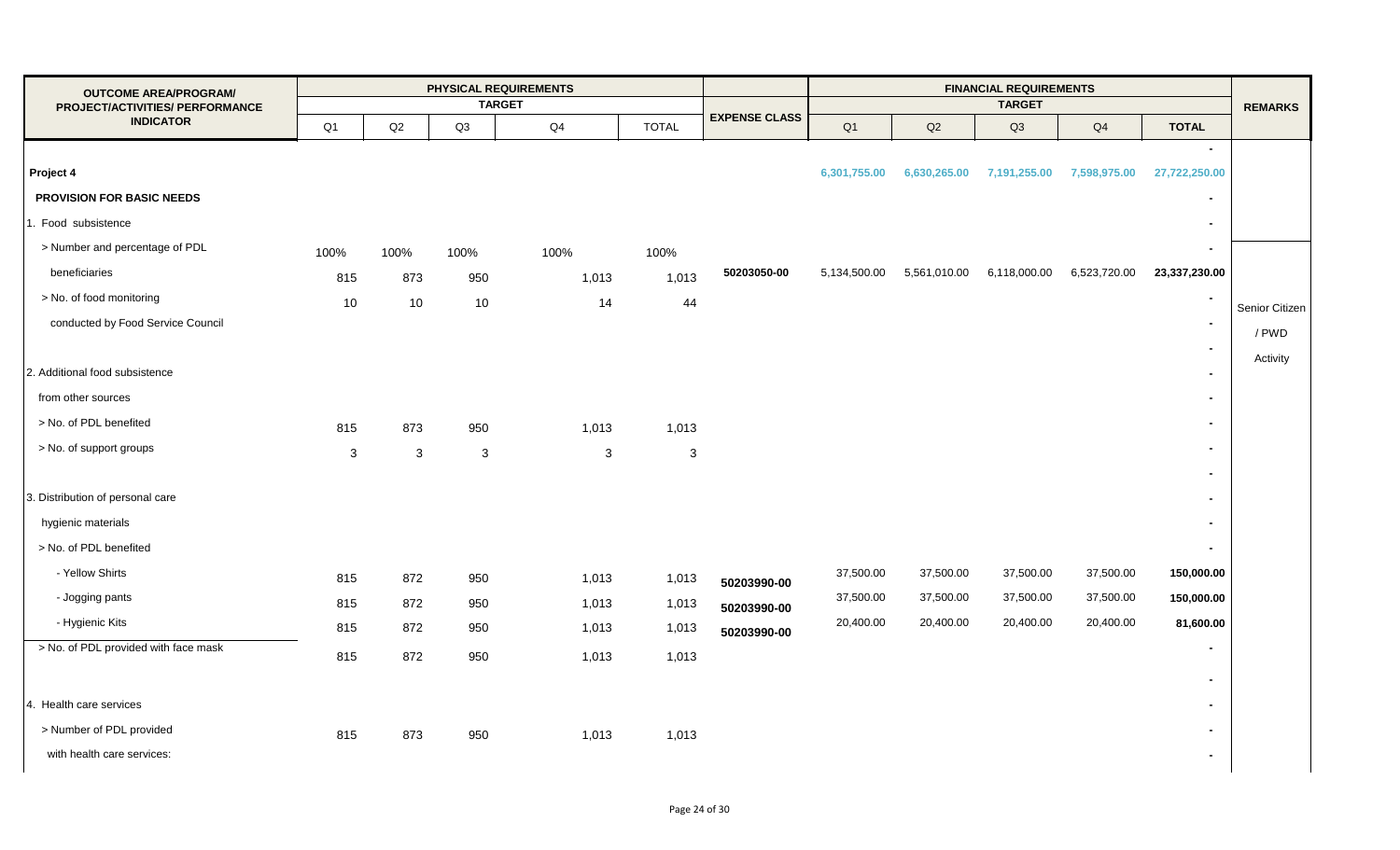| <b>OUTCOME AREA/PROGRAM/</b>                               |                |     |     | PHYSICAL REQUIREMENTS |                |                      |                |            | <b>FINANCIAL REQUIREMENTS</b> |                |                          |                              |
|------------------------------------------------------------|----------------|-----|-----|-----------------------|----------------|----------------------|----------------|------------|-------------------------------|----------------|--------------------------|------------------------------|
| PROJECT/ACTIVITIES/ PERFORMANCE                            |                |     |     | <b>TARGET</b>         |                | <b>EXPENSE CLASS</b> |                |            | <b>TARGET</b>                 |                |                          | <b>REMARKS</b>               |
| <b>INDICATOR</b>                                           | Q <sub>1</sub> | Q2  | Q3  | Q4                    | <b>TOTAL</b>   |                      | Q <sub>1</sub> | Q2         | Q3                            | Q <sub>4</sub> | <b>TOTAL</b>             |                              |
| a. Medical Evaluation                                      | 815            | 873 | 950 | 1,013                 | 1,013          | 50203070-00          | 858,206.25     | 858,206.25 | 858,206.25                    | 858,206.25     | 3,432,825.00             |                              |
| (consultation, treatment and                               |                |     |     |                       |                |                      |                |            |                               |                | $\blacksquare$           |                              |
| management)<br>- Medical Diagnostic/laboratory examination | 5              | 5   | 5   | 5                     | 20             | 50203080-00          | 8,148.75       | 8,148.75   | 8,148.75                      | 8,148.75       | $\sim$<br>32,595.00      |                              |
| b. Dental Evaluation                                       |                |     |     |                       | $\blacksquare$ |                      |                |            |                               |                |                          |                              |
| (consultation, treatment and<br>management)                |                |     |     |                       |                |                      |                |            |                               |                | $\overline{\phantom{0}}$ | <b>Guard the Life</b><br>GAD |
| c. Health Education                                        |                |     |     |                       |                |                      |                |            |                               |                |                          | Mainstreamed                 |
| - Anti-Drug abuse campaign                                 |                | 750 |     | 750                   | 1,500          |                      |                |            |                               |                | $\overline{\phantom{0}}$ |                              |
| - Procurement of Drugs and Medicines                       |                |     |     |                       |                |                      |                |            |                               |                | $\blacksquare$           |                              |
| - Prisoner's Medical Support                               | 815            | 873 | 950 | 1,013                 | 1,013          |                      |                |            |                               |                |                          |                              |
| - Conduct of Medical and Dental Missions                   |                |     |     |                       |                |                      |                |            |                               |                |                          |                              |
| > Number of PDL provided:                                  |                |     |     |                       |                |                      |                |            |                               |                | $\overline{\phantom{0}}$ |                              |
| a. Number of PDL benefitted with                           | 10             | 10  | 10  | 10                    | 40             |                      |                |            |                               |                | $\blacksquare$           |                              |
| telemedicine                                               |                |     |     |                       |                |                      |                |            |                               |                | $\overline{\phantom{0}}$ |                              |
| b. Number of PDL benefitted with                           |                |     |     |                       |                |                      |                |            |                               |                | $\overline{\phantom{0}}$ |                              |
|                                                            |                |     |     |                       |                |                      |                |            |                               |                | $\sim$                   |                              |
| c. Number of PDL undergone                                 | 30             | 30  | 30  | 30                    | 120            |                      |                |            |                               |                | $\overline{a}$           |                              |
| RT-PCR (Swab Test)/ Antigen Test                           |                |     |     |                       |                |                      |                |            |                               |                |                          |                              |
| d. Number of PDL provided with                             | 815            | 873 | 950 | 1,013                 | 1,013          |                      |                |            |                               |                |                          |                              |
| vitamin C with Zinc                                        |                |     |     |                       |                |                      |                |            |                               |                | $\blacksquare$           |                              |
| e. Number of PDL vaccinated                                | 200            | 200 | 200 | 200                   | 800            |                      |                |            |                               |                | $\sim$                   |                              |
| (Flu vaccine, Pneumovax, etc.)                             |                |     |     |                       |                |                      |                |            |                               |                | $\sim$                   |                              |
| f. Philhealth Cards                                        |                |     |     |                       |                |                      |                |            |                               |                | $\overline{\phantom{0}}$ |                              |
| g. SSS Cards                                               |                |     |     |                       |                |                      |                |            |                               |                |                          |                              |
|                                                            |                |     |     |                       |                |                      |                |            |                               |                | $\blacksquare$           |                              |
| telepsychology                                             |                |     |     |                       |                |                      |                |            |                               |                | $\blacksquare$           | Activity                     |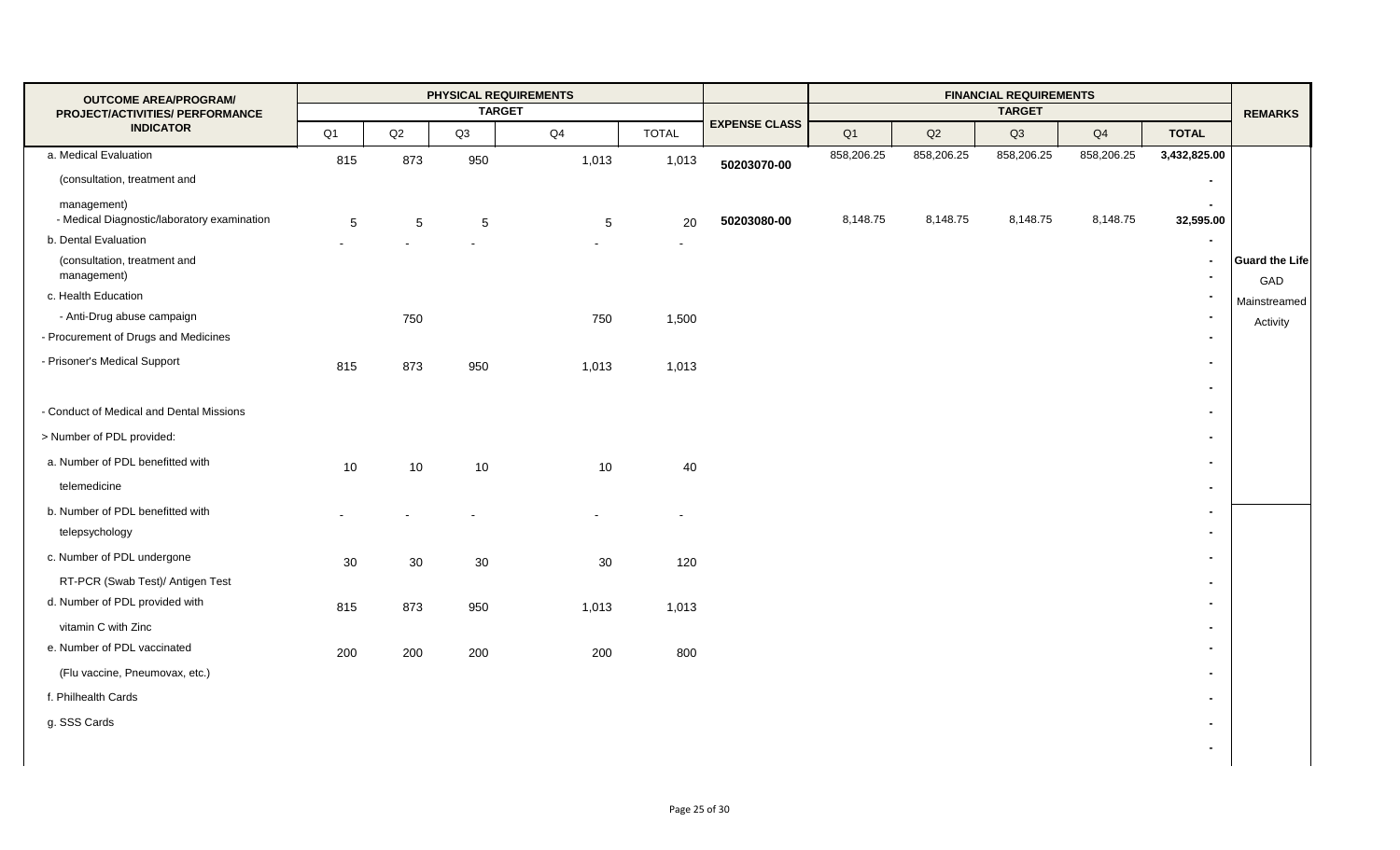| <b>OUTCOME AREA/PROGRAM/</b>                        |                 |                 |     | <b>PHYSICAL REQUIREMENTS</b> |              |                      |    |    |               |    |                |                |
|-----------------------------------------------------|-----------------|-----------------|-----|------------------------------|--------------|----------------------|----|----|---------------|----|----------------|----------------|
| PROJECT/ACTIVITIES/ PERFORMANCE<br><b>INDICATOR</b> |                 |                 |     | <b>TARGET</b>                |              | <b>EXPENSE CLASS</b> |    |    | <b>TARGET</b> |    |                | <b>REMARKS</b> |
|                                                     | Q1              | Q2              | Q3  | Q4                           | <b>TOTAL</b> |                      | Q1 | Q2 | Q3            | Q4 | <b>TOTAL</b>   |                |
| - Reproduction of PDL Health Record                 |                 |                 |     |                              |              |                      |    |    |               |    | $\blacksquare$ |                |
| - Printing of PDL Health Handbook Guide             |                 |                 |     |                              |              |                      |    |    |               |    | $\blacksquare$ |                |
|                                                     |                 |                 |     |                              |              |                      |    |    |               |    | $\blacksquare$ |                |
| 5. Care services for Senior Citizen PDL             |                 |                 |     |                              |              |                      |    |    |               |    | $\blacksquare$ |                |
| - Number of Senior Citizen PDL                      |                 |                 |     |                              |              |                      |    |    |               |    | $\blacksquare$ |                |
| provided with health care services:                 |                 |                 |     |                              |              |                      |    |    |               |    | $\sim$         |                |
| a. Medical Evaluation                               | 11              | 11              | 11  | 11                           | 11           |                      |    |    |               |    | $\blacksquare$ |                |
| (consultation, treatment and                        |                 |                 |     |                              |              |                      |    |    |               |    | $\blacksquare$ |                |
| management)                                         |                 |                 |     |                              |              |                      |    |    |               |    | $\blacksquare$ |                |
| b. Dental Evaluation                                |                 |                 |     |                              |              |                      |    |    |               |    | $\blacksquare$ |                |
| (consultation, treatment and                        |                 |                 |     |                              |              |                      |    |    |               |    | $\blacksquare$ |                |
| management)                                         |                 |                 |     |                              |              |                      |    |    |               |    | $\blacksquare$ |                |
| c. Health Education                                 | 11              | 11              | 11  | 11                           | 11           |                      |    |    |               |    | $\blacksquare$ |                |
| - Anti-Drug abuse campaign                          |                 |                 |     |                              |              |                      |    |    |               |    | $\blacksquare$ |                |
| > Number of PDL provided:                           |                 |                 |     |                              |              |                      |    |    |               |    | $\blacksquare$ |                |
| a. Number of PDL benefitted with                    | $5\overline{)}$ | $5\phantom{.0}$ | 5   | $5\phantom{.0}$              | 20           |                      |    |    |               |    | $\blacksquare$ |                |
| telemedicine                                        |                 |                 |     |                              |              |                      |    |    |               |    | $\blacksquare$ |                |
| b. Number of PDL benefitted with                    |                 |                 |     |                              |              |                      |    |    |               |    | $\blacksquare$ |                |
| telepsychology                                      |                 |                 |     |                              |              |                      |    |    |               |    | $\blacksquare$ |                |
| c. Number of PDL undergone                          | 15              | 15              | 15  | 15                           | 60           |                      |    |    |               |    | $\blacksquare$ |                |
| RT-PCR                                              |                 |                 |     |                              |              |                      |    |    |               |    | $\blacksquare$ |                |
| d. Number of PDL provided with                      | 815             | 872             | 950 | 1,013                        | 1,013        |                      |    |    |               |    | $\blacksquare$ |                |
| vitamin C with Zinc                                 |                 |                 |     |                              |              |                      |    |    |               |    | $\blacksquare$ |                |
| e. Number of PDL vaccinated                         | 200             | 200             | 200 | 200                          | 800          |                      |    |    |               |    | $\blacksquare$ |                |
| (Flu vaccine, Pneumovax, etc.)                      |                 |                 |     |                              |              |                      |    |    |               |    | $\blacksquare$ |                |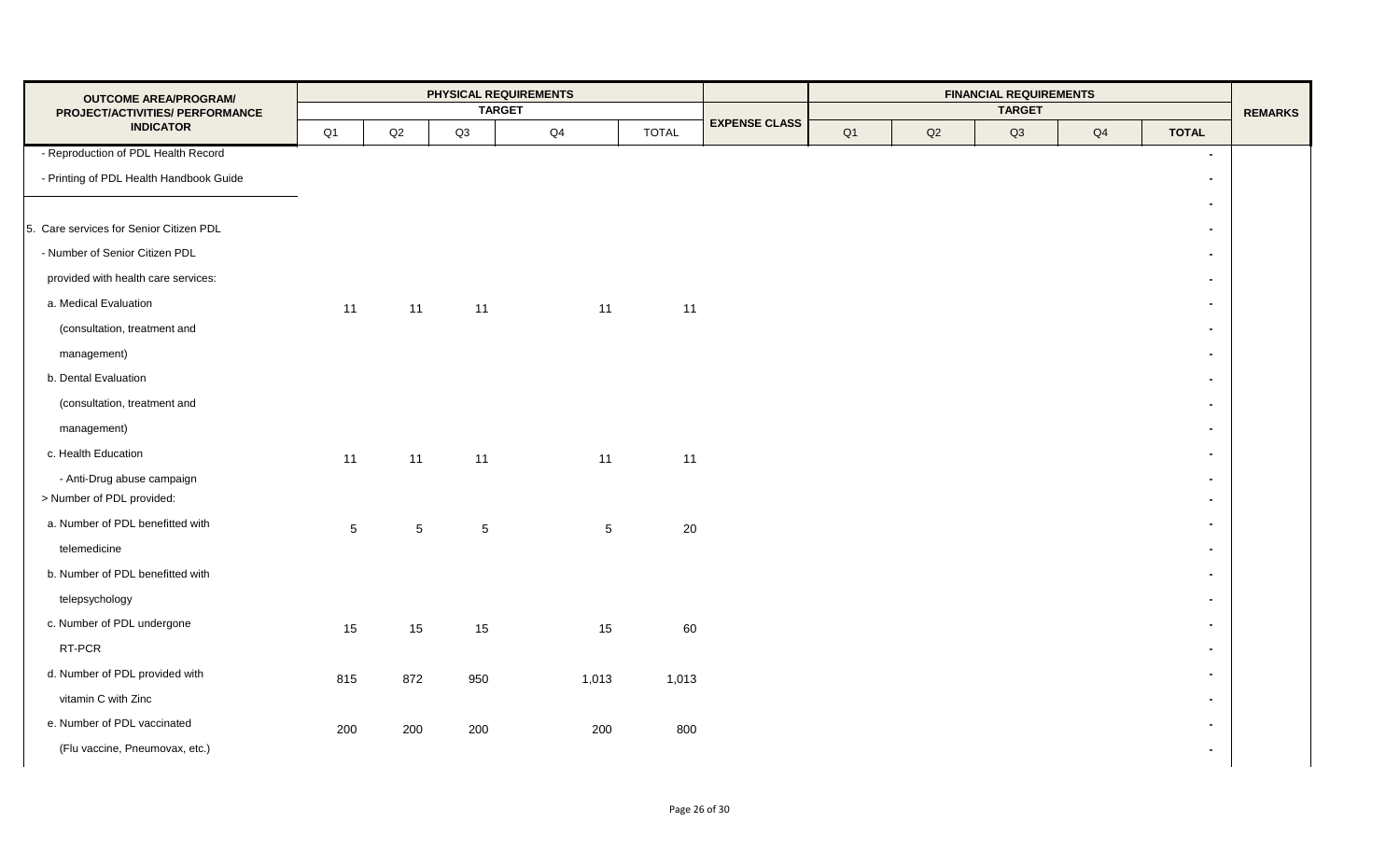| <b>OUTCOME AREA/PROGRAM/</b>                                                |                |                | <b>TARGET</b>  | PHYSICAL REQUIREMENTS |              |                      |            |            | <b>FINANCIAL REQUIREMENTS</b><br><b>TARGET</b> |            |                      | <b>REMARKS</b> |
|-----------------------------------------------------------------------------|----------------|----------------|----------------|-----------------------|--------------|----------------------|------------|------------|------------------------------------------------|------------|----------------------|----------------|
| PROJECT/ACTIVITIES/ PERFORMANCE<br><b>INDICATOR</b>                         | Q1             | Q2             | Q3             | Q <sub>4</sub>        | <b>TOTAL</b> | <b>EXPENSE CLASS</b> | Q1         | Q2         | Q3                                             | Q4         | <b>TOTAL</b>         |                |
| - No. of medical, dental and Laboratory<br>Equipments procured<br>Project 5 | $\blacksquare$ |                |                |                       | ä,           |                      | 205,500.00 | 107,500.00 | 111,500.00                                     | 113,500.00 | $\sim$<br>538,000.00 |                |
| <b>BEHAVIOR DEVELOPMENT</b>                                                 |                |                |                |                       |              |                      |            |            |                                                |            | $\blacksquare$       |                |
| 1. Spiritual services                                                       |                |                |                |                       |              |                      |            |            |                                                |            | $\blacksquare$       |                |
| > Total number and percentage of                                            | 100%           | 100%           | 100%           | 100%                  | 100%         |                      |            |            |                                                |            | $\blacksquare$       |                |
| PDL beneficiaries                                                           |                |                |                |                       |              |                      |            |            |                                                |            | $\blacksquare$       |                |
|                                                                             |                |                |                |                       |              |                      |            |            |                                                |            | $\blacksquare$       |                |
| > No. of religious activities                                               | 4,500          | 4,500          | 4,500          | 4,500                 | 18,000       |                      |            |            |                                                |            | $\blacksquare$       |                |
| conducted                                                                   |                |                |                |                       |              |                      |            |            |                                                |            | $\blacksquare$       |                |
|                                                                             |                |                |                |                       |              |                      |            |            |                                                |            | $\blacksquare$       |                |
| 2. Livelihood services                                                      |                |                |                |                       |              |                      |            |            |                                                |            | $\blacksquare$       |                |
| > No. of PDL involved in livelihood                                         | 105            | 105            | 105            | 105                   |              | 105 50203010-00 Opn  | 50,000.00  | 50,000.00  | 50,000.00                                      | 50,000.00  | 200,000.00           |                |
| projects                                                                    |                |                |                |                       |              |                      |            |            |                                                |            | $\blacksquare$       |                |
| > Number of skills trainings                                                | $\overline{2}$ | $\overline{2}$ | $\overline{5}$ |                       | 9            |                      |            |            |                                                |            | $\blacksquare$       |                |
| conducted and actual                                                        |                |                |                |                       |              |                      |            |            |                                                |            | $\blacksquare$       |                |
| number of PDL who completed                                                 |                | 30             | 30             |                       | 60           |                      |            |            |                                                |            | $\blacksquare$       |                |
| or graduated the skills training                                            |                |                |                |                       |              |                      |            |            |                                                |            | $\blacksquare$       |                |
| a. National Certification (NC)                                              |                | 30             | 30             |                       | 60           |                      |            |            |                                                |            | $\blacksquare$       |                |
| courses                                                                     |                |                |                |                       |              |                      |            |            |                                                |            | $\blacksquare$       |                |
| b. Non-certification skills trainings                                       |                |                |                | $5\phantom{.0}$       | $\sqrt{5}$   |                      |            |            |                                                |            | $\blacksquare$       |                |
|                                                                             |                |                |                |                       |              |                      |            |            |                                                |            | $\blacksquare$       |                |
| > No. of livelihood projects                                                | 9              | 9              | 9              | 9                     | 36           |                      |            |            |                                                |            | $\blacksquare$       |                |
| implemented                                                                 |                |                |                |                       |              |                      |            |            |                                                |            | $\blacksquare$       |                |
|                                                                             |                |                |                |                       |              |                      |            |            |                                                |            | $\blacksquare$       |                |
| > No. of support groups                                                     | 10             | 10             | 10             | 10                    | 40           |                      |            |            |                                                |            | $\blacksquare$       |                |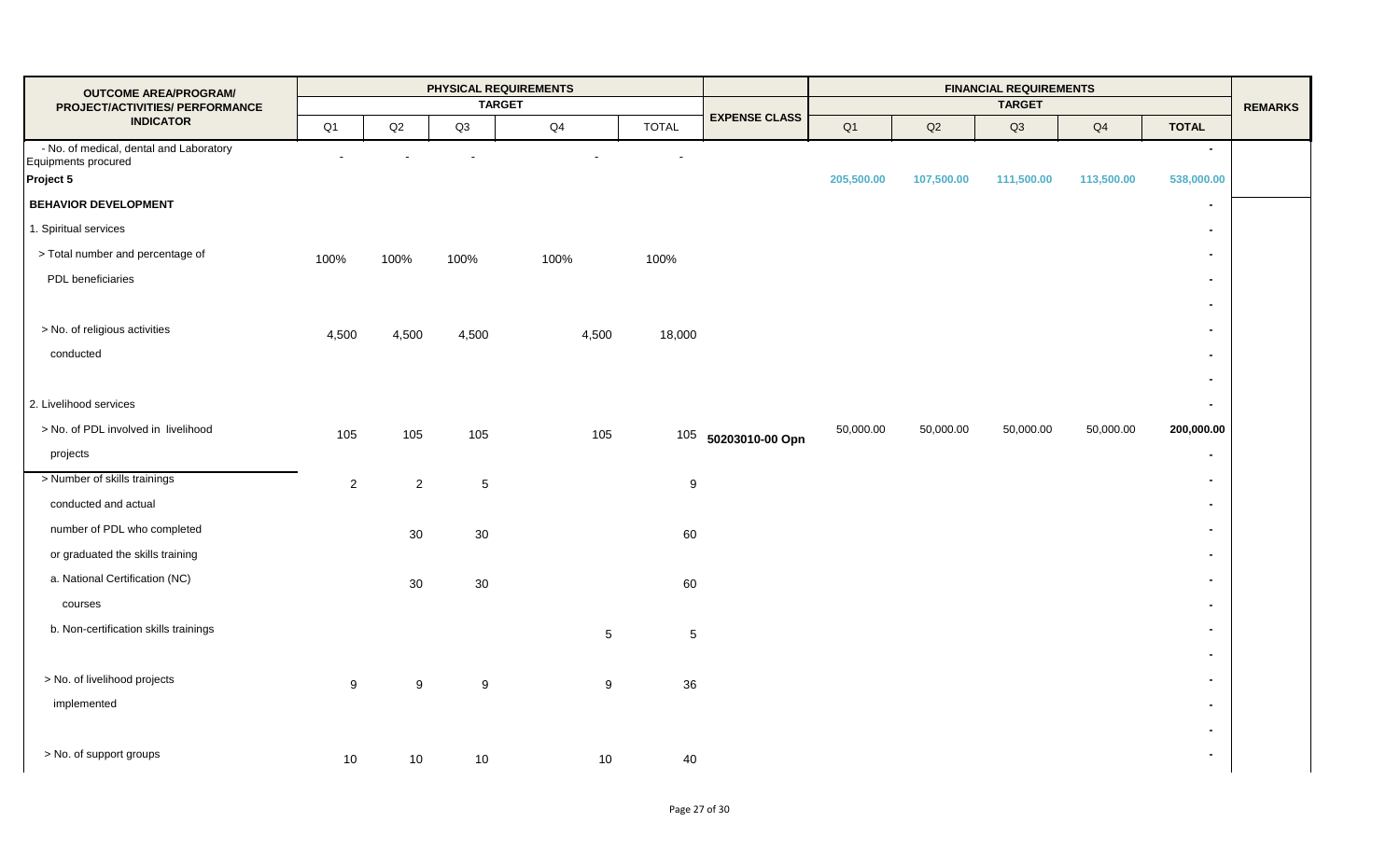| <b>OUTCOME AREA/PROGRAM/</b>                        |              |               |              | PHYSICAL REQUIREMENTS<br><b>TARGET</b> |              |              | <b>FINANCIAL REQUIREMENTS</b><br><b>TARGET</b> |                |               |           |           |                          | <b>REMARKS</b> |
|-----------------------------------------------------|--------------|---------------|--------------|----------------------------------------|--------------|--------------|------------------------------------------------|----------------|---------------|-----------|-----------|--------------------------|----------------|
| PROJECT/ACTIVITIES/ PERFORMANCE<br><b>INDICATOR</b> | Q1           | $\mathsf{Q2}$ | Q3           | Q <sub>4</sub>                         |              | <b>TOTAL</b> | <b>EXPENSE CLASS</b>                           | Q <sub>1</sub> | $\mathsf{Q2}$ | Q3        | Q4        | <b>TOTAL</b>             |                |
|                                                     |              |               |              |                                        |              |              |                                                |                |               |           |           | $\blacksquare$           |                |
| 3. Educational services                             |              |               |              |                                        |              |              |                                                |                |               |           |           | $\blacksquare$           |                |
| > No. of PDL involved in                            |              |               |              |                                        |              |              |                                                |                |               |           |           | $\blacksquare$           |                |
| literacy activities:                                |              |               |              |                                        |              |              |                                                |                |               |           |           | $\blacksquare$           |                |
| - Formal Education                                  |              |               |              |                                        |              |              |                                                |                |               |           |           | $\sim$                   |                |
| - Non-formal Education                              |              |               |              |                                        |              |              |                                                |                |               |           |           | $\blacksquare$           |                |
|                                                     |              |               |              |                                        |              |              |                                                |                |               |           |           | $\blacksquare$           |                |
| - No. of PDL enrolled in ALS                        |              |               |              |                                        |              |              |                                                |                |               |           |           | $\blacksquare$           |                |
| - Elementary                                        | 56           | 56            | 56           |                                        | 56           | 56           | 50203010-00 Opn                                | 50,000.00      |               |           |           | 50,000.00                |                |
| - Secondary                                         | 57           | 57            | 57           |                                        | 57           | 57           | 50203010-00 Opn                                | 50,000.00      |               |           |           | 50,000.00                |                |
| - Other Educational                                 |              |               |              |                                        |              |              |                                                |                |               |           |           | $\blacksquare$           |                |
| - Provision of ALS Kit                              | 150          | 150           | 150          |                                        | 150          | 150          |                                                |                |               |           |           | $\blacksquare$           |                |
| 4. Guidance and counseling                          |              |               |              |                                        |              |              |                                                |                |               |           |           | $\sim$                   |                |
| > Number and percentage of PDL                      | 100%         | 100%          | 100%         | 100%                                   |              | 100%         |                                                |                |               |           |           | $\blacksquare$           |                |
| beneficiaries                                       |              |               |              |                                        |              |              |                                                |                |               |           |           | $\blacksquare$           |                |
| > No. of guidance counseling                        | $\mathbf{3}$ | $\mathbf{3}$  | $\mathbf{3}$ |                                        | $\mathbf{3}$ | 3            | 50203010-00 Opn                                | 20,000.00      | 20,000.00     | 20,000.00 | 20,000.00 | 80,000.00                |                |
| conducted                                           |              |               |              |                                        |              |              |                                                |                |               |           |           | $\blacksquare$           |                |
| > No. of PDL beneffited from                        | 100%         | 100%          | 100%         | 100%                                   |              | 100%         |                                                |                |               |           |           | $\blacksquare$           |                |
| Psychosocial Intervention                           |              |               |              |                                        |              |              |                                                |                |               |           |           | $\blacksquare$           |                |
|                                                     |              |               |              |                                        |              |              |                                                |                |               |           |           | $\sim$                   |                |
| 5. Physical fitness & recreational                  |              |               |              |                                        |              |              |                                                |                |               |           |           |                          |                |
| services                                            |              |               |              |                                        |              |              |                                                |                |               |           |           |                          |                |
| > Number and percentage of PDL                      |              |               |              |                                        |              |              |                                                |                |               |           |           |                          |                |
|                                                     |              |               |              |                                        |              |              |                                                |                |               |           |           |                          |                |
| beneficiaries in:                                   |              |               |              |                                        |              |              |                                                |                |               |           |           |                          |                |
| - Sports                                            | 100%         | 100%          | 100%         | 100%                                   |              | 100%         |                                                |                |               |           |           | $\overline{\phantom{a}}$ |                |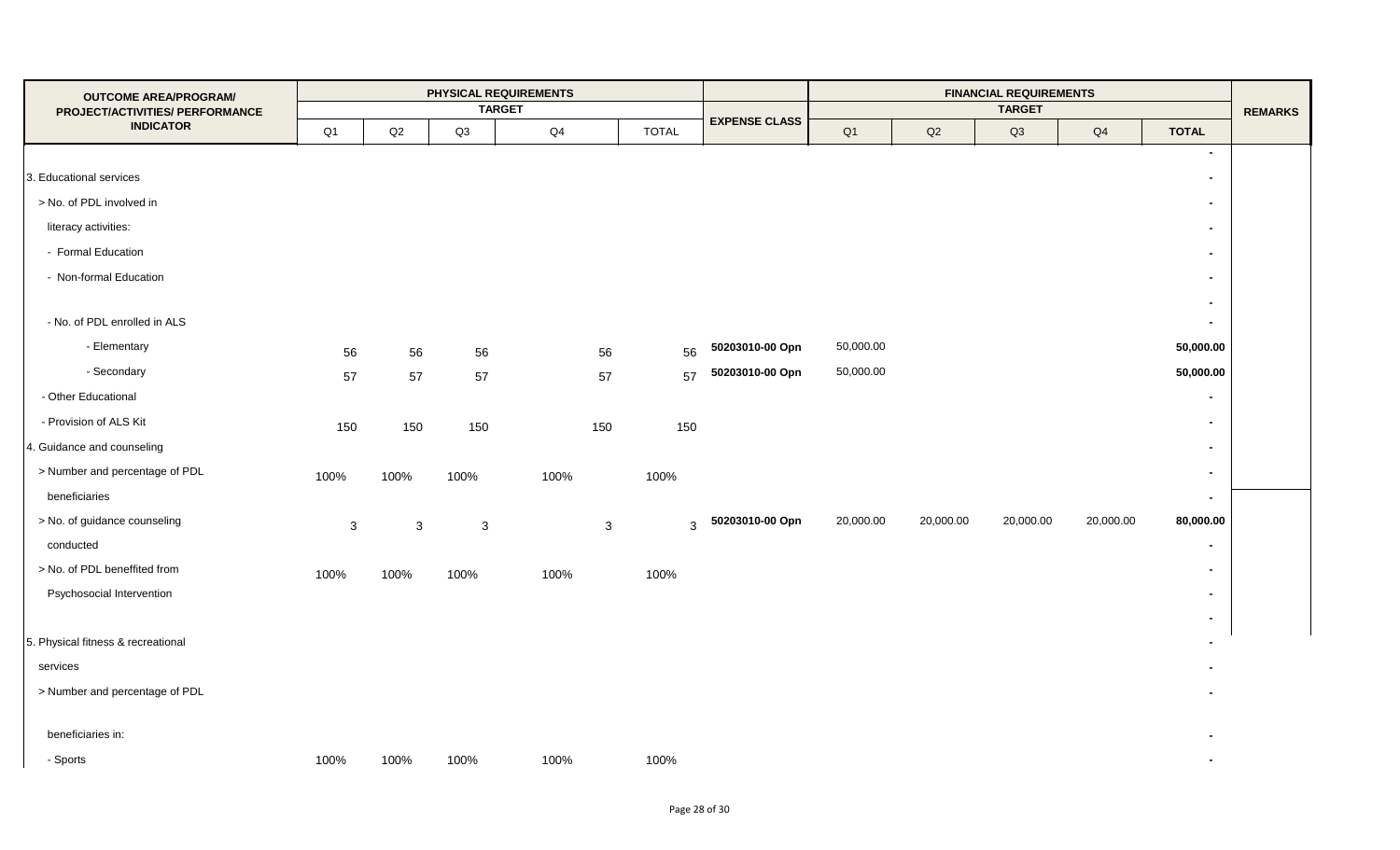| <b>OUTCOME AREA/PROGRAM/</b>                                                                                   |                |                |                | <b>PHYSICAL REQUIREMENTS</b> |                |                      |                |           | <b>FINANCIAL REQUIREMENTS</b> |           |                                        |                |
|----------------------------------------------------------------------------------------------------------------|----------------|----------------|----------------|------------------------------|----------------|----------------------|----------------|-----------|-------------------------------|-----------|----------------------------------------|----------------|
| PROJECT/ACTIVITIES/ PERFORMANCE                                                                                |                |                |                | <b>TARGET</b>                |                |                      |                |           | <b>TARGET</b>                 |           |                                        | <b>REMARKS</b> |
| <b>INDICATOR</b>                                                                                               | Q1             | Q2             | Q3             | Q4                           | <b>TOTAL</b>   | <b>EXPENSE CLASS</b> | Q <sub>1</sub> | Q2        | Q3                            | Q4        | <b>TOTAL</b>                           |                |
| - Recreational activities                                                                                      | 100%           | 100%           | 100%           | 100%                         | 100%           |                      |                |           |                               |           | $\blacksquare$                         |                |
| > No. of activities conducted:                                                                                 |                |                |                |                              |                |                      |                |           |                               |           |                                        |                |
| - Sports                                                                                                       |                | 10             | 10             |                              | 20             |                      |                |           |                               |           |                                        |                |
| - Recreational activities                                                                                      | 3              | 3              | 3              | 3                            | 12             |                      |                |           |                               |           |                                        |                |
| 6. Therapeutic Community Modality<br>Program (TCMP)                                                            |                |                |                |                              |                |                      |                |           |                               |           |                                        |                |
| > No. of PDL benefited based on<br>risks, needs and responsibility                                             | 815            | 872            | 950            | 1,013                        | 1,013          | 50203010-00 Opn      | 27,000.00      | 29,000.00 | 33,000.00                     | 35,000.00 | 124,000.00                             |                |
| > No. of jails with TC programs                                                                                | 9              | 9              | 9              | 9                            | 9              |                      |                |           |                               |           |                                        |                |
| > Number of TC enhancement<br>trainings for PDL conducted                                                      | 108            | 108            | 108            | 108                          | 432            |                      |                |           |                               |           |                                        |                |
| > Number of PDL participated                                                                                   | 815            | 872            | 950            | 1,013                        | 1,013          |                      |                |           |                               |           |                                        |                |
| 7. Katatagan Kontra Droga sa<br>Komunidad (KKDK)<br>> Number of PDL benefitted                                 |                |                |                |                              |                |                      |                |           |                               |           |                                        |                |
| a. Actual Number of PDL<br>currently participating in KKDK<br>counseling for the quarter                       | 18             | 18             | 18             | 18                           | 18             | 50203010-00 Opn      | 5,000.00       | 5,000.00  | 5,000.00                      | 5,000.00  | 20,000.00                              |                |
| b. Actual Number of PDL who<br>graduated KKDK for the<br>quarter (if any)                                      |                |                | 18             | 18                           |                |                      |                |           |                               |           |                                        |                |
| 8. Special Assistance for Senior<br>Citizens and PWD                                                           |                |                |                |                              |                |                      |                |           |                               |           |                                        |                |
| a. Actual Number of SC PDL<br>assisted to secure SC ID                                                         | 15             | 15             | 15             | 15                           | 15             | 50203010-00 Opn      | 2,000.00       | 2,000.00  | 2,000.00                      | 2,000.00  | 8,000.00<br>$\overline{\phantom{a}}$   |                |
| b. Actual Number of PWD PDL<br>assisted to secure PWD ID                                                       | $\overline{7}$ | $\overline{7}$ | $\overline{7}$ | $\overline{7}$               | $\overline{7}$ | 50203010-00 Opn      | 1,500.00       | 1,500.00  | 1,500.00                      | 1,500.00  | 6,000.00                               |                |
| Project 6<br><b>BJMP Greening Program</b><br><b>Climate Change Adaptation and</b><br><b>Mitigation in Jail</b> |                |                |                |                              |                |                      | 30,000.00      | 30,000.00 | 30,000.00                     | 30,000.00 | $\overline{\phantom{0}}$<br>120,000.00 |                |
| 1. Building Adaptive Capacities of PDL<br>> No. of capacity building conducted                                 | 9              | 9              | 9              | 9                            | $9\,$          |                      |                |           |                               |           |                                        |                |
| 2. Building Adaptive Capacities in Jails                                                                       |                |                |                |                              |                |                      |                |           |                               |           |                                        |                |